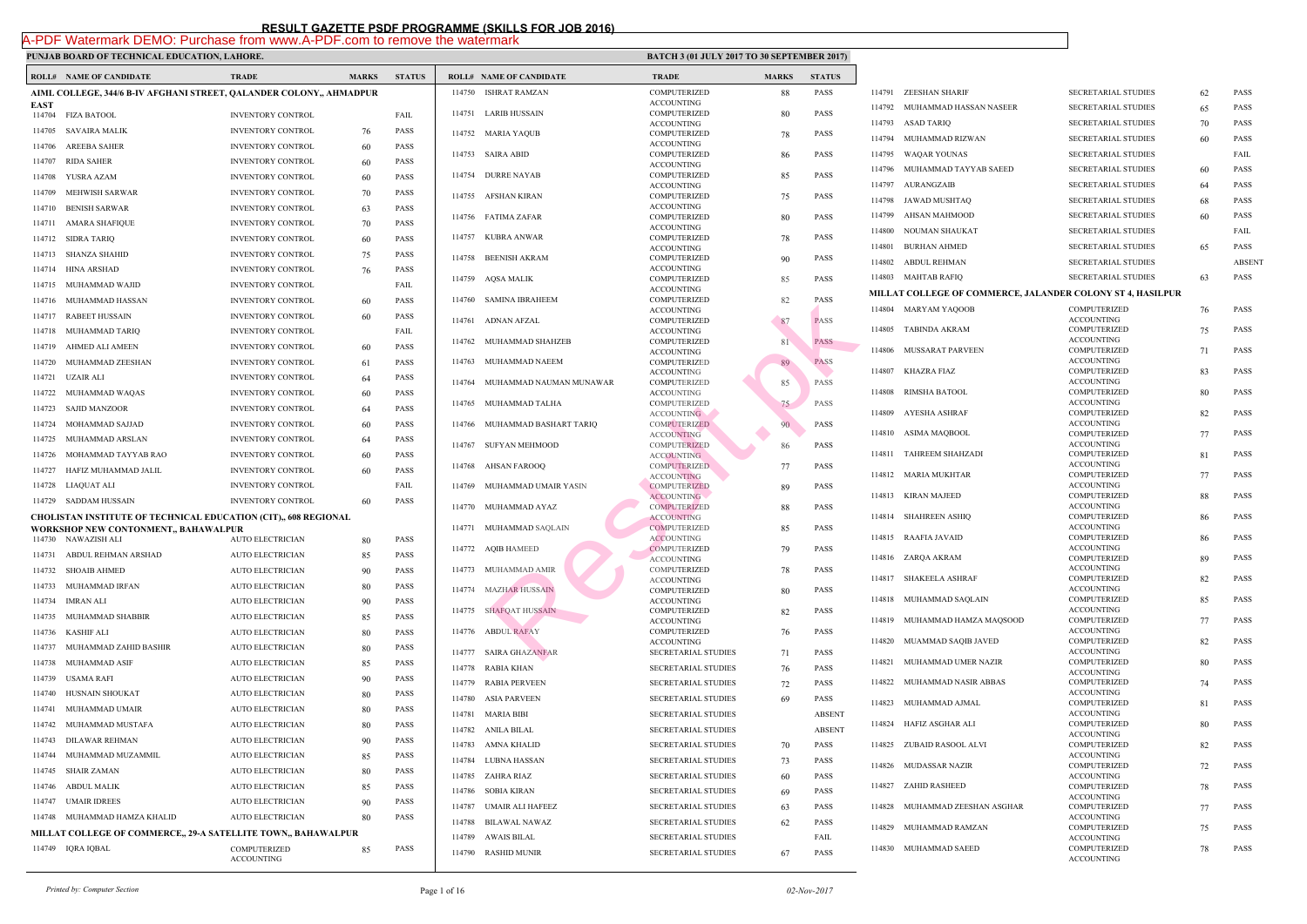### **PUNJAB BOARD OF TECHNICAL EDUCATION, LAHORE. BATCH 3 (01 JULY 2017 TO 30 SEPTEMBER 2017 TO 30 SEPTEMBER 2017**

|        | I CHUIND DOINND OF TECHNICAL EDUCATION, EMILONE     |                            |              |               |              |                                                                 |                              |
|--------|-----------------------------------------------------|----------------------------|--------------|---------------|--------------|-----------------------------------------------------------------|------------------------------|
|        | <b>ROLL# NAME OF CANDIDATE</b>                      | <b>TRADE</b>               | <b>MARKS</b> | <b>STATUS</b> |              | <b>ROLL# NAME OF CANDIDATE</b>                                  | <b>TRAD</b>                  |
| 114831 | RIMSHA LATIF                                        | SECRETARIAL STUDIES        |              | FAIL          | 114880 SAJID |                                                                 | <b>TURNI</b>                 |
| 114832 | JAVERIA AKRAM                                       | <b>SECRETARIAL STUDIES</b> | 66           | <b>PASS</b>   | 114881       | MUMTAZ HUSSAIN                                                  | <b>TURNI</b>                 |
| 114833 | HIRA PARVEEN                                        | <b>SECRETARIAL STUDIES</b> |              | FAIL          | 114882       | ASIM GHULAM ALI                                                 | <b>TURNI</b>                 |
| 114834 | NADIA PARVEEN                                       | <b>SECRETARIAL STUDIES</b> | 60           | <b>PASS</b>   |              | 114883 MUSTHASHAAN ABBAS                                        | <b>TURNI</b>                 |
| 114835 | FARIA                                               | <b>SECRETARIAL STUDIES</b> |              | FAIL          |              | <b>SCIENCE INSTITUTE OF TECHNOLOGY, MOHSIN TO</b>               |                              |
| 114836 | FAREEHA AJMAL                                       | SECRETARIAL STUDIES        | 69           | <b>PASS</b>   |              | DERA GHAZI KHAN                                                 |                              |
| 114837 | ZOYA AKRAM                                          | <b>SECRETARIAL STUDIES</b> | 65           | <b>PASS</b>   |              | 114884 MUHAMMAD SHEHZAD                                         | <b>MATE</b><br>2016          |
| 114838 | <b>JAMEELA RASHEED</b>                              | <b>SECRETARIAL STUDIES</b> |              | FAIL          |              | 114885 AFTAB ALI                                                | <b>MATE</b>                  |
| 114839 | SONIA SHAMSHAD                                      | <b>SECRETARIAL STUDIES</b> | 60           | <b>PASS</b>   |              | 114886 MUHAMMAD SULEMAN                                         | 2016<br><b>MATE</b>          |
| 114840 | SAJIDA PARVEEN                                      | SECRETARIAL STUDIES        |              | FAIL          |              |                                                                 | 2016                         |
| 114841 | NAVEED BIBI                                         | <b>SECRETARIAL STUDIES</b> | 68           | <b>PASS</b>   |              | 114887 NAEEM ABBAS                                              | <b>MATE</b><br>2016          |
| 114842 | SAFIA KHAN                                          | <b>SECRETARIAL STUDIES</b> | 68           | <b>PASS</b>   | 114888       | MUHAMMAD IQBAL                                                  | <b>MATE</b>                  |
| 114843 | MARIA SHAHEEN                                       | SECRETARIAL STUDIES        |              | FAIL          | 114889       | <b>ABDUL LATIF</b>                                              | 2016<br><b>MATE</b>          |
| 114844 | <b>SANA ASLAM</b>                                   | <b>SECRETARIAL STUDIES</b> | 66           | <b>PASS</b>   |              |                                                                 | 2016                         |
| 114845 | NIDA SALEEM                                         | <b>SECRETARIAL STUDIES</b> |              | FAIL          | 114890       | MUHAMMAD IKHLAQ                                                 | <b>MATE</b>                  |
| 114846 | KAINAT SARFRAZ                                      | SECRETARIAL STUDIES        | 63           | <b>PASS</b>   | 114891       | SABIR HUSSAIN                                                   | 2016<br><b>MATE</b>          |
| 114847 | MUHAMMAD UMAIR ANWAR                                | <b>SECRETARIAL STUDIES</b> |              | FAIL          |              |                                                                 | 2016                         |
| 114848 | MUHAMMAD SALEEM                                     | <b>SECRETARIAL STUDIES</b> |              | FAIL          |              | 114892 ANSAR ABBAS                                              | <b>MATE</b><br>2016          |
| 114849 | WALEED MURTAZA                                      | <b>SECRETARIAL STUDIES</b> | 61           | <b>PASS</b>   | 114893       | MUHAMMAD SHAHID                                                 | <b>MATE</b>                  |
| 114850 | MUHAMMAD SULEMAN                                    | <b>SECRETARIAL STUDIES</b> | 64           | <b>PASS</b>   | 114894       | IZHAR ALI                                                       | 2016<br><b>MATE</b>          |
| 114851 | MUHAMMAD ARSHAD                                     | <b>SECRETARIAL STUDIES</b> |              | FAIL          |              |                                                                 | 2016                         |
| 114852 | MUHAMMAD HASNAIN                                    | <b>SECRETARIAL STUDIES</b> | 60           | <b>PASS</b>   | 114895       | MUHAMMAD MUSHARAF                                               | <b>MATE</b><br>2016          |
| 114853 | SHAFQAT ALI                                         | <b>SECRETARIAL STUDIES</b> | 64           | <b>PASS</b>   | 114896       | YASIR HUSSAIN                                                   | <b>MATE</b>                  |
| 114854 | MUHAMMAD SHAHZAD                                    | <b>SECRETARIAL STUDIES</b> | 62           | <b>PASS</b>   | 114897       | HAFIZ MUHAMMAD ALI                                              | 2016<br><b>MATE</b>          |
| 114855 | MUNEEB UR REHMAN                                    | <b>SECRETARIAL STUDIES</b> | 65           | <b>PASS</b>   |              |                                                                 | 2016                         |
| 114856 | MUHAMMAD MANSOOR BILAL                              | <b>SECRETARIAL STUDIES</b> |              | FAIL          | 114898       | SHAYAN AHMAD                                                    | <b>MATE</b><br>2016          |
| 114857 | MUHAMMAD SAQLAIN TALIB                              | <b>SECRETARIAL STUDIES</b> |              | FAIL          |              | 114899 MUHAMMAD ASIM                                            | <b>MATE</b>                  |
| 114858 | MUHAMMAD IFRAN                                      | <b>SECRETARIAL STUDIES</b> |              | FAIL          |              | 114900 SYED ZARJAN ALI                                          | 2016<br><b>MATE</b>          |
|        | PAK POLYTECHNIC INSTITUTE, FAISALABAD ROAD, CHINIOT |                            |              |               |              |                                                                 | 2016                         |
|        |                                                     |                            |              |               | 114901       | <b>MATEEN FARAZ</b>                                             | <b>MATE</b>                  |
|        | 114859 MUHAMMAD IMTEYAZ                             | <b>TURNER 2016</b>         | 86           | <b>PASS</b>   |              | 114902 MUHAMMAD HASNAIN ABBAS                                   | 2016<br><b>MATE</b>          |
| 114860 | BABAR ALI                                           | <b>TURNER 2016</b>         | 92           | PASS          |              |                                                                 | 2016                         |
| 114861 | <b>SHOUKAT ALI</b>                                  | <b>TURNER 2016</b>         | 86           | <b>PASS</b>   | 114903       | <b>KAMRAN KHAN</b>                                              | <b>MATE</b><br>2016          |
| 114862 | QASIM ALI                                           | <b>TURNER 2016</b>         | 80           | PASS          | 114904       | <b>BABUR SHER</b>                                               | <b>MATE</b>                  |
| 114863 | AJMAL HASSAN                                        | <b>TURNER 2016</b>         | 81           | <b>PASS</b>   |              | 114905 JAWAD AHMAD                                              | 2016<br><b>MATE</b>          |
| 114864 | AMIR ALI                                            | <b>TURNER 2016</b>         | 84           | <b>PASS</b>   |              |                                                                 | 2016                         |
| 114865 | SHAHZAD                                             | <b>TURNER 2016</b>         | 82           | PASS          | 114906       | SHAHNAWAZ KHAN LASHARI                                          | <b>MATE</b><br>2016          |
| 114866 | <b>HYDER ALI</b>                                    | <b>TURNER 2016</b>         | 77           | PASS          | 114907       | SYED MUHAMMAD TAYYAB SAJJAD                                     | <b>MATE</b>                  |
| 114867 | <b>NADEEM ABBAS</b>                                 | <b>TURNER 2016</b>         | 92           | <b>PASS</b>   | 114908       | <b>NAQVI</b><br>MUHAMMAD IDREES                                 | 2016<br><b>MATE</b>          |
| 114868 | <b>TAIMOOR KHAN</b>                                 | <b>TURNER 2016</b>         | 94           | <b>PASS</b>   |              |                                                                 | 2016                         |
| 114869 | MUHAMMAD SALEEM                                     | <b>TURNER 2016</b>         | 92           | <b>PASS</b>   | 114909       | ALI RAZA                                                        | <b>MATE</b>                  |
| 114870 | MUHAMMAD QASIM                                      | <b>TURNER 2016</b>         | 79           | <b>PASS</b>   | 114910       | MUHAMMAD FARAZ SADIQ                                            | 2016<br><b>MATE</b>          |
| 114871 | MUHAMMAD AFZAL                                      | <b>TURNER 2016</b>         | 82           | PASS          |              |                                                                 | 2016                         |
| 114872 | ZAFAR ABBAS                                         | <b>TURNER 2016</b>         | 77           | <b>PASS</b>   | 114911       | MUJAHID HUSSAIN                                                 | <b>MATE</b><br>2016          |
| 114873 | <b>INTIZAR ALI</b>                                  | <b>TURNER 2016</b>         | 85           | <b>PASS</b>   |              | JINNAH POLYTECHNIC INSTITUTE, FAISALABAD, J1                    |                              |
| 114874 | SHAHID IQBAL                                        | <b>TURNER 2016</b>         | 91           | <b>PASS</b>   |              | INSTITUTE, FAISALABAD SAMMUNDRI ROAD,FAIS<br>114912 MOHSIN RAZA | <b>PROGI</b>                 |
| 114875 | MUHAMMAD YOUSAF                                     | <b>TURNER 2016</b>         | 73           | <b>PASS</b>   |              |                                                                 | <b>CONTI</b>                 |
| 114876 | MUHAMMAD YAQOOB                                     | <b>TURNER 2016</b>         | 81           | PASS          | 114913       | HUSNAIN MUZAHIR                                                 | <b>PROGI</b>                 |
| 114877 | <b>DANISH LIAQAT</b>                                | <b>TURNER 2016</b>         | 96           | PASS          | 114914       | ASIF HAMEED                                                     | <b>CONTI</b><br><b>PROGI</b> |
| 114878 | <b>SAQIB ALI</b>                                    | <b>TURNER 2016</b>         | 84           | <b>PASS</b>   |              |                                                                 | <b>CONTI</b>                 |
| 114879 | MUHAMMAD QASIM                                      | <b>TURNER 2016</b>         | 91           | <b>PASS</b>   |              | 114915 ALI RAZA                                                 | <b>PROGI</b><br><b>CONT</b>  |
|        |                                                     |                            |              |               |              |                                                                 |                              |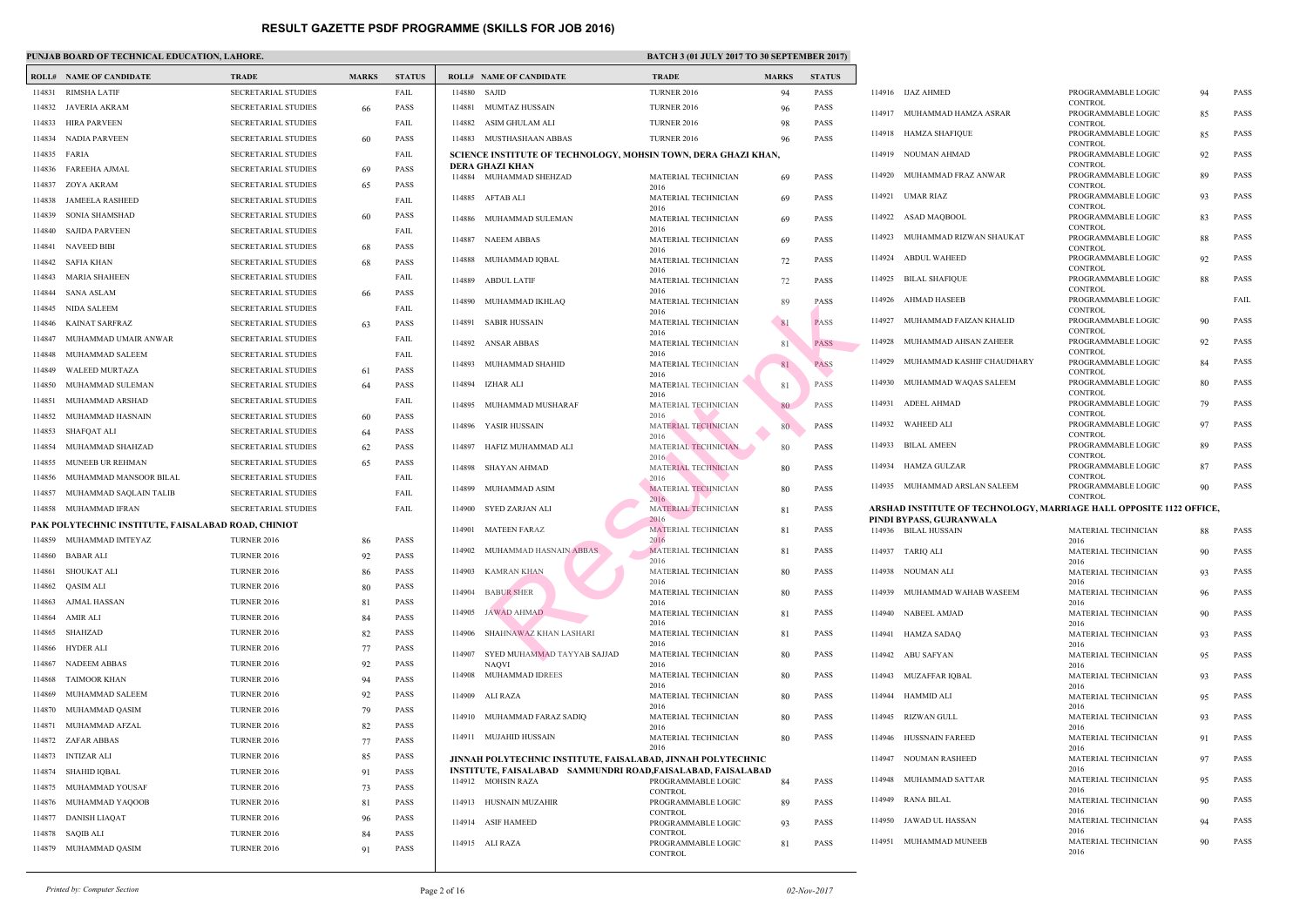## **PUNJAB BOARD OF TECHNICAL EDUCATION, LAHORE.** BATCH 3 (01 JULY 2017 TO 30 SATCH 3 (01 JULY 2017 TO 30 SATCH 3 (01 SEPTEMBER 2017) **BATCH 3 (01 SEPTEMBER 2017)**  $\mathbf{B}$

|        | <b>ROLL# NAME OF CANDIDATE</b>                                                     | <b>TRADE</b>                        | <b>MARKS</b> | <b>STATUS</b> |        | <b>ROLL# NAME OF CANDIDATE</b>                    | <b>TRAL</b>                 |
|--------|------------------------------------------------------------------------------------|-------------------------------------|--------------|---------------|--------|---------------------------------------------------|-----------------------------|
| 114952 | ABDUL REHMAN                                                                       | MATERIAL TECHNICIAN                 | 93           | <b>PASS</b>   | 114994 | NUMAAN HASAN                                      | <b>MATE</b>                 |
| 114953 | ATIF ALI                                                                           | 2016<br>MATERIAL TECHNICIAN         | 92           | <b>PASS</b>   |        | 114995 MUHAMMAD YAQOOB                            | 2016<br><b>MATE</b>         |
| 114954 | FARHAN AHMAD                                                                       | 2016<br>MATERIAL TECHNICIAN<br>2016 | 93           | <b>PASS</b>   |        | 114996 FAISAL ANWAR                               | 2016<br><b>MATE</b><br>2016 |
| 114955 | <b>TAMOOR HASSAN</b>                                                               | MATERIAL TECHNICIAN<br>2016         | 95           | <b>PASS</b>   |        | 114997 AHMAD RAZA                                 | <b>MATE</b><br>2016         |
|        | 114956 BABAR ALI                                                                   | MATERIAL TECHNICIAN<br>2016         | 93           | <b>PASS</b>   |        | 114998 WAQAS AHMAD                                | <b>MATE</b><br>2016         |
| 114957 | UMAR ZULFIQAR                                                                      | MATERIAL TECHNICIAN<br>2016         | 92           | <b>PASS</b>   | 114999 | HAQ NAWAZ KHOKHAR                                 | <b>MATE</b><br>2016         |
| 114958 | ABDUL QAVI KHAN                                                                    | MATERIAL TECHNICIAN<br>2016         | 97           | <b>PASS</b>   | 115000 | ASAD RABANI                                       | <b>MATE</b><br>2016         |
| 114959 | <b>AAMIR SHAHZAD</b>                                                               | MATERIAL TECHNICIAN<br>2016         | 98           | <b>PASS</b>   | 115001 | MUHAMMAD TALHA                                    | <b>MATE</b><br>2016         |
| 114960 | RASHID MEHMOOD                                                                     | MATERIAL TECHNICIAN<br>2016         | 94           | <b>PASS</b>   | 115002 | MUHAMMAD USAMA                                    | <b>MATE</b><br>2016         |
|        | SWEDISH INSTITUTE OF TECHNOLOGY, GUJRANWALA SWEDISH INSTITUTE OF                   |                                     |              |               | 115003 | AFTAB ALI AFZAL                                   | <b>MATE</b>                 |
|        | TECHNOLOGY, OPPOSITE B.I.S.E. SIALKOT, BYPASS ROAD, GUJRANWALA<br>114961 ABU BAKAR | FITTER GENERAL                      | 68           | <b>PASS</b>   | 115004 | MOHSAN ALI                                        | 2016<br><b>MATE</b>         |
| 114962 | <b>IHSAN ALI</b>                                                                   | <b>FITTER GENERAL</b>               | 75           | <b>PASS</b>   |        | 115005 TASADAQ HUSSAIN SHAH                       | 2016<br><b>MATE</b>         |
| 114963 | <b>BILAL AKRAM</b>                                                                 | FITTER GENERAL                      | 83           | <b>PASS</b>   |        |                                                   | 2016                        |
| 114964 | <b>WAQAS FRID</b>                                                                  | FITTER GENERAL                      | 89           | <b>PASS</b>   | 115006 | EHSTISHAM ALI                                     | <b>MATE</b><br>2016         |
| 114965 | UZAIR ALI ZIA                                                                      | FITTER GENERAL                      | 60           | <b>PASS</b>   | 115007 | UMAR FAROOQ                                       | <b>MATE</b>                 |
| 114966 | MUHAMMAD SHERAZ AKHTAR                                                             | FITTER GENERAL                      | 62           | <b>PASS</b>   | 115008 | MUHAMMAD USAMN                                    | 2016<br><b>MATE</b>         |
| 114967 | MUHAMMAD QASIM                                                                     | <b>FITTER GENERAL</b>               | 61           | <b>PASS</b>   |        |                                                   | 2016                        |
| 114968 | MUHAMMAD SULTAN                                                                    | FITTER GENERAL                      | 64           | <b>PASS</b>   | 115009 | NOOR MUHAMMAD                                     | <b>MATE</b><br>2016         |
| 114969 | <b>BAQAR RAZA</b>                                                                  | FITTER GENERAL                      | 66           | <b>PASS</b>   |        | 115010 MUHAMMAD SAAD                              | <b>MATE</b>                 |
| 114970 | WAJIH-U-DIN TAHIR                                                                  | FITTER GENERAL                      | 62           | <b>PASS</b>   |        | 115011 MUHAMMAD SAIF UR REHMAN                    | 2016<br><b>MATE</b>         |
| 114971 | <b>AMIR BOOTA</b>                                                                  | FITTER GENERAL                      | 79           | <b>PASS</b>   |        |                                                   | 2016                        |
| 114972 | MUHAMMAD SHOAIB                                                                    | FITTER GENERAL                      | 68           | <b>PASS</b>   |        | 115012 RANA QAISER MEHMOOD                        | <b>MATE</b><br>2016         |
| 114973 | <b>ABU BAKR</b>                                                                    | FITTER GENERAL                      | 60           | <b>PASS</b>   |        | <b>GUJRAT INSTITUTE OF TECHNOLOGY, SARDAR PLA</b> |                             |
| 114974 | HAMZA NAWAZ                                                                        | FITTER GENERAL                      | 66           | <b>PASS</b>   |        | <b>NADRA OFFICE GT ROAD, GUJRAT</b>               |                             |
| 114975 | HAMMAD ALI                                                                         | FITTER GENERAL                      | 68           | <b>PASS</b>   |        | 115013 SYED SHERAZ AKBAR                          | <b>MATE</b><br>2016         |
| 114976 | <b>AQIB ALI SHARIF</b>                                                             | <b>FITTER GENERAL</b>               | 66           | <b>PASS</b>   |        | 115014 HASSAN SHAHID                              | <b>MATE</b>                 |
| 114977 | RAO MUHAMMAD SHAN                                                                  | FITTER GENERAL                      | 64           | <b>PASS</b>   |        | 115015 KASHIF ALI                                 | 2016<br><b>MATE</b>         |
|        | 114978 SHAHZAIB                                                                    | FITTER GENERAL                      | 60           | <b>PASS</b>   |        |                                                   | 2016                        |
| 114979 | <b>USAMA BIN ASHRAF</b>                                                            | FITTER GENERAL                      | 64           | <b>PASS</b>   |        | 115016 MUHAMMAD TUQEER SHAHID                     | <b>MATE</b><br>2016         |
| 114980 | MUHAMMAD SAEED BABER                                                               | FITTER GENERAL                      | 67           | <b>PASS</b>   |        | 115017 MUHAMMAD OASIM                             | <b>MATE</b>                 |
| 114981 | MUHAMMAD HASNAT SARWAR                                                             | FITTER GENERAL                      | 84           | <b>PASS</b>   |        | 115018 EHTISHAM SABIR                             | 2016<br><b>MATE</b>         |
| 114982 | <b>SHOAIB ASLAM</b>                                                                | <b>FITTER GENERAL</b>               | 70           | <b>PASS</b>   |        |                                                   | 2016                        |
| 114983 | <b>JAVED RASHEED</b>                                                               | FITTER GENERAL                      | 79           | <b>PASS</b>   | 115019 | <b>MAHMOOD AHMAD</b>                              | <b>MATE</b><br>2016         |
| 114984 | <b>ABU BAKAR</b>                                                                   | FITTER GENERAL                      | 69           | <b>PASS</b>   | 115020 | <b>SHEHROZ ABBAS</b>                              | <b>MATE</b>                 |
| 114985 | <b>UMER JAVED AWAN</b>                                                             | <b>FITTER GENERAL</b>               | 70           | <b>PASS</b>   | 115021 | USMAN AZEEM                                       | 2016<br><b>MATE</b>         |
| 114986 | <b>SIKANDAR SARDAR</b>                                                             | FITTER GENERAL                      | 69           | <b>PASS</b>   |        |                                                   | 2016                        |
| 114987 | MUNAWAR MASIH                                                                      | FITTER GENERAL                      | 62           | <b>PASS</b>   |        | 115022 MUHAMMAD USMAN                             | <b>MATE</b><br>2016         |
| 114988 | ASRAR ALI                                                                          | FITTER GENERAL                      | 92           | <b>PASS</b>   | 115023 | MUDASSAR IQBAL                                    | <b>MATE</b>                 |
|        | SWEDISH INSTITUTE OF TECHNOLOGY,, GUJRANWALA SWEDISH INSTITUTE OF                  |                                     |              |               | 115024 | MUHAMMAD UMAR RASHID                              | 2016<br><b>MATE</b>         |
| 114989 | TECHNOLOGY, OPP GOLD MARRIAGE HALL, GT ROAD,, GUJRANWALA<br>KHANZADA ADEEL KHAN    | MATERIAL TECHNICIAN                 | 70           | <b>PASS</b>   |        | 115025 ZAIN UL ABADIN                             | 2016<br><b>MATE</b>         |
| 114990 | MUHAMMAD TAHIR GHUMAN                                                              | 2016<br>MATERIAL TECHNICIAN<br>2016 | 65           | <b>PASS</b>   | 115026 | HAFIZ USMAN GHANI                                 | 2016<br><b>MATE</b>         |
| 114991 | MUHAMMAD NAVEED ATTIQUE                                                            | MATERIAL TECHNICIAN<br>2016         | 81           | <b>PASS</b>   |        | 115027 MAJID ALI                                  | 2016<br><b>MATE</b>         |
| 114992 | <b>DANISH FAROOQ</b>                                                               | MATERIAL TECHNICIAN<br>2016         | 83           | <b>PASS</b>   |        | 115028 MUHAMMAD AHMAD                             | 2016<br><b>MATE</b>         |
| 114993 | MUHAMMAD ALEEM                                                                     | MATERIAL TECHNICIAN<br>2016         | 87           | <b>PASS</b>   |        | 115029 ENAM ELAHI                                 | 2016<br><b>MATE</b><br>2016 |
|        |                                                                                    |                                     |              |               |        |                                                   |                             |

|        | <b>ROLL# NAME OF CANDIDATE</b>             | <b>TRAL</b>                 |
|--------|--------------------------------------------|-----------------------------|
| 114994 | NUMAAN HASAN                               | <b>MATE</b>                 |
| 114995 | MUHAMMAD YAQOOB                            | 2016<br><b>MATE</b>         |
|        |                                            | 2016                        |
| 114996 | <b>FAISAL ANWAR</b>                        | <b>MATE</b><br>2016         |
| 114997 | AHMAD RAZA                                 | <b>MATE</b><br>2016         |
| 114998 | WAQAS AHMAD                                | <b>MATE</b>                 |
| 114999 | HAQ NAWAZ KHOKHAR                          | 2016<br><b>MATE</b>         |
| 115000 | ASAD RABANI                                | 2016<br><b>MATE</b>         |
| 115001 | MUHAMMAD TALHA                             | 2016<br><b>MATE</b>         |
|        |                                            | 2016                        |
| 115002 | MUHAMMAD USAMA                             | <b>MATE</b><br>2016         |
| 115003 | AFTAB ALI AFZAL                            | <b>MATE</b><br>2016         |
| 115004 | MOHSAN ALI                                 | <b>MATE</b>                 |
| 115005 | TASADAQ HUSSAIN SHAH                       | 2016<br><b>MATE</b>         |
| 115006 | EHSTISHAM ALI                              | 2016<br><b>MATE</b>         |
|        |                                            | 2016                        |
| 115007 | <b>UMAR FAROOQ</b>                         | <b>MATE</b><br>2016         |
| 115008 | MUHAMMAD USAMN                             | <b>MATE</b><br>2016         |
| 115009 | NOOR MUHAMMAD                              | <b>MATE</b><br>2016         |
| 115010 | MUHAMMAD SAAD                              | <b>MATE</b>                 |
| 115011 | MUHAMMAD SAIF UR REHMAN                    | 2016<br><b>MATE</b>         |
| 115012 | RANA QAISER MEHMOOD                        | 2016<br><b>MATE</b>         |
|        | GUJRAT INSTITUTE OF TECHNOLOGY, SARDAR PLA | 2016                        |
|        | NADRA OFFICE GT ROAD, GUJRAT               |                             |
| 115013 | <b>SYED SHERAZ AKBAR</b>                   | <b>MATE</b><br>2016         |
| 115014 | <b>HASSAN SHAHID</b>                       | <b>MATE</b>                 |
| 115015 | <b>KASHIF ALI</b>                          | 2016<br><b>MATE</b>         |
| 115016 | MUHAMMAD TUQEER SHAHID                     | 2016<br><b>MATE</b>         |
| 115017 | MUHAMMAD QASIM                             | 2016<br><b>MATE</b>         |
|        |                                            | 2016                        |
| 115018 | <b>EHTISHAM SABIR</b>                      | <b>MATE</b><br>2016         |
| 115019 | MAHMOOD AHMAD                              | <b>MATE</b><br>2016         |
| 115020 | <b>SHEHROZ ABBAS</b>                       | <b>MATE</b>                 |
| 115021 | <b>USMAN AZEEM</b>                         | 2016<br><b>MATE</b>         |
| 115022 | MUHAMMAD USMAN                             | 2016<br><b>MATE</b>         |
| 115023 | MUDASSAR IQBAL                             | 2016<br><b>MATE</b>         |
| 115024 | MUHAMMAD UMAR RASHID                       | 2016<br><b>MATE</b>         |
| 115025 | ZAIN UL ABADIN                             | 2016<br><b>MATE</b>         |
| 115026 | HAFIZ USMAN GHANI                          | 2016<br><b>MATE</b>         |
| 115027 | <b>MAJID ALI</b>                           | 2016<br><b>MATE</b>         |
| 115028 | MUHAMMAD AHMAD                             | 2016<br><b>MATE</b>         |
| 115029 | <b>ENAM ELAHI</b>                          | 2016<br><b>MATE</b><br>2016 |
|        |                                            |                             |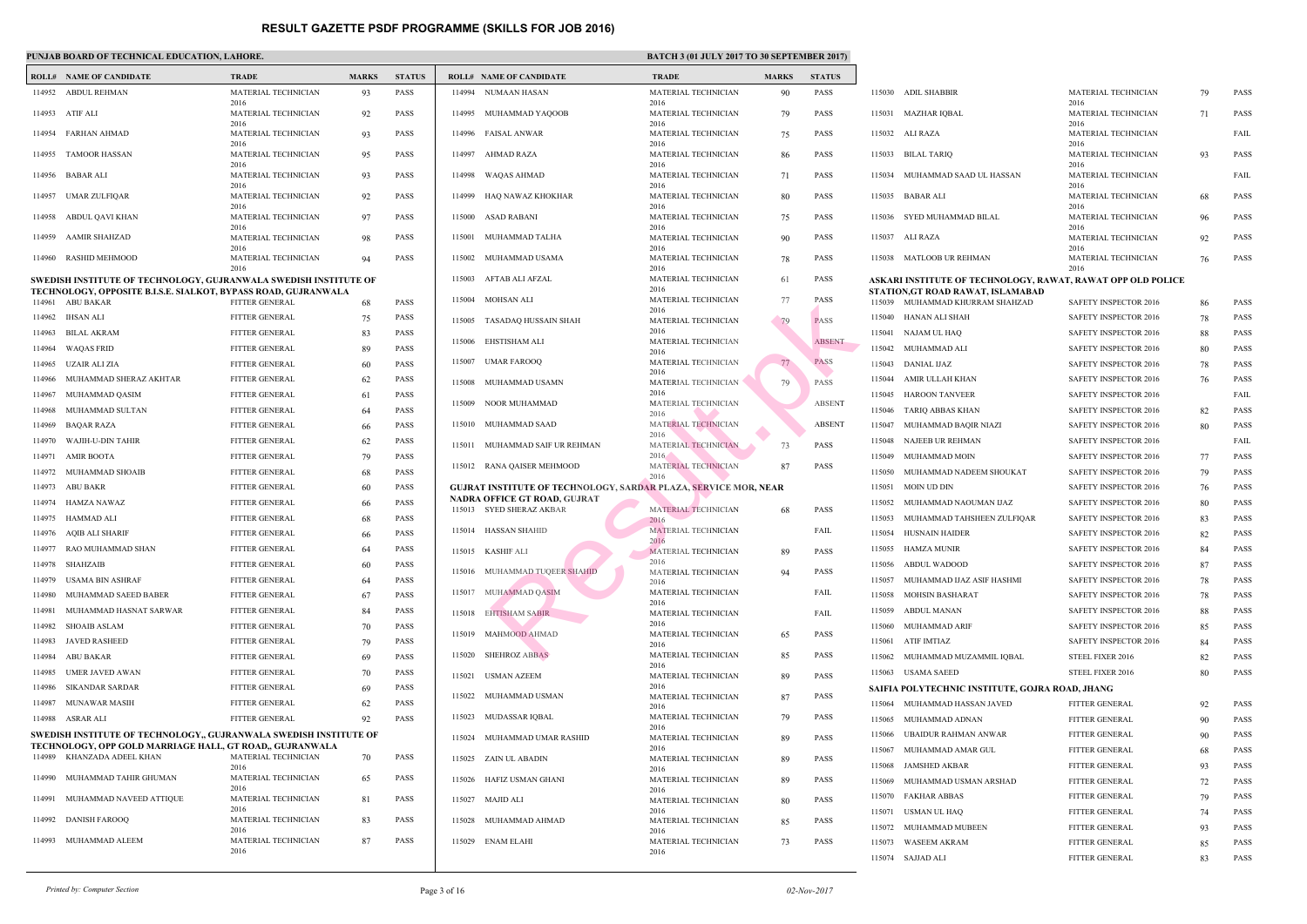|        | <b>ROLL# NAME OF CANDIDATE</b>                                     | <b>TRADE</b>                | <b>MARKS</b> | <b>STATUS</b> |        | <b>ROLL# NAME OF CANDIDATE</b>                    | <b>TRAI</b>         |
|--------|--------------------------------------------------------------------|-----------------------------|--------------|---------------|--------|---------------------------------------------------|---------------------|
| 115075 | MUHAMMAD AMIR SHAHZAD                                              | FITTER GENERAL              | 63           | <b>PASS</b>   | 115116 | KHALIDA ILYAS                                     | <b>FABR</b>         |
| 115076 | MUHAMMAD TOUSEEF IRSHAD                                            | FITTER GENERAL              | 88           | <b>PASS</b>   |        | 115117 HUMA UMAR                                  | <b>FABR</b>         |
| 115077 | IKRAM MUHI UD DIN                                                  | FITTER GENERAL              | 89           | <b>PASS</b>   | 115118 | <b>SADAF NASEER</b>                               | <b>FABR</b>         |
| 115078 | MUHAMAMAD TAYYAB NOOR                                              | FITTER GENERAL              | 85           | <b>PASS</b>   |        | 115119 SUGHRAN PARVEEN                            | <b>FABR</b>         |
| 115079 | MUHAMMAD MUBBASHAR KARIM                                           | FITTER GENERAL              | 84           | <b>PASS</b>   | 115120 | FARAH TABASUM                                     | <b>FABR</b>         |
| 115080 | MUHAMMAD SAFDAR RAZA                                               | FITTER GENERAL              | 70           | <b>PASS</b>   | 115121 | NARGIS NASIR                                      | <b>FABR</b>         |
| 115081 | MUHAMMAD SHAHZAIB KHAN                                             | FITTER GENERAL              | 77           | <b>PASS</b>   | 115122 | SHAHIDA PARVEEN                                   | <b>FABR</b>         |
| 115082 | ALI ADNAN KHAN                                                     | <b>FITTER GENERAL</b>       | 72           | <b>PASS</b>   |        | 115123 SAIMA ASHRAF BUTT                          | <b>FABR</b>         |
| 115083 | ZULQARNAN HAIDER                                                   | FITTER GENERAL              | 65           | <b>PASS</b>   |        | TEVTA CENTRE FOR AGRICULTURAL MACHINERY           |                     |
| 115084 | MUHAMMAD BILAL                                                     | FITTER GENERAL              | 85           | <b>PASS</b>   |        | <b>INDUSTRIES G T ROAD,, MIAN CHANNU</b>          |                     |
| 115085 | SADDAM HUSSAIN                                                     | FITTER GENERAL              | 66           | <b>PASS</b>   |        | 115124 MUHAMMAD AHSAN IHSAN                       | CNC N               |
|        | ARSHAD INSTITUTE OF TECHNOLOGY, JADA ROAD NEAR JADA CHUNGI, JHELUM |                             |              |               | 115125 | MUHAMMAD AQIB JAVEED                              | CNC N               |
| 115086 | MUHAMMAD LUQMAN QURESHI                                            | MATERIAL TECHNICIAN         |              | FAIL          | 115126 | MUHAMMAD ASIF                                     | CNC <sub>N</sub>    |
|        |                                                                    | 2016                        |              |               | 115127 | MUHAMMAD USMAN BASHIR                             | CNC N               |
| 115087 | NOMAN JAMIL BHATTI                                                 | MATERIAL TECHNICIAN<br>2016 |              | FAIL          | 115128 | HAIDER SALMAN                                     | CNC N               |
| 115088 | HAMMAD AHMED MALIK                                                 | MATERIAL TECHNICIAN         | 72           | <b>PASS</b>   | 115129 | MUHAMMAD USMAN                                    | CNC <sub>N</sub>    |
| 115089 | EHTISHAM MAZHAR                                                    | 2016<br>MATERIAL TECHNICIAN |              | <b>ABSENT</b> | 115130 | <b>SOHAIL RASHEED</b>                             | CNC N               |
|        |                                                                    | 2016                        |              |               | 115131 | <b>MOEEN AKHTAR</b>                               | CNC N               |
| 115090 | MUHAMMAD SAQLAIN RAZA                                              | MATERIAL TECHNICIAN<br>2016 |              | <b>ABSENT</b> |        | 115132 ASGHAR ALI                                 | CNC <sub>N</sub>    |
| 115091 | <b>SOHAIL RAZA</b>                                                 | MATERIAL TECHNICIAN         |              | <b>ABSENT</b> | 115133 | ALI RAZA TAHIR                                    | CNC N               |
| 115092 | ADEEL ARSHAD MEHMOOD                                               | 2016<br>MATERIAL TECHNICIAN |              | <b>ABSENT</b> | 115134 | TARIQ MEHMOOD                                     | CNC N               |
|        |                                                                    | 2016                        |              |               | 115135 | USAMA SHABIR                                      | CNC N               |
| 115093 | SYED ZULQARNAIN HAIDER                                             | MATERIAL TECHNICIAN         |              | <b>ABSENT</b> | 115136 | ABDUR RAHMAN                                      | CNC <sup>N</sup>    |
| 115094 | MALIK MUHAMMAD TOUSEEQ                                             | 2016<br>MATERIAL TECHNICIAN |              | FAIL          | 115137 | UMAIR ASHFAQ                                      | CNC <sub>N</sub>    |
|        |                                                                    | 2016                        |              |               | 115138 | MUHAMMAD ARSALAN                                  | CNC <sup>N</sup>    |
| 115095 | <b>BAKHTAWAR SAGHEER</b>                                           | MATERIAL TECHNICIAN<br>2016 |              | <b>ABSENT</b> | 115139 | YASIR SHAFI                                       | CNC N               |
| 115096 | <b>HASSAN ALI</b>                                                  | MATERIAL TECHNICIAN         |              | <b>ABSENT</b> | 115140 | MUHAMMAD ASIM IQBAL                               | CNC N               |
|        | 115097 AQIB QAMMAR                                                 | 2016<br>MATERIAL TECHNICIAN |              | <b>ABSENT</b> | 115141 | <b>GHULAM JAFAR ALI</b>                           | CNC <sup>N</sup>    |
|        |                                                                    | 2016                        |              |               | 115142 | MUHAMMAD RAFIQUE                                  | CNC <sub>N</sub>    |
| 115098 | <b>BILAL TASAWAR</b>                                               | MATERIAL TECHNICIAN<br>2016 |              | <b>ABSENT</b> | 115143 | QASIM ALI                                         | CNC <sup>N</sup>    |
| 115099 | WAQAR AHMED                                                        | MATERIAL TECHNICIAN         |              | <b>ABSENT</b> |        | 115144 MUHAMMAD USAMA ALI                         | CNC <sub>N</sub>    |
|        | 115100 AYAZ ALI                                                    | 2016<br>MATERIAL TECHNICIAN |              | <b>ABSENT</b> |        | 115145 BILAL HASSAN                               | CNC <sub>N</sub>    |
|        |                                                                    | 2016                        |              |               | 115146 | <b>ABAIDULLAH</b>                                 | CNC <sub>N</sub>    |
| 115101 | MUHAMMAD ZEESHAN                                                   | MATERIAL TECHNICIAN<br>2016 |              | <b>ABSENT</b> |        | 115147 MUHAMMAD JUNAID                            | CNC <sub>N</sub>    |
| 115102 | MAHFOOZ UR REHMAN                                                  | MATERIAL TECHNICIAN         |              | <b>ABSENT</b> |        | <b>ARSHAD INSTITUTE OF TECHNOLOGY, NEAR NAGI</b>  |                     |
| 115103 | MUHAMMAD NOMAN KHALID                                              | 2016<br>MATERIAL TECHNICIAN |              | FAIL          |        | <b>MOHNI ROAD, LAHORE</b><br>115148 M.ADNAN MUNIR | <b>MATE</b>         |
|        |                                                                    | 2016                        |              |               |        |                                                   | 2016                |
| 115104 | MUHAMMAD IRFAN MEHBOOB                                             | MATERIAL TECHNICIAN<br>2016 |              | FAIL          | 115149 | <b>HAMZA SHABIR</b>                               | <b>MATE</b><br>2016 |
|        | 115105 HUSNAIN UMER                                                | MATERIAL TECHNICIAN         |              | FAIL          | 115150 | <b>SAQIB SARFRAZ</b>                              | <b>MATE</b>         |
| 115106 | <b>ADEEL AHMED</b>                                                 | 2016<br>MATERIAL TECHNICIAN |              | FAIL          | 115151 | FAHAD ULLAH                                       | 2016<br><b>MATE</b> |
|        |                                                                    | 2016                        |              |               |        |                                                   | 2016                |
|        | MARKAZI ANJUMAN ISLAMIA, POLYTECHNIC VOCATIONAL INSTITUTE FOR      |                             |              |               | 115152 | EJAZ AHMAD                                        | <b>MATE</b><br>2016 |
|        | WOMEN MUSAVIRK, MIAN CHANNU, MIAN CHANNU<br>115107 NURGIS          | <b>FABRIC PRINTING</b>      | 90           | <b>PASS</b>   |        | 115153 M.ASIF                                     | <b>MATE</b>         |
| 115108 | RUBEENA KOUSAR                                                     | <b>FABRIC PRINTING</b>      | 84           | PASS          |        | 115154 JUNAID HAYDER                              | 2016                |
| 115109 | RABIA NASEER                                                       | <b>FABRIC PRINTING</b>      | 83           | PASS          |        |                                                   | <b>MATE</b><br>2016 |
| 115110 | NASEEM AKHTAR                                                      | <b>FABRIC PRINTING</b>      | 82           | <b>PASS</b>   |        | 115155 SULMAN BUTT                                | <b>MATE</b>         |
| 115111 | <b>GULNAZ KHALIL</b>                                               | <b>FABRIC PRINTING</b>      | 81           | <b>PASS</b>   | 115156 | M.SHAHBAZ                                         | 2016<br><b>MATE</b> |
|        | 115112 NABILA SHAHEEN                                              | <b>FABRIC PRINTING</b>      |              | <b>ABSENT</b> |        |                                                   | 2016                |
|        | 115113 ZAINAB HANIF                                                | <b>FABRIC PRINTING</b>      | 87           | <b>PASS</b>   | 115157 | M.ABU BAKAR                                       | <b>MATE</b><br>2016 |
| 115114 | ISHA IQBAL                                                         | <b>FABRIC PRINTING</b>      | 89           | <b>PASS</b>   |        | 115158 MOHSIN MUNIR                               | <b>MATE</b>         |
|        | 115115 AMINA BIBI                                                  | <b>FABRIC PRINTING</b>      |              | <b>ABSENT</b> |        |                                                   | 2016                |

| 115116 | KHALIDA ILYAS                                             | FABRI               |
|--------|-----------------------------------------------------------|---------------------|
| 115117 | <b>HUMA UMAR</b>                                          | FABRI               |
| 115118 | <b>SADAF NASEER</b>                                       | FABRI               |
| 115119 | <b>SUGHRAN PARVEEN</b>                                    | <b>FABRI</b>        |
| 115120 | <b>FARAH TABASUM</b>                                      | FABRI               |
| 115121 | <b>NARGIS NASIR</b>                                       | FABRI               |
| 115122 | <b>SHAHIDA PARVEEN</b>                                    | <b>FABRI</b>        |
| 115123 | <b>SAIMA ASHRAF BUTT</b>                                  | FABRI               |
|        | TEVTA CENTRE FOR AGRICULTURAL MACHINERY                   |                     |
| 115124 | INDUSTRIES G T ROAD,, MIAN CHANNU<br>MUHAMMAD AHSAN IHSAN | CNC M               |
| 115125 | MUHAMMAD AQIB JAVEED                                      | CNC <sub>N</sub>    |
| 115126 | MUHAMMAD ASIF                                             | CNC M               |
| 115127 | MUHAMMAD USMAN BASHIR                                     | CNC M               |
| 115128 | <b>HAIDER SALMAN</b>                                      | CNC M               |
| 115129 | MUHAMMAD USMAN                                            | CNC M               |
| 115130 | <b>SOHAIL RASHEED</b>                                     | CNC M               |
| 115131 | <b>MOEEN AKHTAR</b>                                       | CNC M               |
| 115132 | ASGHAR ALI                                                | CNC M               |
| 115133 | <b>ALI RAZA TAHIR</b>                                     | CNC M               |
| 115134 | TARIQ MEHMOOD                                             | CNC <sub>M</sub>    |
| 115135 | <b>USAMA SHABIR</b>                                       | CNC M               |
| 115136 | <b>ABDUR RAHMAN</b>                                       | CNC M               |
| 115137 | <b>UMAIR ASHFAQ</b>                                       | CNC <sub>N</sub>    |
| 115138 | MUHAMMAD ARSALAN                                          | CNC M               |
| 115139 | YASIR SHAFI                                               | CNC M               |
| 115140 | MUHAMMAD ASIM IQBAL                                       | CNC <sub>N</sub>    |
| 115141 | GHULAM JAFAR ALI                                          | <b>CNC M</b>        |
| 115142 | MUHAMMAD RAFIQUE                                          | CNC <sub>N</sub>    |
| 115143 | QASIM ALI                                                 | CNC <sub>N</sub>    |
| 115144 | MUHAMMAD USAMA ALI                                        | CNC <sub>N</sub>    |
| 115145 | <b>BILAL HASSAN</b>                                       | CNC M               |
|        | 115146 ABAIDULLAH                                         | CNC M               |
| 115147 | MUHAMMAD JUNAID                                           | CNC <sub>N</sub>    |
|        | ARSHAD INSTITUTE OF TECHNOLOGY, NEAR NAGI                 |                     |
|        | <b>MOHNI ROAD, LAHORE</b>                                 |                     |
| 115148 | <b>M.ADNAN MUNIR</b>                                      | <b>MATE</b><br>2016 |
| 115149 | <b>HAMZA SHABIR</b>                                       | <b>MATE</b><br>2016 |
| 115150 | <b>SAQIB SARFRAZ</b>                                      | <b>MATE</b><br>2016 |
| 115151 | FAHAD ULLAH                                               | <b>MATE</b><br>2016 |
| 115152 | EJAZ AHMAD                                                | <b>MATE</b><br>2016 |
| 115153 | M.ASIF                                                    | <b>MATE</b><br>2016 |
| 115154 | <b>JUNAID HAYDER</b>                                      | <b>MATE</b><br>2016 |
| 115155 | <b>SULMAN BUTT</b>                                        | <b>MATE</b><br>2016 |
| 115156 | M.SHAHBAZ                                                 | <b>MATE</b><br>2016 |
| 115157 | M.ABU BAKAR                                               | <b>MATE</b><br>2016 |
| 115158 | <b>MOHSIN MUNIR</b>                                       | <b>MATE</b>         |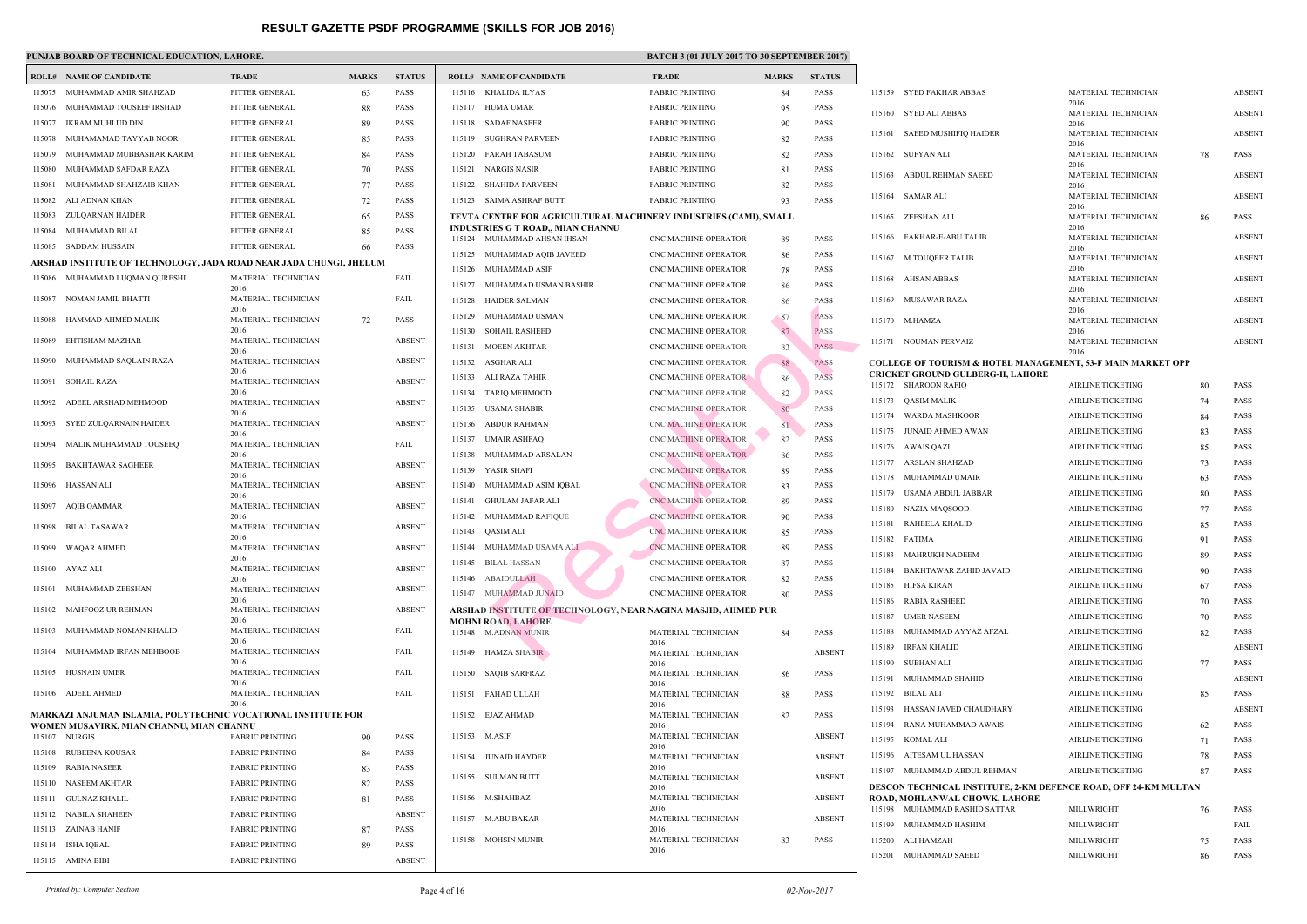|        | <b>ROLL# NAME OF CANDIDATE</b> | <b>TRADE</b>                  | <b>MARKS</b> | <b>STATUS</b> |        | <b>ROLL# NAME OF CANDIDATE</b>                                | <b>TRAL</b>      |
|--------|--------------------------------|-------------------------------|--------------|---------------|--------|---------------------------------------------------------------|------------------|
| 115202 | HAFIZ MAZHAR MUSHTAQ           | MILLWRIGHT                    | 83           | PASS          |        | 115245 MUHAMMAD FARHAN                                        | PIPE &           |
| 115203 | HAFIZ SYED SHAHBAZ HUSSAIN     | MILLWRIGHT                    | 82           | <b>PASS</b>   |        | 115246 REHAN HAIDER                                           | 2016<br>PIPE &   |
| 115204 | MUHAMMAD KALEEM                | MILLWRIGHT                    | 82           | <b>PASS</b>   |        |                                                               | 2016             |
| 115205 | TALHA MUKHTAR                  | MILLWRIGHT                    | 80           | <b>PASS</b>   | 115247 | MUHAMMAD ARSHAD                                               | PIPE &<br>2016   |
| 115206 | RIZWAN RAMZAN                  | MILLWRIGHT                    | 77           | <b>PASS</b>   | 115248 | FAIZAN BASHIR                                                 | PIPE &           |
| 115207 | <b>UMAIR FAROOQ</b>            | MILLWRIGHT                    | 86           | <b>PASS</b>   | 115249 | <b>ABDUL RAUF</b>                                             | 2016<br>PIPE &   |
| 115208 | <b>UMAIR SOHAIL</b>            | MILLWRIGHT                    | 81           | <b>PASS</b>   |        |                                                               | 2016             |
| 115209 | MUHAMMAD IRFAN                 | MILLWRIGHT                    | 77           | <b>PASS</b>   | 115250 | ASIF ALI                                                      | PIPE &<br>2016   |
| 115210 | MUHAMMAD SHAWAL ASHIQ          | MILLWRIGHT                    | 80           | <b>PASS</b>   |        | 115251 YASIR ANWAR                                            | PIPE &           |
| 115211 | MUHAMMAD RAFIQ SAJID           | MILLWRIGHT                    | 72           | <b>PASS</b>   | 115252 | BILLAL                                                        | 2016<br>PIPE &   |
| 115212 | <b>ABRAR HUSSAIN</b>           | MILLWRIGHT                    | 83           | <b>PASS</b>   |        |                                                               | 2016             |
| 115213 | USAMA KHALID                   | MILLWRIGHT                    | 79           | <b>PASS</b>   | 115253 | USMAN NAZIR                                                   | PIPE &<br>2016   |
|        | 115214 ASAD ALI                | MILLWRIGHT                    | 76           | <b>PASS</b>   | 115254 | <b>SAOOD SAAD RAFIQUE</b>                                     | PIPE &           |
|        | 115215 MUBASHIR REHAN          | MILLWRIGHT                    | 83           | <b>PASS</b>   | 115255 | <b>DANISH SANAULLAH</b>                                       | 2016<br>PIPE &   |
| 115216 | JUNAID ANSAR                   | MILLWRIGHT                    | 82           | <b>PASS</b>   |        |                                                               | 2016             |
| 115217 | KHAWAR HUSSAIN                 | MILLWRIGHT                    | 82           | <b>PASS</b>   | 115256 | MUHAMMAD AHSAN                                                | PIPE &<br>2016   |
| 115218 | MUZZAMMEL BASHIR               | MILLWRIGHT                    | 79           | <b>PASS</b>   | 115257 | <b>SUNIL DAWOOD</b>                                           | PIPE &           |
|        | 115219 HAFIZ ADNAN             | MILLWRIGHT                    | 79           | <b>PASS</b>   | 115258 | KHURAM SHAHZAD                                                | 2016<br>PIPE &   |
|        | 115220 AFZAAL MANZOOR          | MILLWRIGHT                    | 82           | <b>PASS</b>   |        |                                                               | 2016             |
| 115221 | NUMAN ZAFAR                    | MILLWRIGHT                    | 76           | <b>PASS</b>   | 115259 | MUHAMMAD YOUSAF                                               | PIPE &<br>2016   |
| 115222 | <b>MONEEB HUSSAIN</b>          | MILLWRIGHT                    | 73           | <b>PASS</b>   |        | 115260 SAFDAR HUSSAIN                                         | PIPE &           |
| 115223 | ALI HAMZA                      | MILLWRIGHT                    | 81           | <b>PASS</b>   | 115261 | MUHAMMAD AAQIB                                                | 2016<br>PIPE &   |
| 115224 | TALHA NAWAZ                    | MILLWRIGHT                    | 86           | <b>PASS</b>   |        |                                                               | 2016             |
| 115225 | SYED ALI IRTAZA                | MILLWRIGHT                    | 79           | <b>PASS</b>   | 115262 | <b>GHULAM MUSTAFA</b>                                         | PIPE &<br>2016   |
| 115226 | <b>HAMZA ZAFAR</b>             | PIPE & GENERAL FITTER<br>2016 | 75           | PASS          | 115263 | HAMZA WAHID                                                   | PIPE &           |
| 115227 | MUHAMMAD ABUBAKAR              | PIPE & GENERAL FITTER<br>2016 | 80           | PASS          | 115264 | ARSLAN                                                        | 2016<br>PIPE $&$ |
| 115228 | NADEEM HASHMI                  | PIPE & GENERAL FITTER         | 87           | <b>PASS</b>   |        | 115265 SHAHID QAAMR                                           | 2016<br>PIPE &   |
| 115229 | MUHAMMAD NUMAN AMJAD           | 2016<br>PIPE & GENERAL FITTER | 74           | PASS          |        | 115266 HAMEED ABBAS                                           | 2016<br>PIPE &   |
|        | 115230 GHULAM FAROOQ           | 2016<br>PIPE & GENERAL FITTER | 79           | <b>PASS</b>   |        | 115267 ASIF ALI                                               | 2016<br>PIPE &   |
|        | 115231 ZULQARNAIN HAIDER       | 2016<br>PIPE & GENERAL FITTER | 75           | PASS          |        |                                                               | 2016             |
|        |                                | 2016                          |              |               |        | 115268 MUHAMMAD ALI USMAN                                     | PIPE &<br>2016   |
|        | 115232 MUHAMMAD ASIF           | PIPE & GENERAL FITTER<br>2016 | 68           | <b>PASS</b>   |        | 115269 WAQAS ALI                                              | PIPE &<br>2016   |
|        | 115233 NADEEM MANZOOR          | PIPE & GENERAL FITTER<br>2016 | 82           | PASS          |        | 115270 TANVEER IOBAL                                          | PIPE &<br>2016   |
|        | 115234 ZAIN-UL-ABIDEEN         | PIPE & GENERAL FITTER<br>2016 | 70           | <b>PASS</b>   |        | 115271 MUHAMMAD ABBAS                                         | PIPE &           |
| 115235 | <b>BILAL JAVED</b>             | PIPE & GENERAL FITTER<br>2016 |              | <b>ABSENT</b> |        | 115272 SAMAR ALI                                              | 2016<br>PIPE &   |
|        | 115236 BARKAT ALI              | PIPE & GENERAL FITTER<br>2016 | 82           | PASS          |        | 115273 ADNAN MANZOOR                                          | 2016<br>PIPE &   |
|        | 115237 NADEEM ASGHAR           | PIPE & GENERAL FITTER         | 81           | PASS          |        | 115274 MUHAMMAD ARSLAN                                        | 2016<br>PIPE &   |
|        | 115238 EHSAN-UR-REHMAN KHATTAK | 2016<br>PIPE & GENERAL FITTER | 82           | PASS          | 115275 | NABEEL AKHTAR                                                 | 2016<br>PIPE &   |
|        | 115239 SALMAN ASLAM            | 2016<br>PIPE & GENERAL FITTER | 74           | PASS          | 115276 | <b>REHMAN KHAN</b>                                            | 2016<br>PIPE &   |
| 115240 | MUHAMMAD WASEEM                | 2016<br>PIPE & GENERAL FITTER | 80           | PASS          | 115277 | MUHAMMAD USAMA RAZZAQ                                         | 2016<br>PIPE &   |
|        | 115241 MUNEEB MEHMOOD          | 2016<br>PIPE & GENERAL FITTER | 73           | PASS          |        | 115278 MUHAMMAD USMAN                                         | 2016<br>PIPE &   |
|        |                                | 2016                          |              |               |        |                                                               | 2016             |
| 115242 | HASSAN MAJEED                  | PIPE & GENERAL FITTER<br>2016 | 77           | PASS          |        | 115279 MUHAMMAD HAMZA                                         | PIPE &<br>2016   |
| 115243 | HUSNAIN YOUNAS                 | PIPE & GENERAL FITTER<br>2016 | 70           | PASS          |        | LAHORE COLLEGE OF TECHNOLOGY & MANAGEM                        |                  |
|        | 115244 WAJID MAJEED            | PIPE & GENERAL FITTER<br>2016 | 79           | <b>PASS</b>   |        | OPP DESCON OFFICE NEAR NISHTER COLONY, LAH<br>115280 ASIF ALI | <b>MATE</b>      |
|        |                                |                               |              |               |        |                                                               | 2016             |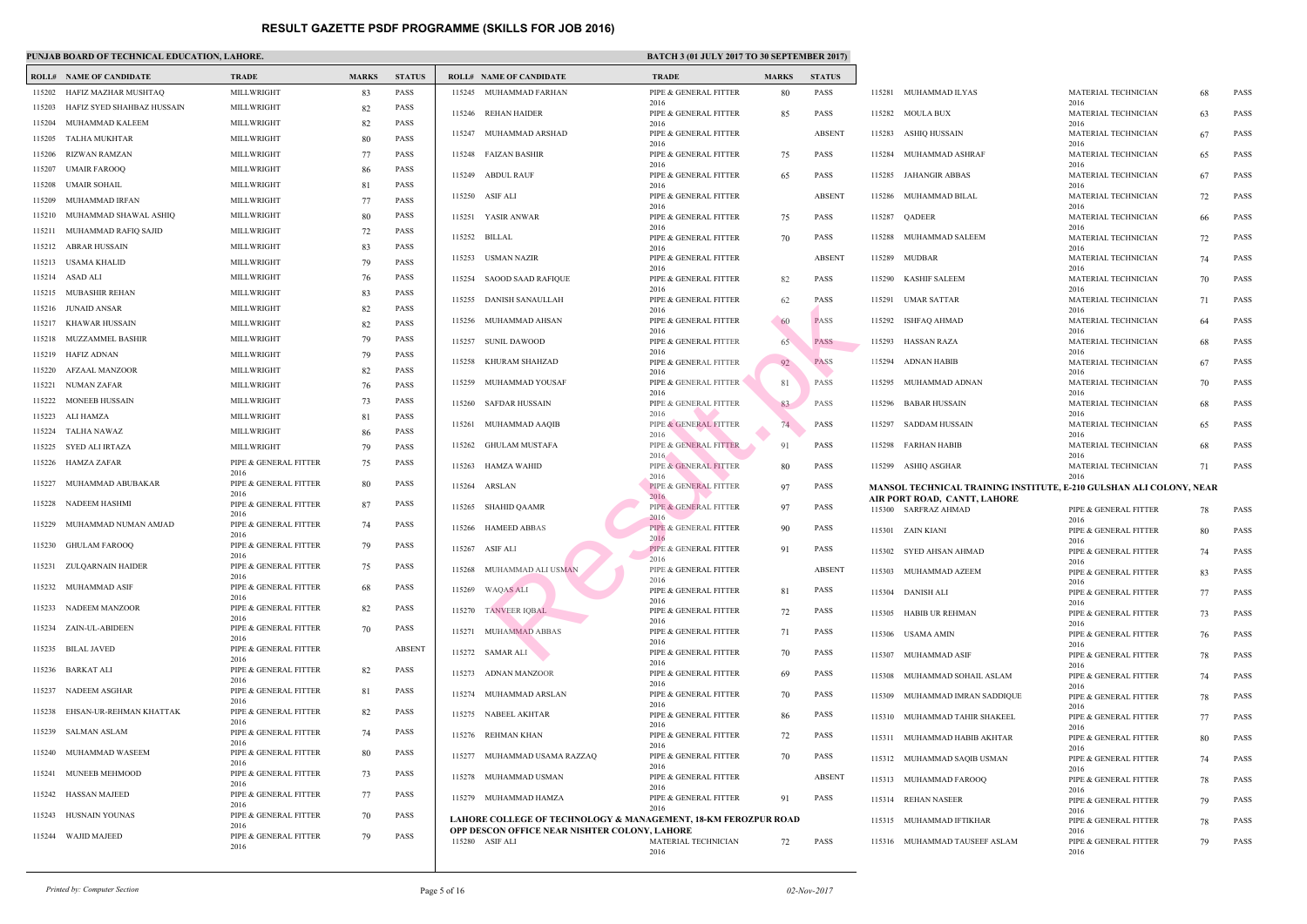### PUNJAB BOARD OF TECHNICAL EDUCATION, LAHORE.

|        | <b>ROLL# NAME OF CANDIDATE</b> | <b>TRADE</b>                  | <b>MARKS</b> | <b>STATUS</b> |              | <b>ROLL# NAME OF CANDIDATE</b>                                  | <b>TRAL</b>                  |
|--------|--------------------------------|-------------------------------|--------------|---------------|--------------|-----------------------------------------------------------------|------------------------------|
|        | 115317 ZEESHAN MOHIU DIN       | PIPE & GENERAL FITTER         | 78           | <b>PASS</b>   |              | 115362 SANA SHAHZADI                                            | <b>BUILD</b>                 |
|        |                                | 2016                          |              |               |              | 115363 AOSA MUSHTAO                                             | <b>BUILD</b>                 |
|        | 115318 MUHAMMAD USAID          | PIPE & GENERAL FITTER<br>2016 | 80           | <b>PASS</b>   | 115364       | KIRAN JAVAID                                                    | <b>BUILD</b>                 |
|        | 115319 NOUMAN IJAZ             | PIPE & GENERAL FITTER         | 80           | <b>PASS</b>   | 115365       | ASMA LATIF SHAH                                                 | <b>BUILD</b>                 |
|        | 115320 MUHAMMAD SHAHBAZ KHAN   | 2016<br>PIPE & GENERAL FITTER | 78           | <b>PASS</b>   | 115366       | ZEENAT WASEEM                                                   | <b>BUILD</b>                 |
|        |                                | 2016                          |              | <b>PASS</b>   |              | 115367 ZAHRA AMBREEN                                            | <b>BUILD</b>                 |
| 115321 | MUHAMMAD ABBAS                 | PIPE & GENERAL FITTER<br>2016 | 75           |               |              | 115368 SYED KHADIJA IQBAL GILLANI                               | <b>BUILD</b>                 |
| 115322 | MUHAMMAD ARSLAN                | PIPE & GENERAL FITTER<br>2016 | 81           | <b>PASS</b>   |              | 115369 ANILA AYUB                                               | <b>BUILD</b>                 |
| 115323 | MUHAMMAD TOHEER                | PIPE & GENERAL FITTER         | 78           | <b>PASS</b>   |              | 115370 NEELAM AMIR                                              | <b>BUILD</b>                 |
| 115324 | MUHAMMAD ZAMEER UL HASSAN      | 2016<br>PIPE & GENERAL FITTER | 82           | <b>PASS</b>   | 115371       | SHAMA RIAZ                                                      | <b>BUILD</b>                 |
|        |                                | 2016                          |              |               |              | 115372 GULSHAN SIDDIQUE                                         | <b>BUILD</b>                 |
| 115325 | BILAL AHMAD                    | PIPE & GENERAL FITTER<br>2016 | 74           | <b>PASS</b>   | 115373       | <b>SAFIA KAUSAR</b>                                             | <b>BUILD</b>                 |
|        | 115326 MOIN AKHTAR             | PIPE & GENERAL FITTER         | 75           | <b>PASS</b>   | 115374       | QURATULAIN                                                      | <b>BUILD</b>                 |
| 115327 | RASHID ALI                     | 2016<br>PIPE & GENERAL FITTER | 79           | <b>PASS</b>   |              | 115375 RUQAYYA MANZOOR                                          | <b>BUILD</b>                 |
|        |                                | 2016                          |              |               |              | 115376 FAIZA HANIF                                              | <b>BUILD</b>                 |
| 115328 | RASHID ALI                     | PIPE & GENERAL FITTER<br>2016 | 76           | <b>PASS</b>   | 115377       | MADIHA IRFAN                                                    | <b>BUILD</b>                 |
| 115329 | SYED HASSAN FIAZ               | PIPE & GENERAL FITTER         | 74           | <b>PASS</b>   | 115378       | NOUREEN AKHTAR                                                  | <b>BUILD</b>                 |
|        | 115330 ALI HAMZA               | 2016<br>PIPE & GENERAL FITTER | 83           | <b>PASS</b>   |              | 115379 KANEEZ FATIMA                                            | <b>BUILD</b>                 |
|        |                                | 2016                          |              |               | 115380 SANIA |                                                                 | <b>BUILD</b>                 |
| 115331 | MUHAMMAD ADNAN                 | PIPE & GENERAL FITTER<br>2016 | 74           | <b>PASS</b>   | 115381       | KAINAT KHALID                                                   | <b>BUILD</b>                 |
| 115332 | HAFIZ MUHAMMAD WAQAS MAAJID    | SAFETY INSPECTOR 2016         | 82           | <b>PASS</b>   | 115382       | <b>SOMIA SULTAN</b>                                             | <b>BUILD</b>                 |
| 115333 | <b>SOHAIB AFZAL</b>            | SAFETY INSPECTOR 2016         | 84           | <b>PASS</b>   | 115383       | ABIDA PARVEEN                                                   | <b>BUILD</b>                 |
| 115334 | MUHAMMAD HAMZA                 | SAFETY INSPECTOR 2016         | 87           | <b>PASS</b>   | 115384       | RIFFAT ASHRAF                                                   | <b>BUILD</b>                 |
| 115335 | MUHAMMAD TAYYAB                | SAFETY INSPECTOR 2016         | 87           | <b>PASS</b>   | 115385       | SONIA SADDIQUE                                                  | <b>BUILD</b>                 |
| 115336 | <b>SAIF ULLAH RAMZAN</b>       | SAFETY INSPECTOR 2016         | 79           | <b>PASS</b>   | 115386       | NATASHA RAFIQUE                                                 | <b>BUILD</b>                 |
| 115337 | MUHAMMAD DAWOOD ISLAM          | SAFETY INSPECTOR 2016         | 78           | <b>PASS</b>   | 115387 ALIA  |                                                                 | <b>BUILD</b>                 |
| 115338 | MUHAMMAD ZAIN BUKHARI          | SAFETY INSPECTOR 2016         | 76           | <b>PASS</b>   | 115388       | SAMINA LIAQAT ALI                                               | <b>BUILD</b>                 |
| 115339 | BABAR ALI                      | SAFETY INSPECTOR 2016         | 75           | <b>PASS</b>   | 115389       | MUMTAZ BAIGAM                                                   | <b>BUILD</b>                 |
| 115340 | <b>BABAR ALI</b>               | SAFETY INSPECTOR 2016         | 64           | <b>PASS</b>   | 115390       | SHABAN SIDDIQUE                                                 | <b>BUILD</b>                 |
|        | 115341 MUHAMMAD TANVEER        | SAFETY INSPECTOR 2016         | 82           | <b>PASS</b>   |              | 115391 NAZIA RIAZ                                               | <b>BUILD</b>                 |
|        | 115342 BILAL NASIR DAR         | <b>SAFETY INSPECTOR 2016</b>  | 81           | PASS          |              | 115392 ARZOO ALLAH YAR                                          | <b>BUILD</b>                 |
|        | 115343 AITTZAZ AHSAN           | SAFETY INSPECTOR 2016         | 82           | PASS          | 115393       | RIZWANA KOUSAR                                                  | <b>BUILD</b>                 |
| 115344 | MUHAMMAD ANDAN ARSHAD          | SAFETY INSPECTOR 2016         | 82           | <b>PASS</b>   | 115394       | <b>MEHWISH HANIF</b>                                            | <b>BUILD</b>                 |
| 115345 | HASAN RAZA                     | SAFETY INSPECTOR 2016         | 85           | <b>PASS</b>   | 115395       | AYESHA SAEED                                                    | <b>BUILD</b>                 |
| 115346 | ARSHAD MEHMOOD                 | SAFETY INSPECTOR 2016         | 71           | <b>PASS</b>   | 115396       | <b>SAMINA BASHIR</b>                                            | <b>BUILD</b>                 |
| 115347 | <b>SUFYAN AKBAR</b>            | SAFETY INSPECTOR 2016         | 82           | <b>PASS</b>   | 115397       | <b>SAMAR MUZAFFAR</b>                                           | <b>BUILD</b>                 |
| 115348 | MUHAMMAD HUSSAIN               | SAFETY INSPECTOR 2016         | 74           | <b>PASS</b>   | 115398       | AROOJ KANWAL                                                    | <b>BUILD</b>                 |
| 115349 | HAFIZ HAROON MUSHTAQ           | SAFETY INSPECTOR 2016         | 82           | <b>PASS</b>   | 115399       | NIGHAT NAZIR                                                    | <b>BUILD</b>                 |
| 115350 | NOMAN ANWAR                    | SAFETY INSPECTOR 2016         | 76           | <b>PASS</b>   | 115400       | PARVEEN KOUSAR                                                  | <b>BUILD</b>                 |
| 115351 | HAFIZ ASAD FAROOO TAHIR        | SAFETY INSPECTOR 2016         | 68           | <b>PASS</b>   |              | 115401 ZOIA IMTIAZ                                              | <b>BUILD</b>                 |
| 115352 | RANA AMMAR FAROOQ              | SAFETY INSPECTOR 2016         | 86           | <b>PASS</b>   |              | PAKISTAN INDUSTRIAL TECHNICAL ASSISTANCE C                      |                              |
| 115353 | SAJID ALI                      | SAFETY INSPECTOR 2016         | 63           | PASS          |              | PUR ROAD NEAR ICCHRA CANAL BRIDGE, LAHORE<br>115402 SHAHBAZ ALI | <b>PROGI</b>                 |
| 115354 | MUHAMMAD UMAIR ALTAF           | SAFETY INSPECTOR 2016         | 82           | <b>PASS</b>   |              |                                                                 | <b>CONTI</b>                 |
| 115355 | <b>IRUM SAFDAR</b>             | <b>BUILDING PAINTER 2016</b>  | 88           | <b>PASS</b>   |              | 115403 SHAHZAD AHMAD                                            | <b>PROGI</b><br><b>CONTI</b> |
| 115356 | KIRAN                          | <b>BUILDING PAINTER 2016</b>  | 82           | PASS          |              | 115404 SAIM SHAHID                                              | <b>PROGI</b>                 |
| 115357 | <b>OSAF ZAHRA</b>              | <b>BUILDING PAINTER 2016</b>  | 82           | <b>PASS</b>   | 115405       | MUHAMMAD IRFAN ASLAM                                            | <b>CONTI</b><br><b>PROGI</b> |
| 115358 | ALISHBA SADDIQUE               | <b>BUILDING PAINTER 2016</b>  | 81           | <b>PASS</b>   |              |                                                                 | <b>CONTI</b>                 |
| 115359 | RABIA RIAZ                     | <b>BUILDING PAINTER 2016</b>  | 84           | <b>PASS</b>   | 115406       | MUJAHID NAZEER                                                  | <b>PROGI</b><br><b>CONTI</b> |
| 115360 | ZEENAT ABDULLAH                | <b>BUILDING PAINTER 2016</b>  | 77           | <b>PASS</b>   | 115407       | MUHAMMAD RIZWAN SHAFIQ                                          | <b>PROGI</b>                 |
| 115361 | SAIMA RAMZAN                   | <b>BUILDING PAINTER 2016</b>  | 85           | <b>PASS</b>   |              | MINHAS                                                          | <b>CONTI</b>                 |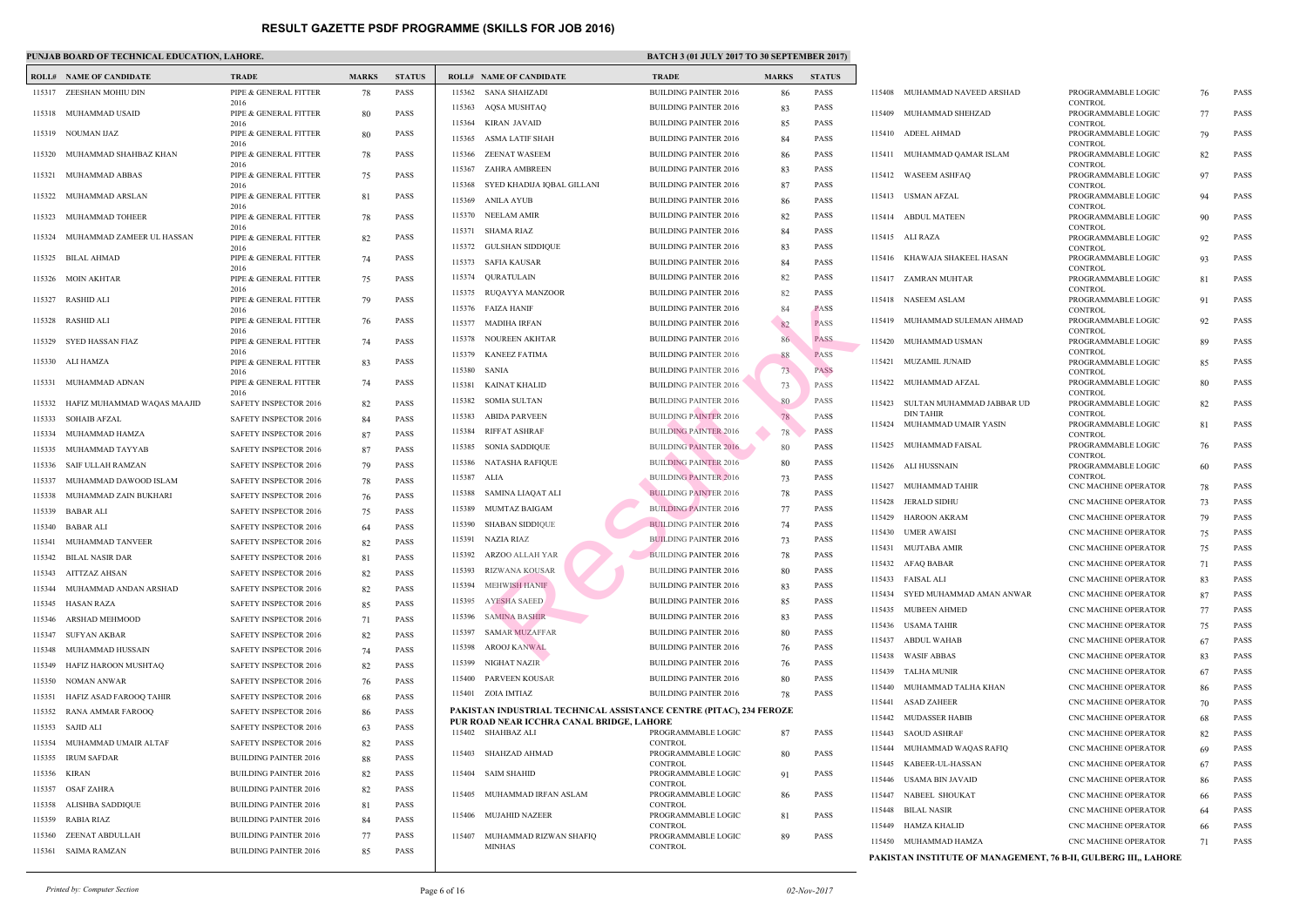|        | PUNJAB BOARD OF TECHNICAL EDUCATION, LAHORE.                                                   |                                                                |              |               |               |                                                                        | <b>BATC</b>                                |
|--------|------------------------------------------------------------------------------------------------|----------------------------------------------------------------|--------------|---------------|---------------|------------------------------------------------------------------------|--------------------------------------------|
|        | <b>ROLL# NAME OF CANDIDATE</b>                                                                 | <b>TRADE</b>                                                   | <b>MARKS</b> | <b>STATUS</b> |               | <b>ROLL# NAME OF CANDIDATE</b>                                         | <b>TRAL</b>                                |
| 115451 | <b>USMAN ABBAS</b>                                                                             | TEXTILE SALES &                                                | 87           | <b>PASS</b>   | 115487        | HASSINA ZIA                                                            | <b>INDUS</b>                               |
|        | 115452 AHMED ABBAS                                                                             | MARKETING 2016<br><b>TEXTILE SALES &amp;</b>                   | 92           | <b>PASS</b>   | 115488        | KAUSAR IFTEKHAR                                                        | <b>MACH</b><br><b>INDUS</b>                |
| 115453 | ADEEL AHMAD                                                                                    | MARKETING 2016<br><b>TEXTILE SALES &amp;</b>                   | 84           | <b>PASS</b>   | 115489        | SUMBAL NAZIR                                                           | <b>MACH</b><br><b>INDUS</b>                |
|        | 115454 MUHAMMAD JAWAD MEHDI                                                                    | <b>MARKETING 2016</b><br><b>TEXTILE SALES &amp;</b>            | 91           | <b>PASS</b>   |               | 115490 SURIA BIBI                                                      | <b>MACH</b><br><b>INDUS</b>                |
|        | 115455 AMAN NADEEM                                                                             | <b>MARKETING 2016</b><br>TEXTILE SALES &                       | 87           | <b>PASS</b>   |               | 115491 AMBAR BASHARAAT                                                 | <b>MACH</b><br><b>INDUS</b>                |
| 115456 | MUHAMMAD NOMAN AKHTER                                                                          | MARKETING 2016<br><b>TEXTILE SALES &amp;</b><br>MARKETING 2016 | 85           | <b>PASS</b>   |               | 115492 SONIA YOUSAF                                                    | <b>MACH</b><br><b>INDUS</b><br><b>MACH</b> |
| 115457 | MUHAMMAD ARSHAD                                                                                | <b>TEXTILE SALES &amp;</b><br>MARKETING 2016                   | 88           | <b>PASS</b>   | 115493        | <b>BILQEES MAQSOOD</b>                                                 | <b>INDUS</b><br><b>MACH</b>                |
| 115458 | <b>SYEDA MAHNOOR</b>                                                                           | <b>TEXTILE SALES &amp;</b><br>MARKETING 2016                   | 85           | <b>PASS</b>   |               | 115494 NAEED ASIF                                                      | <b>INDUS</b><br><b>MACH</b>                |
| 115459 | KALEEMULLAH                                                                                    | <b>TEXTILE SALES &amp;</b><br><b>MARKETING 2016</b>            | 85           | <b>PASS</b>   |               | 115495 KIRAN SHAHZADI                                                  | <b>INDUS</b><br><b>MACH</b>                |
| 115460 | MUHAMMAD SAFI                                                                                  | <b>TEXTILE SALES &amp;</b><br><b>MARKETING 2016</b>            | 89           | <b>PASS</b>   |               | 115496 GULZAR BIBI                                                     | <b>INDUS</b><br><b>MACH</b>                |
| 115461 | AHMAD NAWAZ                                                                                    | TEXTILE SALES &<br>MARKETING 2016                              | 89           | <b>PASS</b>   |               | PAKISTAN READYMADE GARMENTS TECHNICAL TI<br><b>GULBERG-III, LAHORE</b> |                                            |
| 115462 | RANA SHAHBAZ ANWAR                                                                             | <b>TEXTILE SALES &amp;</b><br>MARKETING 2016                   | 85           | <b>PASS</b>   |               | 115497 MUHAMMAD RAZA                                                   | <b>INDUS</b><br><b>MACH</b>                |
| 115463 | ABAIDULLAH                                                                                     | TEXTILE SALES &<br>MARKETING 2016                              | 92           | <b>PASS</b>   | 115498        | RUBINA BIBI                                                            | <b>INDUS</b><br><b>MACH</b>                |
| 115464 | USAMA JAVAID                                                                                   | <b>TEXTILE SALES &amp;</b><br>MARKETING 2016                   | 93           | <b>PASS</b>   |               | 115499 FIRDOUS AZHAR                                                   | <b>INDUS</b><br><b>MACH</b>                |
| 115465 | AYYAN TOQEER                                                                                   | TEXTILE SALES &<br>MARKETING 2016                              | 84           | <b>PASS</b>   |               | 115500 MUHAMMAD QAMAR                                                  | <b>INDUS</b><br><b>MACH</b>                |
| 115466 | NAZAKAT ALI                                                                                    | TEXTILE SALES &<br><b>MARKETING 2016</b>                       | 80           | <b>PASS</b>   |               | 115501 MUHAMMAD AWAIS USMAN                                            | <b>INDUS</b><br><b>MACH</b>                |
| 115467 | <b>SAIRA MANZOOR</b>                                                                           | <b>TEXTILE SALES &amp;</b><br>MARKETING 2016                   | 81           | <b>PASS</b>   |               | 115502 SHAHBAZ ALI                                                     | <b>INDUS</b><br><b>MACH</b>                |
| 115468 | BADAR ZAMAN                                                                                    | TEXTILE SALES &<br>MARKETING 2016                              | 93           | <b>PASS</b>   | 115503        | RAJA ASAD YAQOOB                                                       | <b>INDUS</b><br><b>MACH</b>                |
| 115469 | AYELA GUL                                                                                      | TEXTILE SALES &<br>MARKETING 2016                              | 85           | <b>PASS</b>   |               | 115504 NABEEL AHMAD                                                    | <b>INDUS</b><br><b>MACH</b>                |
| 115470 | MARYAM YOUSAF                                                                                  | <b>TEXTILE SALES &amp;</b><br>MARKETING 2016                   | 85           | <b>PASS</b>   | 115505        | WAQAR UL KARIM                                                         | <b>INDUS</b><br><b>MACH</b>                |
|        | 115471 ABDULLAH KHAN                                                                           | TEXTILE SALES &<br>MARKETING 2016                              | 83           | <b>PASS</b>   |               | 115506 ERIC PERVAIZ                                                    | <b>INDUS</b><br><b>MACF</b>                |
| 115472 | MUHAMMAD AMEER HAMZA                                                                           | TEXTILE SALES &<br>MARKETING 2016                              | 82           | PASS          |               | 115507 MARYAM                                                          | <b>INDU:</b><br><b>MACH</b>                |
|        | 115473 HUMA BHATTI                                                                             | <b>TEXTILE SALES &amp;</b><br>MARKETING 2016                   | 84           | PASS          |               | 115508 MUHAMMAD IMRAN                                                  | <b>INDUS</b><br><b>MACH</b>                |
|        | PAKISTAN KNITWEAR TRAINING INSTITUTE, PKTI BUILDING 150- ALI BLOCK,<br>NEW GARDEN TOWN, LAHORE |                                                                |              |               | 115509        | SHUMAILA GHULAM                                                        | <b>INDUS</b><br><b>MACH</b>                |
|        | 115474 SOBIA SALAMAT                                                                           | <b>INDUSTRIAL STITCHING</b><br><b>MACHINE OPERATOR 2016</b>    | 94           | <b>PASS</b>   |               | 115510 FAREEHA AKRAM                                                   | <b>INDUS</b><br><b>MACH</b>                |
| 115475 | NAHA SALAMAT                                                                                   | <b>INDUSTRIAL STITCHING</b><br><b>MACHINE OPERATOR 2016</b>    | 94           | <b>PASS</b>   |               | 115511 SABA KIRAN                                                      | <b>INDUS</b><br><b>MACH</b>                |
|        | 115476 AYESHA JABEEN                                                                           | <b>INDUSTRIAL STITCHING</b><br><b>MACHINE OPERATOR 2016</b>    | 94           | <b>PASS</b>   |               | 115512 HAFIZ ZUBAIR SHARIF                                             | <b>INDUS</b><br><b>MACH</b>                |
|        | 115477 SAIMA                                                                                   | <b>INDUSTRIAL STITCHING</b><br><b>MACHINE OPERATOR 2016</b>    |              | <b>ABSENT</b> |               | 115513 SADIA KHURAM                                                    | <b>INDUS</b><br><b>MACH</b>                |
| 115478 | RUBINA EMMANUEL                                                                                | <b>INDUSTRIAL STITCHING</b><br><b>MACHINE OPERATOR 2016</b>    | 92           | <b>PASS</b>   |               | 115514 ATTA UR REHMAN                                                  | <b>INDUS</b><br><b>MACH</b>                |
| 115479 | NABEELA HAKIM                                                                                  | <b>INDUSTRIAL STITCHING</b><br><b>MACHINE OPERATOR 2016</b>    |              | <b>ABSENT</b> | <b>LAHORE</b> | QUAID COLLEGE OF COMMERCE, 114-A, NEW MUSI                             |                                            |
| 115480 | <b>SAIMA EMMANUEL</b>                                                                          | INDUSTRIAL STITCHING<br><b>MACHINE OPERATOR 2016</b>           | 94           | <b>PASS</b>   |               | 115515 MS. MAHNOOR SALEEM                                              | <b>INVEN</b>                               |
| 115481 | <b>SITARA JAFAR</b>                                                                            | <b>INDUSTRIAL STITCHING</b><br><b>MACHINE OPERATOR 2016</b>    | 94           | <b>PASS</b>   |               | 115516 MS. MISBAH NOOR<br>115517 MS. ASRA SABIR                        | <b>INVEN</b><br><b>INVEN</b>               |
| 115482 | SAWEARA JAFAR                                                                                  | <b>INDUSTRIAL STITCHING</b><br><b>MACHINE OPERATOR 2016</b>    | 94           | PASS          |               | 115518 MS. SAIMA TAHIR                                                 | <b>INVEN</b>                               |
| 115483 | UMME UBBAN GHAZI                                                                               | INDUSTRIAL STITCHING<br><b>MACHINE OPERATOR 2016</b>           | 94           | <b>PASS</b>   |               | 115519 AHSAN ASHRAF                                                    | <b>INVEN</b>                               |
| 115484 | NIMRA SALEEM                                                                                   | <b>INDUSTRIAL STITCHING</b><br><b>MACHINE OPERATOR 2016</b>    | 94           | <b>PASS</b>   | 115520        | GHULAM MURTAZA<br>115521 MUHAMMAD BILAL                                | <b>INVEN</b><br><b>INVEN</b>               |
| 115485 | FARZANA GULZAR                                                                                 | <b>INDUSTRIAL STITCHING</b><br><b>MACHINE OPERATOR 2016</b>    | 92           | PASS          |               | 115522 SYED AOSAF ALI                                                  | <b>INVEN</b>                               |
| 115486 | AYESHA AMIR                                                                                    | <b>INDUSTRIAL STITCHING</b><br><b>MACHINE OPERATOR 2016</b>    | 99           | <b>PASS</b>   | 115523        | ABDUL RAUF                                                             | <b>INVEN</b>                               |
|        |                                                                                                |                                                                |              |               |               | 115524 MUHAMMAD ASHFAQ                                                 | <b>INVEN</b>                               |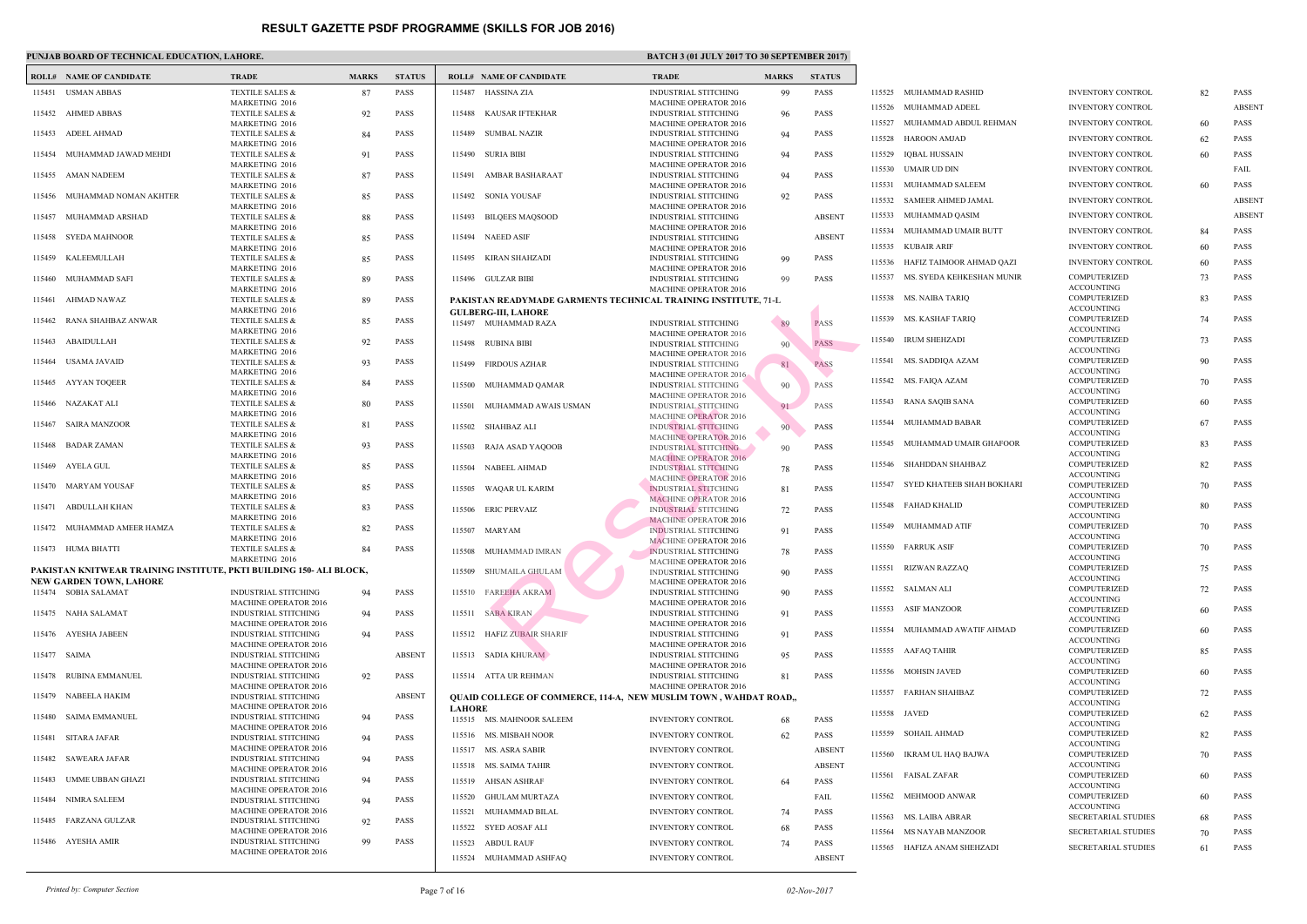## **PUNJAB BOARD OF TECHNICAL EDUCATION, LAHORE.** BATCH 3 (01 JULY 2017 TO 30 SATCH 3 (01 JULY 2017 TO 30 SATCH 3 (01 SEPTEMBER 2017) **BATCH 3 (01 SEPTEMBER 2017)**  $\mathbf{B}$

|        | <b>ROLL# NAME OF CANDIDATE</b>                       | <b>TRADE</b>               | <b>MARKS</b> | <b>STATUS</b> |        | <b>ROLL# NAME OF CANDIDATE</b>                       | <b>TRAL</b>   |
|--------|------------------------------------------------------|----------------------------|--------------|---------------|--------|------------------------------------------------------|---------------|
| 115566 | MARYAM QURAT UL AIN                                  | SECRETARIAL STUDIES        | 61           | <b>PASS</b>   | 115614 | SUMAIRA SHAMS                                        | <b>SECRE</b>  |
| 115567 | MS MEHAK MUBARAK                                     | <b>SECRETARIAL STUDIES</b> | 78           | <b>PASS</b>   | 115615 | <b>RABIA AHAD</b>                                    | <b>SECRE</b>  |
| 115568 | MS. ASIA SHOUKAT                                     | <b>SECRETARIAL STUDIES</b> |              | FAIL          | 115616 | SAPNA MUMTAZ                                         | <b>SECRE</b>  |
| 115569 | HAFIZA MAMOONA SHEHZADI                              | <b>SECRETARIAL STUDIES</b> | 60           | <b>PASS</b>   | 115617 | NADIA IRAM                                           | <b>SECRE</b>  |
| 115570 | IQRA LIAQAT                                          | <b>SECRETARIAL STUDIES</b> | 67           | <b>PASS</b>   | 115618 | SABA SHAHEEN                                         | <b>SECRE</b>  |
| 115571 | AWAIS AALEH                                          | <b>SECRETARIAL STUDIES</b> | 66           | <b>PASS</b>   | 115619 | IQRA NOREEN                                          | <b>SECRE</b>  |
| 115572 | <b>FAISAL SAQIB</b>                                  | <b>SECRETARIAL STUDIES</b> | 60           | <b>PASS</b>   | 115620 | <b>RABIA MAHMOOD</b>                                 | <b>SECRE</b>  |
| 115573 | UZAIR MEHMOOD                                        | <b>SECRETARIAL STUDIES</b> |              | FAIL          | 115621 | SAIMA MUKHTIAR                                       | <b>SECRE</b>  |
| 115574 | USMAN ALI                                            | <b>SECRETARIAL STUDIES</b> | 60           | <b>PASS</b>   | 115622 | <b>FOZIA BIBI</b>                                    | <b>SECRE</b>  |
| 115575 | SHARYAR AHMAD KHAN                                   | <b>SECRETARIAL STUDIES</b> | 69           | <b>PASS</b>   | 115623 | AMINA IQBAL                                          | <b>SECRE</b>  |
| 115576 | SHAHAB AHMAD KHAN                                    | <b>SECRETARIAL STUDIES</b> |              | <b>ABSENT</b> | 115624 | SOBIA RASHEED AHMAD                                  | <b>SECRE</b>  |
| 115577 | HAFIZ SYED SHAHBAZ HUSSAIN                           | <b>SECRETARIAL STUDIES</b> |              | FAIL          | 115625 | NOUREEN ALLAHA DITTA                                 | <b>SECRE</b>  |
| 115578 | HAMZA NAWAZ                                          | <b>SECRETARIAL STUDIES</b> |              | FAIL          | 115626 | FARHAT YAMIN                                         | <b>SECRE</b>  |
| 115579 | MUHAMMAD USMAN IQBAL                                 | <b>SECRETARIAL STUDIES</b> | 67           | <b>PASS</b>   | 115627 | GULSHAN ASLAM                                        | <b>SECRE</b>  |
| 115580 | <b>USMAN MEHBOOB</b>                                 | <b>SECRETARIAL STUDIES</b> | 73           | <b>PASS</b>   | 115628 | NIDA KANWAL                                          | <b>SECRE</b>  |
| 115581 | <b>SHAKEEL AHMAD</b>                                 | <b>SECRETARIAL STUDIES</b> | 68           | <b>PASS</b>   | 115629 | SAMINA IQBAL                                         | <b>SECRE</b>  |
|        | 115582 MUHAMMAD FAISAL RAHEEM                        | <b>SECRETARIAL STUDIES</b> |              | <b>ABSENT</b> | 115630 | JARAFSHA KHALIL                                      | <b>SECRE</b>  |
|        | WISE EDUCATION SOCIETY, 48 MAIN GULBERG, LAHORE      |                            |              |               | 115631 | IARAM KHALIL                                         | <b>SECRE</b>  |
| 115583 | SHAHARYAR KHAN                                       | <b>INVENTORY CONTROL</b>   | 60           | <b>PASS</b>   | 115632 | SADIA QAMER                                          | <b>SECRE</b>  |
| 115584 | UZAIR HUSSAIN                                        | <b>INVENTORY CONTROL</b>   | 67           | <b>PASS</b>   | 115633 | ANAM SHAHZADI                                        | <b>SECRE</b>  |
| 115585 | AFAQ ALI                                             | <b>INVENTORY CONTROL</b>   |              | <b>ABSENT</b> | 115634 | <b>SHAZIA ZAFAR</b>                                  | <b>SECRE</b>  |
| 115586 | SUBHAN SHAKEEL                                       | <b>INVENTORY CONTROL</b>   |              | FAIL          | 115635 | TAHRIM IQBAL                                         | <b>SECRE</b>  |
| 115587 | RAZA TAUQEER                                         | <b>INVENTORY CONTROL</b>   | 60           | <b>PASS</b>   |        | <b>COLLEGE OF TOURISM &amp; HOTEL MANAGEMENT, 2'</b> |               |
| 115588 | HAFIZ NASEER AHMAD                                   | <b>INVENTORY CONTROL</b>   | 82           | <b>PASS</b>   |        | <b>BOSAN ROAD, MULTAN</b>                            |               |
| 115589 | <b>BEHROZ ASGHAR</b>                                 | <b>INVENTORY CONTROL</b>   |              | FAIL          |        | 115636 SAIMA KIRAN                                   | <b>AIRLI</b>  |
| 115590 | MUHAMMAD KASHIF                                      | <b>INVENTORY CONTROL</b>   |              | FAIL          | 115637 | AFINDA BALOCH                                        | <b>AIRLI</b>  |
| 115591 | SYED DURYAB HASSAN                                   | <b>INVENTORY CONTROL</b>   |              | FAIL          | 115638 | MUQADAS MAJEED                                       | <b>AIRLI</b>  |
| 115592 | <b>FARAZ NADEEM</b>                                  | <b>INVENTORY CONTROL</b>   | 60           | <b>PASS</b>   | 115639 | AMIR HAMZA                                           | <b>AIRLI</b>  |
| 115593 | MOIZ AHMAD                                           | <b>INVENTORY CONTROL</b>   | 60           | PASS          | 115640 | <b>NASEEM ABBAS</b>                                  | <b>AIRLI</b>  |
|        | 115594 JASIM AMJAD                                   | <b>INVENTORY CONTROL</b>   |              | FAIL          | 115641 | FRASHA                                               | <b>AIRLII</b> |
| 115595 | ARHAM SOHAIL                                         | <b>INVENTORY CONTROL</b>   |              | PASS          |        | 115642 AQEEL ABBAS                                   | <b>AIRLI</b>  |
| 115596 | <b>DANISH STEPHEN</b>                                | <b>INVENTORY CONTROL</b>   | 68           | PASS          | 115643 | MUHAMMAD LUQMAN                                      | <b>AIRLI</b>  |
| 115597 | HAFIZ MUHAMMAD ZEESHAN                               | <b>INVENTORY CONTROL</b>   | 60           | <b>PASS</b>   | 115644 | <b>SOHAIL ASIF</b>                                   | <b>AIRLI</b>  |
|        |                                                      |                            | 60           |               | 115645 | <b>ZAIN ARSHAD</b>                                   | <b>AIRLI</b>  |
| 115598 | MUHAMMAD DANIYAL JAVED                               | <b>INVENTORY CONTROL</b>   | 60           | PASS<br>FAIL  | 115646 | <b>MOHSIN ABBAS</b>                                  | <b>AIRLI</b>  |
| 115599 | USAMA AKRAM                                          | <b>INVENTORY CONTROL</b>   |              |               | 115647 | <b>RIZWAN BILAL</b>                                  | <b>AIRLI</b>  |
| 115600 | <b>KALIM AHMAD</b>                                   | <b>INVENTORY CONTROL</b>   | 64           | <b>PASS</b>   | 115648 | <b>IORA NOOR UL AIN</b>                              | <b>AIRLI</b>  |
| 115601 | ADEEL AHMAD                                          | <b>INVENTORY CONTROL</b>   | 80           | PASS          | 115649 | <b>TOUQEER UL HASSAN</b>                             | <b>AIRLI</b>  |
| 115602 | <b>HAIDER SUBHANI</b>                                | <b>INVENTORY CONTROL</b>   | 60           | <b>PASS</b>   | 115650 | <b>MARIA SHAHZAD</b>                                 | <b>AIRLI</b>  |
| 115603 | <b>UMAR FAROOQ</b>                                   | <b>INVENTORY CONTROL</b>   | 60           | <b>PASS</b>   | 115651 | <b>SAMEER KHAN</b>                                   | AIRLII        |
| 115604 | <b>SHOAIB AMIN</b>                                   | <b>INVENTORY CONTROL</b>   | 67           | PASS          | 115652 | MUHAMMAD MATEE UR REHMAN                             | AIRLII        |
| 115605 | HASSAN JAMIL                                         | <b>INVENTORY CONTROL</b>   | 70           | <b>PASS</b>   | 115653 | ATEEQ UR REHMAN                                      | <b>AIRLI</b>  |
| 115606 | HAFIZ HASSAN SUBHANI                                 | <b>INVENTORY CONTROL</b>   |              | FAIL          | 115654 | JAVARIYA AMIR                                        | AIRLII        |
|        | 115607 ALI RAZA                                      | <b>INVENTORY CONTROL</b>   |              | FAIL          | 115655 | HAFEZ UR REHMAN                                      | <b>AIRLI</b>  |
|        | MILLAT COLLEGE OF COMMERCE, NEAR SHELL PUMP, LODHRAN |                            |              |               | 115656 | <b>SADAF KHALIQ</b>                                  | <b>AIRLI</b>  |
|        | 115608 FATIMA                                        | <b>SECRETARIAL STUDIES</b> | 71           | PASS          | 115657 | <b>SHUMAILA RAFIQ</b>                                | AIRLII        |
| 115609 | HAJRA                                                | <b>SECRETARIAL STUDIES</b> | 78           | PASS          | 115658 | MUHAMMAD ALI IMRAN                                   | AIRLII        |
| 115610 | <b>SEHRISH MALIK</b>                                 | <b>SECRETARIAL STUDIES</b> | 68           | <b>PASS</b>   | 115659 | <b>IMTIAZ ALI</b>                                    | <b>AIRLI</b>  |
| 115611 | AYESHA QAYYOUM                                       | <b>SECRETARIAL STUDIES</b> | 70           | <b>PASS</b>   | 115660 | MUHAMMAD HASNAIN RAZA                                | <b>AIRLI</b>  |
| 115612 | MAIMOONA RAFIQ                                       | <b>SECRETARIAL STUDIES</b> | 72           | PASS          | 115661 | KASHIF ZAHOOR                                        | AIRLII        |
|        | 115613 IRAM TAHIR                                    | <b>SECRETARIAL STUDIES</b> | 72           | <b>PASS</b>   | 115662 | <b>GHULAM MUSTAFA</b>                                | AIRLI         |
|        |                                                      |                            |              |               |        |                                                      |               |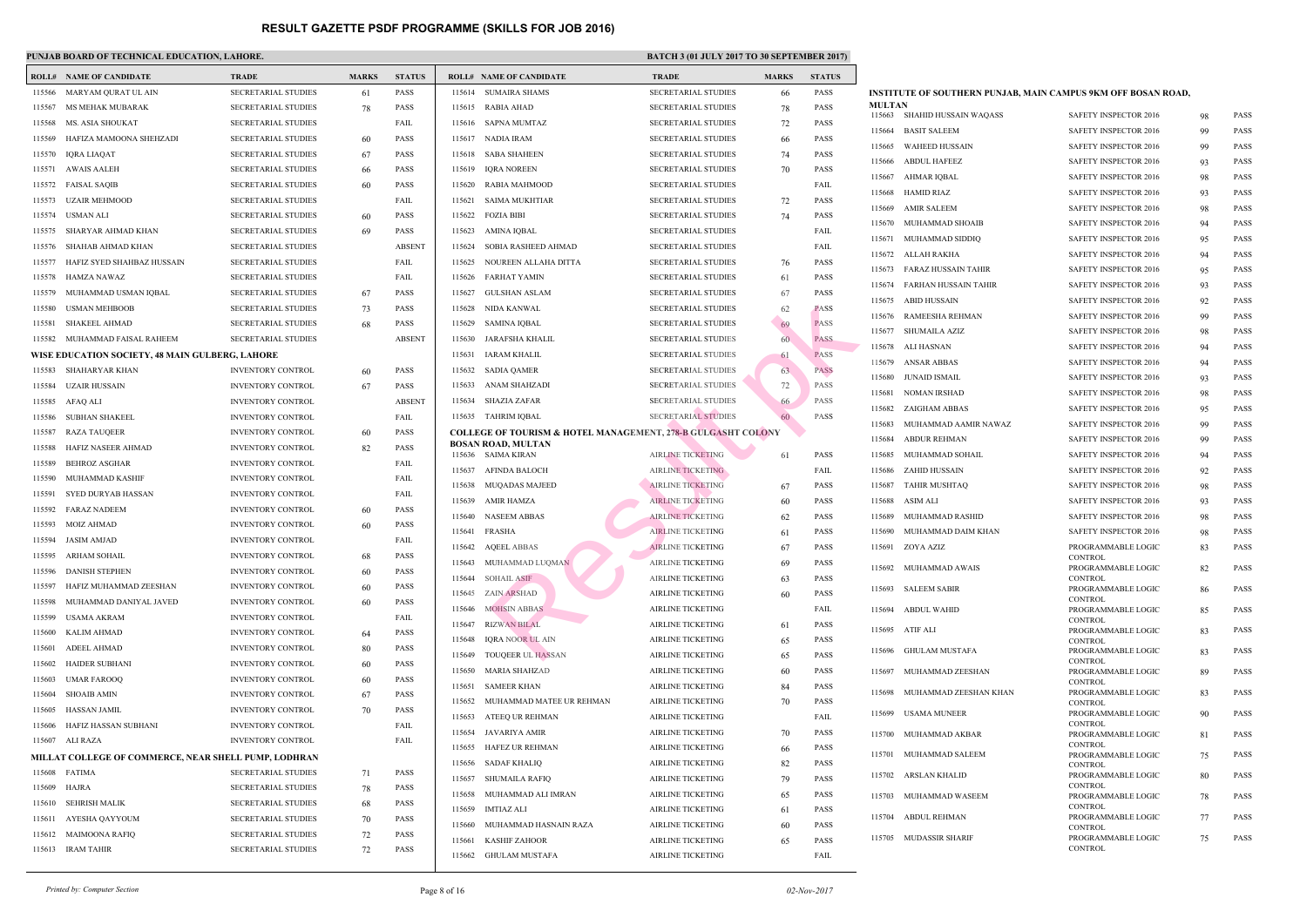|        | PUNJAB BOARD OF TECHNICAL EDUCATION, LAHORE.                         |                                                        |              |               |                  |                                     | <b>BATC</b>                                  |
|--------|----------------------------------------------------------------------|--------------------------------------------------------|--------------|---------------|------------------|-------------------------------------|----------------------------------------------|
|        | <b>ROLL# NAME OF CANDIDATE</b>                                       | <b>TRADE</b>                                           | <b>MARKS</b> | <b>STATUS</b> |                  | <b>ROLL# NAME OF CANDIDATE</b>      | <b>TRAL</b>                                  |
|        | 115706 MUHAMMAD NISAR                                                | PROGRAMMABLE LOGIC                                     | 75           | <b>PASS</b>   |                  | 115749 MUHAMMAD FAISAL              | <b>SOLAI</b>                                 |
| 115707 | UMAIR ALI                                                            | <b>CONTROL</b><br>PROGRAMMABLE LOGIC                   | 79           | <b>PASS</b>   |                  | 115750 MUHAMMAD NOUMAN              | <b>TRAIN</b><br><b>SOLAI</b>                 |
| 115708 | MUHAMMAD ASAD                                                        | <b>CONTROL</b><br>PROGRAMMABLE LOGIC                   | 76           | <b>PASS</b>   |                  | 115751 MUHAMMAD SHAHID              | <b>TRAIN</b><br><b>SOLAI</b>                 |
| 115709 | MUHAMMAD SABIR                                                       | <b>CONTROL</b><br>PROGRAMMABLE LOGIC                   |              | <b>ABSENT</b> |                  | 115752 ASAD IMTIAZ                  | <b>TRAIN</b><br><b>SOLAI</b>                 |
|        | 115710 ARSLAN TAHIR                                                  | <b>CONTROL</b><br>PROGRAMMABLE LOGIC                   | 80           | <b>PASS</b>   |                  | 115753 AMIR RASHEED                 | <b>TRAIN</b><br><b>SOLAI</b>                 |
| 115711 | MUHAMMAD ISHAQ AHMAD                                                 | <b>CONTROL</b><br>PROGRAMMABLE LOGIC                   | 79           | <b>PASS</b>   |                  | 115754 MUHAMMAD SAJID HANIF         | <b>TRAIN</b><br><b>SOLAI</b>                 |
|        | 115712 USMAN SOHAIL                                                  | CONTROL<br>PROGRAMMABLE LOGIC                          | 76           | <b>PASS</b>   |                  | 115755 ZAFAR IQBAL                  | <b>TRAIN</b><br><b>SOLAI</b>                 |
| 115713 | MUHAMMAD SAAD                                                        | <b>CONTROL</b><br>PROGRAMMABLE LOGIC<br><b>CONTROL</b> | 89           | <b>PASS</b>   |                  | 115756 SYED AHSAN BUKHARI           | <b>TRAIN</b><br><b>SOLAI</b>                 |
| 115714 | RASHID SAEED ABASSI                                                  | PROGRAMMABLE LOGIC<br><b>CONTROL</b>                   | 77           | <b>PASS</b>   |                  | 115757 MUHAMMAD WASEEM              | <b>TRAIN</b><br><b>SOLAI</b><br><b>TRAIN</b> |
|        | 115715 SARDAR NAZEER                                                 | PROGRAMMABLE LOGIC<br><b>CONTROL</b>                   | 79           | <b>PASS</b>   | 115758           | SHAHID MEHBOOB                      | <b>SOLAI</b><br><b>TRAIN</b>                 |
|        | 115716 MUHAMMAD SALMAN                                               | PROGRAMMABLE LOGIC<br><b>CONTROL</b>                   |              | <b>ABSENT</b> |                  | 115759 ZUBAIR ASLAM                 | <b>SOLAI</b><br><b>TRAIN</b>                 |
|        | 115717 BILAL SHAFIQ                                                  | PROGRAMMABLE LOGIC<br><b>CONTROL</b>                   | 74           | <b>PASS</b>   |                  | 115760 MUHAMMAD FAIZAN KHAN         | <b>SOLAI</b><br><b>TRAIN</b>                 |
| 115718 | HIZBULLAH AHSAN                                                      | PROGRAMMABLE LOGIC<br><b>CONTROL</b>                   | 79           | <b>PASS</b>   | 115761           | MUHAMMAD MAAZ KHAN                  | <b>SOLAI</b><br><b>TRAIN</b>                 |
|        | NFC INSTITUTE OF ENGINEERING & TECHNOLOGY (NFC IET), P.O. FERTILIZER |                                                        |              |               |                  | 115762 MUHAMMAD SHAHID AKRAM        | <b>SOLAI</b><br><b>TRAIN</b>                 |
|        | PROJECT, KHANEWAL ROAD., MULTAN<br>115719 HABDAR ALI                 | <b>FITTER GENERAL</b>                                  | 66           | <b>PASS</b>   | 115763           | MUHAMMAD SAJID                      | <b>SOLAI</b>                                 |
| 115720 | SHEIKH HAIDER ALI                                                    | <b>FITTER GENERAL</b>                                  | 73           | <b>PASS</b>   |                  | 115764 ABDUL SATTAR                 | <b>TRAIN</b><br><b>SOLAI</b>                 |
| 115721 | MUHAMMAD WALEED                                                      | <b>FITTER GENERAL</b>                                  | 74           | <b>PASS</b>   |                  |                                     | <b>TRAIN</b>                                 |
| 115722 | MUHAMMAD ASGHAR                                                      | FITTER GENERAL                                         | 69           | <b>PASS</b>   | 115765           | HAMMAD AHMAD BUKHARI                | <b>SOLA</b><br><b>TRAIN</b>                  |
| 115723 | KASHIF SHAHZAD                                                       | FITTER GENERAL                                         | 68           | <b>PASS</b>   |                  | 115766 MUHAMMAD EHSAN U LLAH        | SOLAI<br><b>TRAIN</b>                        |
| 115724 | NAZAM ALI                                                            | <b>FITTER GENERAL</b>                                  |              | FAIL          |                  | 115767 SAIF UR REHMAN               | <b>SOLAI</b>                                 |
| 115725 | MUZAMMAL MUSHTAQ                                                     | <b>FITTER GENERAL</b>                                  | 71           | <b>PASS</b>   |                  | 115768 TALHA RASHEED                | <b>TRAIN</b><br><b>SOLAI</b>                 |
| 115726 | MALIK SUFFYAN AHMAD                                                  | <b>FITTER GENERAL</b>                                  | 66           | <b>PASS</b>   |                  |                                     | <b>TRAIN</b>                                 |
| 115727 | MUHAMMAD KAMRAN                                                      | FITTER GENERAL                                         | 73           | <b>PASS</b>   | 115769           | MUHAMMAD MUJTABA                    | <b>INSTR</b>                                 |
| 115728 | MUHAMMAD ISMAIL                                                      | <b>FITTER GENERAL</b>                                  | 76           | <b>PASS</b>   | 115770           | MUHAMMAD ASIF                       | <b>INSTR</b>                                 |
| 115729 | RASHID MAQBOOL BHATTI                                                | <b>FITTER GENERAL</b>                                  | 80           | <b>PASS</b>   |                  | 115771 SAGHEER AHMAD                | <b>INSTR</b>                                 |
| 115730 | <b>WASEEM ARSHAD</b>                                                 | <b>FITTER GENERAL</b>                                  |              | <b>ABSENT</b> | 115772           | HAMMAD AHMAD                        | <b>INSTR</b>                                 |
| 115731 | MUHAMMAD UMAR SHAHID                                                 | <b>FITTER GENERAL</b>                                  | 76           | <b>PASS</b>   | 115773           | MUHAMMAD AHSAN SADIQUI              | <b>INSTR</b>                                 |
| 115732 | MUHAMMAD RIZWAN                                                      | <b>FITTER GENERAL</b>                                  | 60           | PASS          | 115774           | <b>MOHSIN BASHIR</b>                | <b>INSTR</b>                                 |
| 115733 | MUHAMMAD KHAWAR                                                      | <b>FITTER GENERAL</b>                                  | 78           | PASS          | 115775           | <b>MUHAMMAD FAROOQ</b>              | <b>INSTR</b>                                 |
| 115734 | MUHAMMAD RAMZAN                                                      | <b>FITTER GENERAL</b>                                  | 72           | PASS          | 115776           | <b>AWAIS SHABIR</b>                 | <b>INSTR</b>                                 |
| 115735 | SHAN EJAZ                                                            | <b>FITTER GENERAL</b>                                  |              | FAIL          | 115777           | <b>JAMSHAID AHMAD</b>               | <b>INSTR</b>                                 |
| 115736 | HAFIZ MUHAMMAD USMAN RIAZ                                            | <b>FITTER GENERAL</b>                                  | 83           | <b>PASS</b>   | 115778           | <b>GHULAM MUSTAFA</b>               | <b>INSTR</b>                                 |
| 115737 | WAJID ALI                                                            | <b>FITTER GENERAL</b>                                  | 73           | <b>PASS</b>   | 115779           | <b>MAVIA YOUSAF</b>                 | <b>INSTR</b>                                 |
| 115738 | AHSAN                                                                | <b>FITTER GENERAL</b>                                  | 71           | PASS          | 115780           | MUHMMAD ZAHID                       | <b>INSTR</b>                                 |
| 115739 | SHAHID ZAMAN                                                         | <b>FITTER GENERAL</b>                                  | 71           | PASS          | 115781           | MUHAMMAD UMER RUBBANI               | <b>INSTR</b>                                 |
| 115740 | <b>AKHTAR ABBAS</b>                                                  | <b>FITTER GENERAL</b>                                  | 61           | PASS          | 115782           | MUHAMMAD HASAN TAHIR                | <b>INSTR</b>                                 |
| 115741 | MUHAMMAD AFZAL                                                       | <b>FITTER GENERAL</b>                                  |              | FAIL          | 115783           | MUHAMMAD BILAL                      | <b>INSTR</b>                                 |
| 115742 | MUHAMMAD ISHFAQ                                                      | FITTER GENERAL                                         | 72           | <b>PASS</b>   | 115784           | NOUMAN IQBAL                        | <b>INSTR</b>                                 |
| 115743 | <b>GHALIB ALI</b>                                                    | <b>FITTER GENERAL</b>                                  | 77           | <b>PASS</b>   | 115785           | MUHAMMAD MUTAYYAB                   | <b>INSTR</b>                                 |
| 115744 | MUHAMMAD ANWAR                                                       | <b>FITTER GENERAL</b>                                  |              | FAIL          | 115786           | MUHAMMAD ALI MALIK                  | <b>INSTR</b>                                 |
| 115745 | SYED MUHAMMAD FAHAD                                                  | SOLAR PHOTOVOLTAIC<br><b>TRAINING</b>                  | 89           | PASS          | 115787<br>115788 | ADEEL AHMAD SUMRA<br>MUHAMMAD RAFIQ | <b>INSTR</b><br><b>INSTR</b>                 |
| 115746 | MUHAMMAD AKMAL                                                       | SOLAR PHOTOVOLTAIC<br><b>TRAINING</b>                  | 90           | PASS          | 115789           | MUHAMMAD SHAHZAD                    | <b>INSTR</b>                                 |
| 115747 | UZAIR JAMIL                                                          | SOLAR PHOTOVOLTAIC<br><b>TRAINING</b>                  | 86           | PASS          | 115790           | MUHAMMAD YASEEN                     | <b>INSTR</b>                                 |
| 115748 | FAKHAR ABBAS KHAND                                                   | SOLAR PHOTOVOLTAIC<br>TRAINING                         | 96           | PASS          |                  | 115791 MUHAMMAD NABEEL KHAN         | <b>INSTR</b>                                 |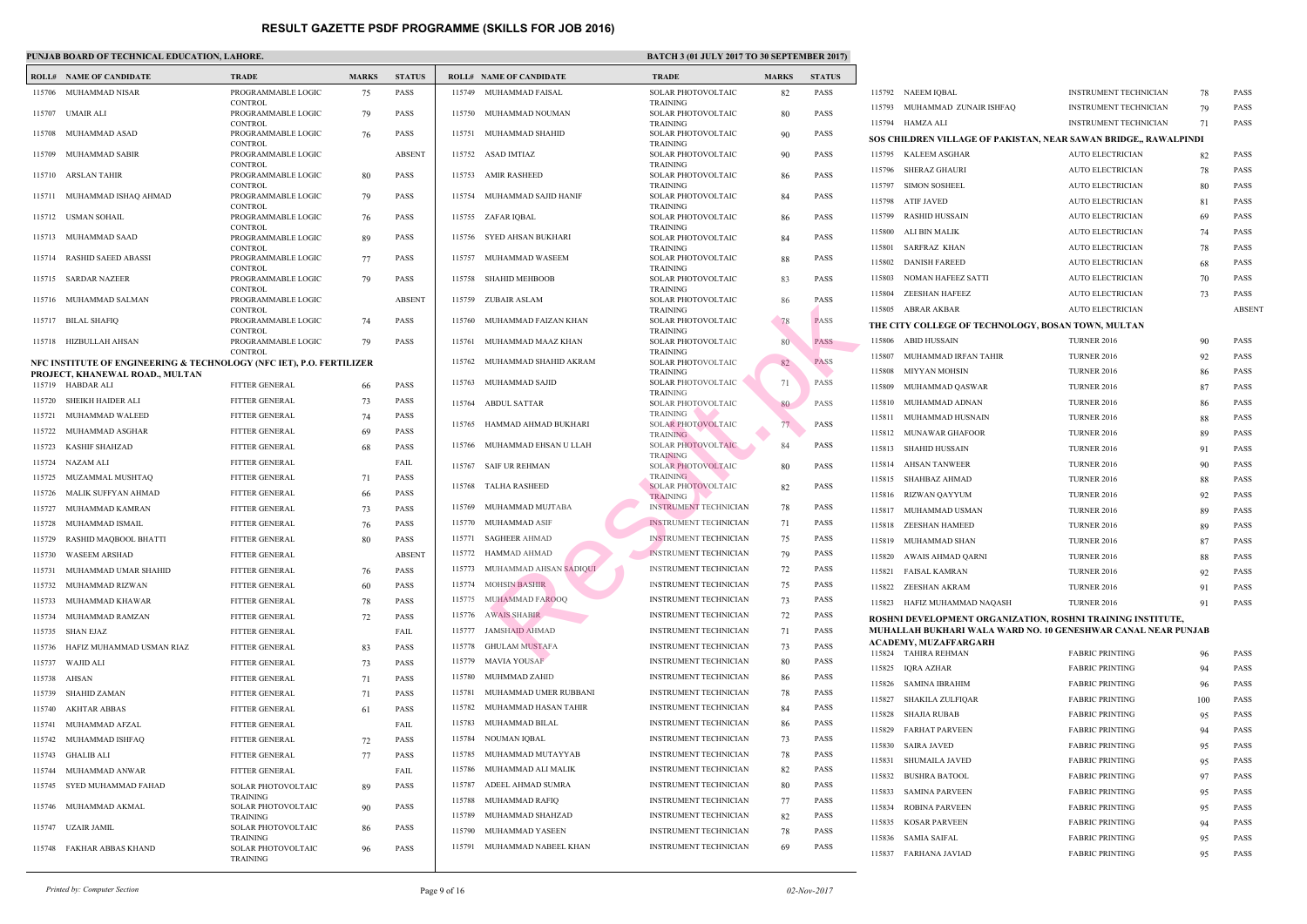|        | <b>ROLL# NAME OF CANDIDATE</b>                                        | <b>TRADE</b>                 | <b>MARKS</b> | <b>STATUS</b> |        | <b>ROLL# NAME OF CANDIDATE</b> | TRAD           |
|--------|-----------------------------------------------------------------------|------------------------------|--------------|---------------|--------|--------------------------------|----------------|
|        | 115838 TANIA JAVED                                                    | <b>FABRIC PRINTING</b>       | 98           | <b>PASS</b>   | 115887 | USMAN IQBAL                    | <b>SAFET</b>   |
| 115839 | MADIHA KISHWAR                                                        | <b>FABRIC PRINTING</b>       | 93           | <b>PASS</b>   | 115888 | MUHAMMAD SALEEM                | <b>SAFET</b>   |
|        | 115840 MUSARAT BIBI                                                   | <b>FABRIC PRINTING</b>       | 96           | <b>PASS</b>   | 115889 | <b>MAZHAR HABIB</b>            | <b>SAFET</b>   |
| 115841 | <b>RAZIA SULTANA</b>                                                  | <b>FABRIC PRINTING</b>       | 96           | <b>PASS</b>   | 115890 | JUNAID MUNIR                   | <b>SAFET</b>   |
| 115842 | AEMAN ZAWAR                                                           | <b>FABRIC PRINTING</b>       | 94           | <b>PASS</b>   | 115891 | FARHAAD                        | <b>SAFET</b>   |
| 115843 | AASMA BIBI                                                            | <b>FABRIC PRINTING</b>       | 96           | <b>PASS</b>   | 115892 | GHAUS MUSTAFA                  | <b>SAFET</b>   |
| 115844 | <b>GULSHAN BIBI</b>                                                   | <b>FABRIC PRINTING</b>       | 96           | <b>PASS</b>   | 115893 | MUHAMMAD UMAR KHALID           | <b>SAFET</b>   |
| 115845 | SIDRA IQBAL                                                           | <b>FABRIC PRINTING</b>       | 95           | <b>PASS</b>   | 115894 | MUHAMMAD UZAIR ASIF            | <b>SAFET</b>   |
| 115846 | RUBINA SARDAR                                                         | <b>FABRIC PRINTING</b>       | 97           | <b>PASS</b>   | 115895 | MUHAMMAD ALI NISAR             | <b>SAFET</b>   |
| 115847 | IQRA CHARAGH                                                          | <b>FABRIC PRINTING</b>       | 95           | <b>PASS</b>   | 115896 | HAMZA RAMZAN                   | <b>SAFET</b>   |
| 115848 | SUMAIRA KHAN                                                          | <b>FABRIC PRINTING</b>       | 98           | <b>PASS</b>   | 115897 | MUHAMMAD JUNAID AZHAR          | <b>SAFET</b>   |
|        | 115849 NASEEM ZAHRA                                                   | <b>FABRIC PRINTING</b>       | 95           | <b>PASS</b>   | 115898 | SHAN ALI                       | PIPE &         |
|        | MANSOL TECHNICAL TRAINING SERVICES (PVT) LTD, JAMAL DIN WALI  BYPASS, |                              |              |               |        |                                | 2016           |
|        | SADIQABAD, RAHIMYAR KHAN                                              |                              |              |               | 115899 | MUHAMMAD MASHHOOD SHAHID       | PIPE &<br>2016 |
|        | 115850 MUHAMMAD TANVEER AYAZ                                          | <b>SAFETY INSPECTOR 2016</b> | 85           | <b>PASS</b>   | 115900 | <b>IMRAN ALI</b>               | PIPE &         |
|        | 115851 FIAZ AHMAD                                                     | <b>SAFETY INSPECTOR 2016</b> | 90           | <b>PASS</b>   | 115901 | MUHAMMAD RASHID                | 2016<br>PIPE & |
|        | 115852 MUHAMMAD MUZAMIL KHAN                                          | <b>SAFETY INSPECTOR 2016</b> | 80           | <b>PASS</b>   |        |                                | 2016           |
| 115853 | SHAHZAD ALI                                                           | SAFETY INSPECTOR 2016        | 85           | <b>PASS</b>   | 115902 | MUHAMMAD ISLAM                 | PIPE &<br>2016 |
| 115854 | MUHAMMAD ADEEL MUSTAFA                                                | <b>SAFETY INSPECTOR 2016</b> | 79           | <b>PASS</b>   | 115903 | MUHAMMAD KASHIF MAQSOOD        | PIPE &         |
|        | 115855 AZHAR ALI                                                      | <b>SAFETY INSPECTOR 2016</b> | 81           | <b>PASS</b>   |        |                                | 2016<br>PIPE & |
|        | 115856 ABDUL MUEEZ                                                    | <b>SAFETY INSPECTOR 2016</b> | 88           | <b>PASS</b>   |        | 115904 AZHAR MEHMOOD           | 2016           |
| 115857 | PERVAIZ AHMAD                                                         | <b>SAFETY INSPECTOR 2016</b> | 82           | <b>PASS</b>   | 115905 | <b>USMAN SABIR</b>             | PIPE &         |
| 115858 | SHAHBAZ AKRAM                                                         | <b>SAFETY INSPECTOR 2016</b> | 86           | <b>PASS</b>   |        | 115906 SHABIR AHMED            | 2016<br>PIPE & |
| 115859 | KASHIF HUSSAIN                                                        | SAFETY INSPECTOR 2016        | 83           | <b>PASS</b>   |        |                                | 2016           |
| 115860 | <b>IJAZ HAYDER</b>                                                    | <b>SAFETY INSPECTOR 2016</b> | 83           | <b>PASS</b>   | 115907 | ABRAR HABIB                    | PIPE &<br>2016 |
| 115861 | MUHAMMAD SAJID HANIF                                                  | <b>SAFETY INSPECTOR 2016</b> | 83           | <b>PASS</b>   | 115908 | USMAN ALI                      | PIPE &         |
| 115862 | JAHAN ZAIB BIN KHALID                                                 | <b>SAFETY INSPECTOR 2016</b> | 83           | <b>PASS</b>   | 115909 | <b>RASHID MANZOOR</b>          | 2016<br>PIPE & |
| 115863 | USMAN LATIF                                                           | <b>SAFETY INSPECTOR 2016</b> | 83           | <b>PASS</b>   |        |                                | 2016           |
| 115864 | MUHAMMAD KASHIF MAHMOOD                                               | <b>SAFETY INSPECTOR 2016</b> | 84           | <b>PASS</b>   | 115910 | ADNAN AHMED KHAN               | PIPE &<br>2016 |
| 115865 | <b>BASIT HAMEED</b>                                                   | SAFETY INSPECTOR 2016        | 83           | <b>PASS</b>   |        | 115911 JAMSHAID ALI            | PIPE &         |
|        | 115866 UMAIR KHUSHI                                                   | SAFETY INSPECTOR 2016        | 84           | <b>PASS</b>   |        | 115912 KAMRAN ASLAM            | 2016<br>PIPE & |
| 115867 | MUHAMMAD SHAHZAD                                                      | SAFETY INSPECTOR 2016        | 83           | <b>PASS</b>   |        |                                | 2016           |
| 115868 | MUHAMMAD FAISAL                                                       | <b>SAFETY INSPECTOR 2016</b> | 86           | <b>PASS</b>   |        | 115913 YAHYA BAKHTIAR          | PIPE &<br>2016 |
| 115869 | <b>ALI RAZA</b>                                                       | <b>SAFETY INSPECTOR 2016</b> | 84           | <b>PASS</b>   | 115914 | <b>UMER BUKHSH</b>             | PIPE &         |
| 115870 | <b>ASAD FAROOO</b>                                                    | <b>SAFETY INSPECTOR 2016</b> | 80           | <b>PASS</b>   |        | 115915 ATA FREED               | 2016<br>PIPE & |
| 115871 | <b>JAMSHAID AKBAR</b>                                                 | SAFETY INSPECTOR 2016        | 95           | <b>PASS</b>   |        |                                | 2016           |
| 115872 | <b>NAVEED FAIZ</b>                                                    | <b>SAFETY INSPECTOR 2016</b> | 82           | <b>PASS</b>   |        | 115916 AKHTAR ALI              | PIPE &<br>2016 |
| 115873 | MUHAMMAD HAMZA                                                        | <b>SAFETY INSPECTOR 2016</b> | 83           | PASS          |        | 115917 ZUBAIR AHMAD            | PIPE &         |
| 115874 | <b>TAHIR SHABBIR</b>                                                  | SAFETY INSPECTOR 2016        | 82           | PASS          |        |                                | 2016<br>PIPE & |
| 115875 | <b>ZAIN BASHIR</b>                                                    | <b>SAFETY INSPECTOR 2016</b> | 82           | <b>PASS</b>   |        | 115918 ZIA FREED               | 2016           |
| 115876 | <b>NASEER AHMED</b>                                                   | <b>SAFETY INSPECTOR 2016</b> | 77           | <b>PASS</b>   |        | 115919 ALI RAZA                | PIPE &         |
| 115877 | MUHAMMAD ISMAIL SOOMRO                                                | <b>SAFETY INSPECTOR 2016</b> | 83           | PASS          | 115920 | <b>ASFAND ASHRAF</b>           | 2016<br>PIPE & |
| 115878 | MUHAMMAD TAYYAB ARSHAD                                                | <b>SAFETY INSPECTOR 2016</b> | 82           | <b>PASS</b>   |        |                                | 2016           |
| 115879 | MAHMOOD IQBAL                                                         | <b>SAFETY INSPECTOR 2016</b> | 83           | <b>PASS</b>   | 115921 | SHAH JAHAN TAHIR               | PIPE &<br>2016 |
| 115880 | <b>FAISAL LIAQAT</b>                                                  | SAFETY INSPECTOR 2016        | 81           | <b>PASS</b>   | 115922 | ABDUL REHMAN ZULFIQAR ALI      | PIPE &         |
| 115881 | <b>ISMAIL ARSHAD</b>                                                  | <b>SAFETY INSPECTOR 2016</b> | 83           | <b>PASS</b>   | 115923 | FAIZ MUHAMMAD SHAH             | 2016<br>PIPE & |
| 115882 | MUSHTAQ AHMAD                                                         | <b>SAFETY INSPECTOR 2016</b> | 81           | PASS          |        |                                | 2016           |
| 115883 | MUHAMMAD UMAR                                                         | <b>SAFETY INSPECTOR 2016</b> | 78           | <b>PASS</b>   |        | 115924 AYOOB SHAH              | PIPE &<br>2016 |
| 115884 | MUHAMMAD HAKIM                                                        | SAFETY INSPECTOR 2016        | 79           | <b>PASS</b>   |        | 115925 ABU SUFYAN              | PIPE &         |
| 115885 | SHAHID MEHMOOD                                                        | SAFETY INSPECTOR 2016        | 82           | PASS          |        | 115926 ALI AKBAR               | 2016<br>PIPE & |
|        | 115886 AAMIR IBRAHIM                                                  | SAFETY INSPECTOR 2016        | 78           | PASS          |        |                                | 2016           |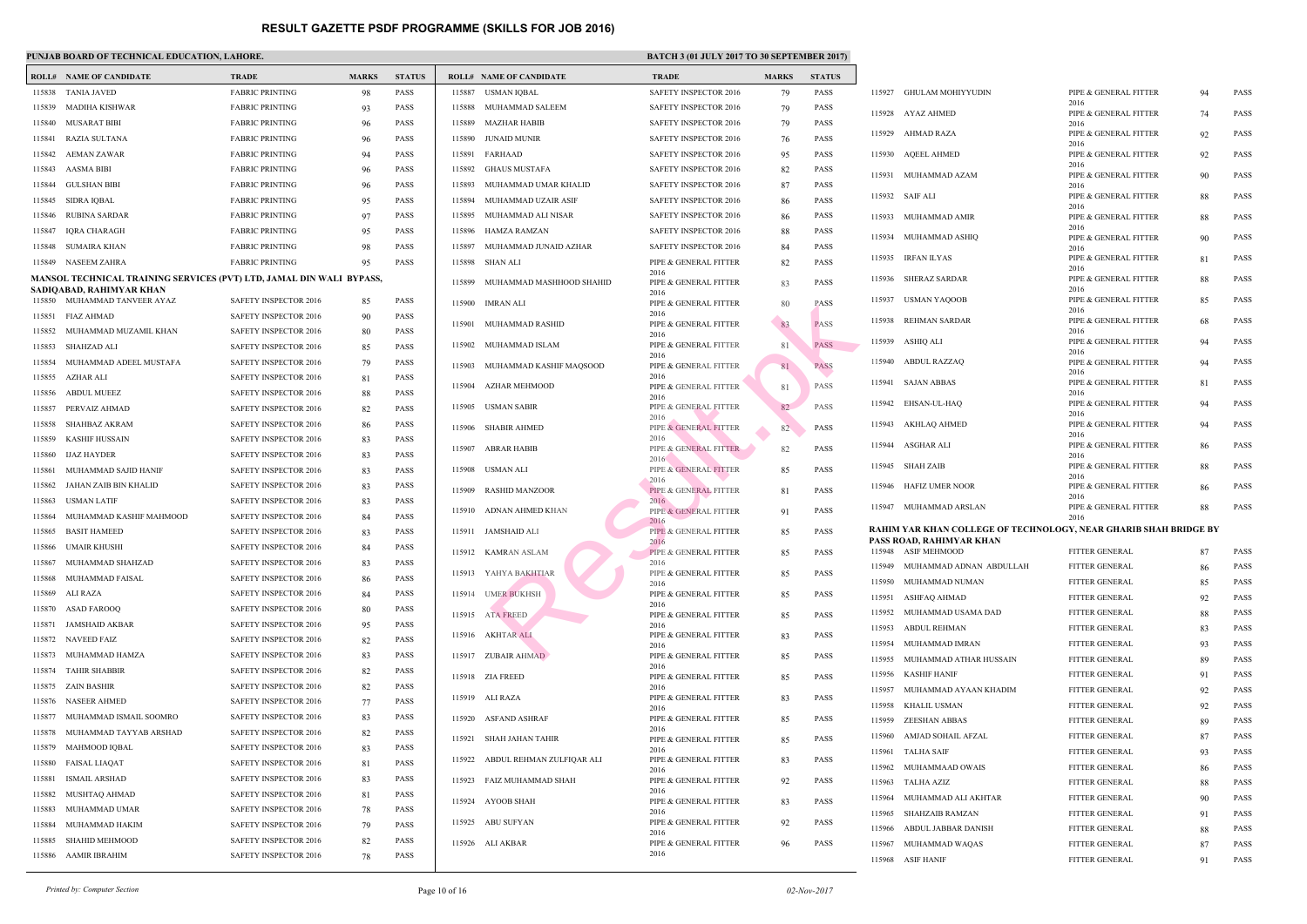|        | <b>ROLL# NAME OF CANDIDATE</b>                                 | <b>TRADE</b>                                   | <b>MARKS</b> | <b>STATUS</b>              |        | <b>ROLL# NAME OF CANDIDATE</b> | <b>TRAL</b>                  |
|--------|----------------------------------------------------------------|------------------------------------------------|--------------|----------------------------|--------|--------------------------------|------------------------------|
|        | 115969 HAMZA SHAFIQ                                            | FITTER GENERAL                                 | 86           | <b>PASS</b>                |        | 116011 AHMAD HASSAN ARIF       | <b>MATE</b>                  |
|        | SUPERIOR POLYTECHNIC INSTITUTE, SADIQABAD, RAHIM YAR KHAN,     |                                                |              |                            |        | 116012 WASEEM SADIQ            | 2016<br><b>MATE</b>          |
|        | RAHIMYAR KHAN                                                  |                                                |              |                            |        |                                | 2016                         |
|        | 115970 MUHAMMAD ASIF NAWAZ                                     | FITTER GENERAL                                 | 90           | <b>PASS</b>                | 116013 | SHAHBAZ AZMAT                  | <b>MATE</b><br>2016          |
|        | 115971 YASIR MUNEER                                            | FITTER GENERAL                                 | 91           | <b>PASS</b>                |        | 116014 ASHFAQ AHMED            | <b>MATE</b>                  |
| 115972 | MUHAMMAD SAFDAR                                                | <b>FITTER GENERAL</b>                          | 90           | <b>PASS</b>                | 116015 | ASAD UR REHMAN                 | 2016<br><b>MATE</b>          |
| 115973 | <b>MUNEER AHMED</b>                                            | FITTER GENERAL                                 | 89           | <b>PASS</b>                |        |                                | 2016                         |
| 115975 | 115974 MUBARIK ALI<br><b>IJAZ HUSSAIN</b>                      | FITTER GENERAL<br><b>FITTER GENERAL</b>        | 93           | <b>PASS</b><br><b>PASS</b> |        | 116016 AHMAD JLAL              | <b>MATE</b><br>2016          |
|        |                                                                |                                                | 85           |                            | 116017 | MUHAMMAD ZUBAIR                | <b>MATE</b>                  |
|        | 115976 MOHAN JEE<br>MUHAMMAD HAMID                             | <b>FITTER GENERAL</b><br><b>FITTER GENERAL</b> | 90           | <b>PASS</b><br><b>PASS</b> |        | 116018 ZAIN UL ABIDEEN         | 2016<br><b>MATE</b>          |
| 115977 |                                                                |                                                | 89           |                            |        |                                | 2016                         |
| 115978 | <b>ABDUL QADEER</b>                                            | FITTER GENERAL                                 | 89           | <b>PASS</b>                |        | 116019 MUHAMMAD ARSLAN         | <b>MATE</b><br>2016          |
| 115979 | ZAIN UL ABIDEEN                                                | FITTER GENERAL                                 | 86           | <b>PASS</b>                |        | 116020 YASIR ALI               | <b>MATE</b>                  |
| 115980 | MUHAMMAD SHAKIR SALEEM                                         | <b>FITTER GENERAL</b>                          | 92           | <b>PASS</b>                |        |                                | 2016                         |
| 115981 | ADNAN HUSSAIN                                                  | FITTER GENERAL                                 | 91           | <b>PASS</b>                | 116021 | KAMRAN TABASUM                 | <b>PROGI</b><br><b>CONTI</b> |
| 115982 | <b>SHAHID RASOOL</b>                                           | <b>FITTER GENERAL</b>                          | 90           | <b>PASS</b>                | 116022 | <b>RAOOF AHMAD</b>             | <b>PROGI</b>                 |
| 115983 | ABDUL RAZZAQ                                                   | <b>FITTER GENERAL</b>                          | 89           | <b>PASS</b>                | 116023 | ABRAR MUSTAFA                  | <b>CONTI</b><br><b>PROGI</b> |
| 115984 | MUHAMMAD RASHID                                                | FITTER GENERAL                                 | 91           | <b>PASS</b>                |        |                                | <b>CONTI</b>                 |
| 115985 | RASHID ALI                                                     | <b>FITTER GENERAL</b>                          | 90           | <b>PASS</b>                |        | 116024 MUHAMMAD ALI RAZA       | <b>PROGI</b><br><b>CONTI</b> |
| 115986 | <b>SHAHID ALI</b>                                              | <b>FITTER GENERAL</b>                          | 88           | <b>PASS</b>                | 116025 | MUHAMMAD NADEEM                | <b>PROGI</b>                 |
| 115987 | MUHAMMAD FARHAN                                                | FITTER GENERAL                                 | 95           | <b>PASS</b>                |        | 116026 FARHAN AHMAD            | <b>CONTI</b><br>PROGI        |
| 115988 | MOHSIN RIAZ                                                    | <b>FITTER GENERAL</b>                          | 90           | <b>PASS</b>                |        |                                | <b>CONTI</b>                 |
| 115989 | MUHAMMAD ZEESHAN                                               | FITTER GENERAL                                 | 89           | <b>PASS</b>                | 116027 | <b>ARSLAN SAEED</b>            | PROGI<br><b>CONTI</b>        |
| 115990 | MAJID ALI BAIG                                                 | FITTER GENERAL                                 | 89           | <b>PASS</b>                | 116028 | GHULAM MUSTAFA                 | PROGI                        |
| 115991 | IRFAN ALI                                                      | <b>FITTER GENERAL</b>                          | 89           | <b>PASS</b>                | 116029 | HARIS MUJTABA                  | <b>CONTI</b><br><b>PROGI</b> |
| 115992 | SAJJAD ALI BAIG                                                | <b>FITTER GENERAL</b>                          | 91           | <b>PASS</b>                |        |                                | <b>CONT</b>                  |
| 115993 | <b>MALOOK AHMED</b>                                            | FITTER GENERAL                                 | 89           | <b>PASS</b>                | 116030 | MUHAMMAD NYAZ KHAN             | <b>PROGI</b><br><b>CONT</b>  |
|        | 115994 SHERAZ AHMED                                            | FITTER GENERAL                                 | 90           | <b>PASS</b>                |        | 116031 EHSAN ALI               | PROGI                        |
|        | SWEDISH INSTITUTE OF TECHNOLOGY, SHABAZPUR ROAD, RAHIMYAR KHAN |                                                |              |                            |        |                                | <b>CONT</b><br><b>PROGI</b>  |
|        | 115995 MUHAMMAD NAEEM                                          | MATERIAL TECHNICIAN<br>2016                    | 92           | <b>PASS</b>                |        | 116032 AMANULLAH KHAN          | <b>CONT</b>                  |
|        | 115996 MONEEB AASSAN KHAN                                      | MATERIAL TECHNICIAN                            | 90           | <b>PASS</b>                |        | 116033 MUHAMMAD IBRAHIM        | <b>PROGI</b>                 |
|        | <b>WASEEM AHMED</b>                                            | 2016<br>MATERIAL TECHNICIAN                    |              | <b>PASS</b>                | 116034 | MUHAMMAD ASIF RAZA             | <b>CONT</b><br><b>PROGI</b>  |
| 115997 |                                                                | 2016                                           | 93           |                            |        |                                | <b>CONTI</b>                 |
| 115998 | MUHAMMAD ZAID ARSHAD                                           | MATERIAL TECHNICIAN                            | 92           | PASS                       | 116035 | NAWAZ KHALID                   | <b>PROGI</b><br><b>CONTI</b> |
| 115999 | <b>DANISH SHAFIQ</b>                                           | 2016<br>MATERIAL TECHNICIAN                    | 91           | <b>PASS</b>                | 116036 | MUHAMMAD AFZAL                 | <b>PROGI</b>                 |
|        |                                                                | 2016                                           |              |                            | 116037 | <b>INZAMAMUL HAQ</b>           | <b>CONTI</b><br>PROGI        |
| 116000 | NAZIM HUSSAIN TAHIR                                            | MATERIAL TECHNICIAN<br>2016                    | 94           | <b>PASS</b>                |        |                                | <b>CONTI</b>                 |
| 116001 | MAZHAR HUSSAIN                                                 | MATERIAL TECHNICIAN                            | 89           | PASS                       | 116038 | MUHAMMAD SHAHZAD               | <b>PROGI</b><br><b>CONTI</b> |
| 116002 | MUSHTAQ AHMED                                                  | 2016<br>MATERIAL TECHNICIAN                    | 91           | PASS                       | 116039 | AMMIR RAFIQ                    | <b>PROGI</b>                 |
|        |                                                                | 2016                                           |              |                            | 116040 | MUHAMMAD AMIR                  | <b>CONTI</b><br><b>PROGI</b> |
| 116003 | <b>NASIR AHMED SHABBIR</b>                                     | MATERIAL TECHNICIAN<br>2016                    | 90           | <b>PASS</b>                |        |                                | <b>CONTI</b>                 |
| 116004 | ZEESHAN AKRAM                                                  | MATERIAL TECHNICIAN                            | 94           | PASS                       | 116041 | MUJAHID ALI                    | <b>PROGI</b><br><b>CONTI</b> |
| 116005 | MUHAMMAD BILAL                                                 | 2016<br>MATERIAL TECHNICIAN                    | 92           | <b>PASS</b>                | 116042 | JABRAN KHAN                    | <b>PROGI</b>                 |
|        |                                                                | 2016                                           |              |                            | 116043 | MUHAMMAD JANGEER BHATTI        | <b>CONTI</b><br><b>PROGI</b> |
| 116006 | MOHSIN ALI                                                     | MATERIAL TECHNICIAN<br>2016                    | 91           | PASS                       |        |                                | <b>CONTI</b>                 |
| 116007 | NASARULLAH                                                     | MATERIAL TECHNICIAN                            | 90           | <b>PASS</b>                | 116044 | MUHAMMAD WAQAS                 | <b>PROGI</b><br><b>CONTI</b> |
| 116008 | ZEESHAN LIAQUAT                                                | 2016<br>MATERIAL TECHNICIAN                    | 92           | PASS                       | 116045 | MUHAMMAD FARHAN                | <b>PROGI</b>                 |
|        |                                                                | 2016                                           |              |                            |        | 116046 AMMAR JAVID             | <b>CONTI</b><br><b>PROGI</b> |
| 116009 | ZESHAN AFZAL                                                   | MATERIAL TECHNICIAN<br>2016                    | 96           | PASS                       |        |                                | <b>CONTI</b>                 |
|        | 116010 USMAN YOUNAS                                            | MATERIAL TECHNICIAN                            | 96           | PASS                       | 116047 | <b>WAHEED AHMED</b>            | <b>PROGI</b><br><b>CONTI</b> |
|        |                                                                | 2016                                           |              |                            | 116048 | MUHAMMAD ZEESHAN               | CNC <sub>N</sub>             |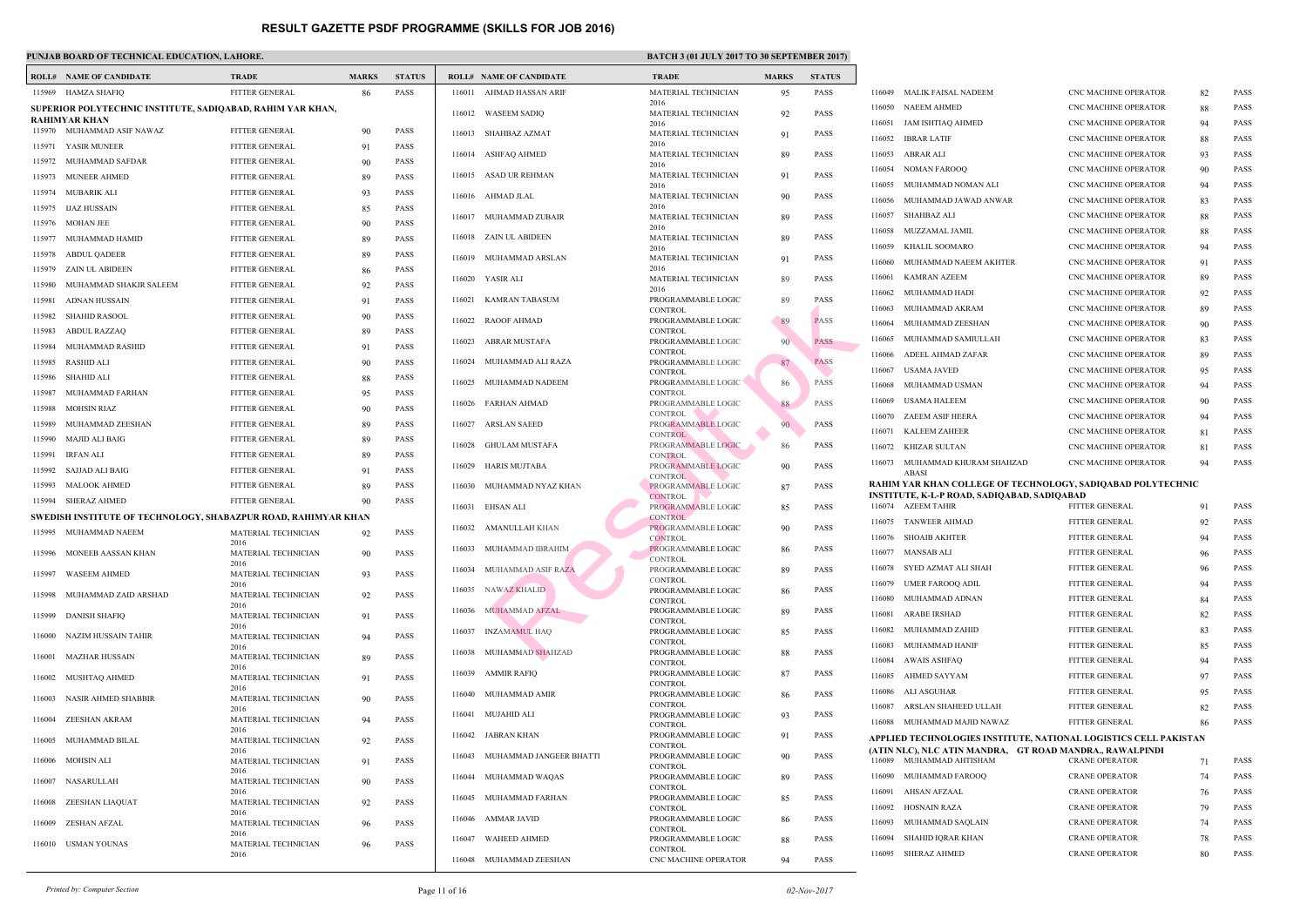|        | <b>ROLL# NAME OF CANDIDATE</b> | <b>TRADE</b>          | <b>MARKS</b> | <b>STATUS</b> |        | <b>ROLL# NAME OF CANDIDATE</b> | <b>TRAD</b>  |
|--------|--------------------------------|-----------------------|--------------|---------------|--------|--------------------------------|--------------|
| 116096 | MUHAMAMD UMAIR ALI             | <b>CRANE OPERATOR</b> | 78           | <b>PASS</b>   |        | 116146 MUHAMMAD FAIZAN QAMAR   | <b>DOZEI</b> |
| 116097 | ARSHAD MEHMOOD                 | <b>CRANE OPERATOR</b> | 76           | <b>PASS</b>   | 116147 | <b>HAIDER ALI</b>              | <b>DOZEI</b> |
| 116098 | SOHAIB AKHTAR                  | <b>CRANE OPERATOR</b> | 75           | PASS          | 116148 | GHULAM MUJTABA MUGHAL          | <b>DOZEI</b> |
| 116099 | <b>IJAZ AHMED</b>              | <b>CRANE OPERATOR</b> | 75           | <b>PASS</b>   | 116149 | AHSAN HABIB                    | <b>DOZEI</b> |
| 116100 | HAMZA BASHIR                   | <b>CRANE OPERATOR</b> | 78           | <b>PASS</b>   | 116150 | MUHAMMAD SIRAJ JUNJUA          | <b>DOZEI</b> |
| 116101 | <b>GHULAM SIDDIQUE</b>         | <b>CRANE OPERATOR</b> | 74           | <b>PASS</b>   | 116151 | ALI HAMZA                      | <b>DOZEI</b> |
| 116102 | FAISAL ABBAS SHAH              | <b>CRANE OPERATOR</b> | 84           | <b>PASS</b>   | 116152 | ARSALAN JABIR                  | <b>DOZEI</b> |
| 116103 | SHAHZAIB ALI                   | <b>CRANE OPERATOR</b> | 77           | <b>PASS</b>   | 116153 | MUDASAR MUKHTAR                | <b>DOZEI</b> |
| 116104 | MUHAMMAD MOBEEN AHMED          | <b>CRANE OPERATOR</b> | 70           | <b>PASS</b>   | 116154 | MUHAMMAD WASEEM                | <b>DOZEI</b> |
| 116105 | AIMEN AMMAR ALI                | <b>CRANE OPERATOR</b> | 68           | <b>PASS</b>   |        | 116155 ZEESHAN FAYAZ           | <b>DOZEI</b> |
| 116106 | SHAHID AKBAR                   | <b>CRANE OPERATOR</b> | 73           | <b>PASS</b>   | 116156 | MUHAMMAD FAROOQ                | <b>DOZEI</b> |
| 116107 | ASIM MAQSOOD                   | <b>CRANE OPERATOR</b> | 80           | <b>PASS</b>   | 116157 | <b>WALEED PERVAIZ</b>          | <b>DOZEI</b> |
| 116108 | MUHAMMAD BAQIR ALI             | <b>CRANE OPERATOR</b> | 75           | <b>PASS</b>   | 116158 | MUHAMMAD RASHEED               | <b>DOZEI</b> |
| 116109 | MOEEN NAWAZ                    | <b>CRANE OPERATOR</b> |              | <b>ABSENT</b> | 116159 | <b>ABDUR RAUF</b>              | <b>DOZEI</b> |
| 116110 | ABDUL GHAFFAR                  | <b>CRANE OPERATOR</b> | 78           | <b>PASS</b>   | 116160 | BILAL ASGHAR                   | <b>DOZEI</b> |
| 116111 | MEHRAN ZAFAR                   | <b>CRANE OPERATOR</b> | 76           | <b>PASS</b>   | 116161 | MUHAMMAD NAEEM                 | <b>DOZEI</b> |
| 116112 | SAJID HUSSAIN SHAHZAD          | <b>CRANE OPERATOR</b> | 79           | <b>PASS</b>   | 116162 | ARSLAN QAYYUM                  | <b>DOZEI</b> |
| 116113 | NASIR SHAHZAD                  | <b>CRANE OPERATOR</b> | 77           | <b>PASS</b>   | 116163 | <b>HASAN WAHEED</b>            | <b>DOZEI</b> |
| 116114 | MUHAMMAD USMAN                 | <b>CRANE OPERATOR</b> | 73           | <b>PASS</b>   | 116164 | NABEEL ABBASI                  | <b>DOZEI</b> |
| 116115 | MUHAMMAD USMAN                 | <b>CRANE OPERATOR</b> | 71           | <b>PASS</b>   | 116165 | AQIB RAMZAN                    | <b>DOZEI</b> |
| 116116 | MAQBOOL HUSSAIN                | <b>CRANE OPERATOR</b> | 76           | <b>PASS</b>   | 116166 | TAYYAB SALEEM                  | <b>DOZEI</b> |
| 116117 | MUHAMMAD NAQASH                | <b>CRANE OPERATOR</b> | 76           | <b>PASS</b>   | 116167 | NAJEEB HUSSAIN                 | <b>DOZEI</b> |
| 116118 | <b>MAZHAR UD DIN</b>           | <b>CRANE OPERATOR</b> | 79           | <b>PASS</b>   | 116168 | USMAN AHMAD                    | <b>DOZEI</b> |
| 116119 | ADIL JAVED                     | <b>CRANE OPERATOR</b> | 74           | <b>PASS</b>   | 116169 | ASAD ZUBAIR                    | <b>DOZEI</b> |
| 116120 | MUHAMMAD UMAD HUSSAIN          | <b>CRANE OPERATOR</b> | 81           | <b>PASS</b>   | 116170 | MUHAMMAD RAFAQAT               | <b>DOZEI</b> |
| 116121 | AZHAR HUSSAIN                  | <b>CRANE OPERATOR</b> | 77           | <b>PASS</b>   | 116171 | MUHAMMAD AHMED                 | <b>DOZEI</b> |
| 116122 | <b>BAQIR HUSSAIN</b>           | <b>CRANE OPERATOR</b> | 82           | <b>PASS</b>   |        | 116172 TALHA                   | <b>DOZEI</b> |
| 116123 | MUHAMMAD IKRAM                 | <b>CRANE OPERATOR</b> | 80           | <b>PASS</b>   | 116173 | MUHAMMAD AFFAN HAROON          | <b>DOZEI</b> |
| 116124 | HUSSAIN MEHMOOD                | <b>CRANE OPERATOR</b> | 82           | <b>PASS</b>   | 116174 | ZOHAIB BASHIR                  | <b>DOZEI</b> |
| 116125 | <b>AMEER MAVIA</b>             | <b>CRANE OPERATOR</b> | 71           | <b>PASS</b>   |        | 116175 MUHAMMAD RAFAY          | <b>DOZE</b>  |
|        | 116126 AQEEL AHMED             | <b>CRANE OPERATOR</b> | 76           | <b>PASS</b>   |        | 116176 NISAR AHMED             | <b>DOZEI</b> |
| 116127 | MUHAMMAD HASSAM                | <b>CRANE OPERATOR</b> | 73           | <b>PASS</b>   | 116177 | <b>SAGHEER AHMAD</b>           | <b>DOZEI</b> |
| 116128 | <b>TANVEER IQBAL</b>           | <b>CRANE OPERATOR</b> | 71           | PASS          | 116178 | MUHAMMAD JAMAL                 | <b>DOZEI</b> |
| 116129 | <b>GHULAM MUSTAFA</b>          | <b>CRANE OPERATOR</b> | 72           | <b>PASS</b>   | 116179 | <b>QASIM ALI</b>               | <b>DOZEI</b> |
| 116130 | HAMMAD KHAN AFRIDI             | <b>CRANE OPERATOR</b> | 76           | <b>PASS</b>   | 116180 | AHSAN ISLAM BHATTI             | <b>DOZEI</b> |
| 116131 | ALI SHAN                       | <b>CRANE OPERATOR</b> | 78           | PASS          | 116181 | MUHAMMAD USMAN ABBAS           | <b>DOZEI</b> |
| 116132 | MUHAMMAD ZUBAIR                | <b>CRANE OPERATOR</b> | 81           | PASS          | 116182 | <b>TOUSEEF KHAN</b>            | <b>DOZEI</b> |
| 116133 | <b>ASHIR MAHM00D</b>           | <b>CRANE OPERATOR</b> | 78           | PASS          | 116183 | <b>SHERAZ AHMAD</b>            | <b>DOZEI</b> |
| 116134 | MUHAMMAD REHAN                 | <b>CRANE OPERATOR</b> | 75           | <b>PASS</b>   | 116184 | <b>AMEER HAMZA</b>             | <b>DOZEI</b> |
| 116135 | MUHAMMAD SHOAIB                | <b>CRANE OPERATOR</b> | 76           | <b>PASS</b>   | 116185 | <b>SHAHERYAR QADEER</b>        | <b>DOZEI</b> |
| 116136 | MUHAMMAD SOHAIB                | <b>CRANE OPERATOR</b> | 73           | PASS          | 116186 | NAUMAN                         | <b>DOZEI</b> |
| 116137 | MUHAMMAD FAROOQ                | <b>CRANE OPERATOR</b> | 80           | <b>PASS</b>   | 116187 | ALI HASSAN                     | EXCA'        |
| 116138 | SAMI ULLAH                     | <b>DOZER OPERATOR</b> | 69           | <b>PASS</b>   | 116188 | ASHJAR AHMED                   | EXCA'        |
| 116139 | NAZAKAT HUSSAIN                | DOZER OPERATOR        | 66           | PASS          | 116189 | MUHAMMAD NAJUM US SAQIB        | EXCA'        |
| 116140 | AFZAAL HAMEED                  | DOZER OPERATOR        | 72           | <b>PASS</b>   | 116190 | AFAQ MUKHTAR                   | EXCA'        |
| 116141 | <b>MANSOOR AHMED</b>           | <b>DOZER OPERATOR</b> | 74           | <b>PASS</b>   | 116191 | <b>ANSAB NISAR</b>             | EXCA'        |
| 116142 | <b>FAIZAN SHAMIM</b>           | <b>DOZER OPERATOR</b> | 66           | PASS          | 116192 | MUHAMMAD IJAZ                  | EXCA'        |
| 116143 | <b>IHTISHAM UL HAQ</b>         | DOZER OPERATOR        | 73           | <b>PASS</b>   | 116193 | MUHAMMAD ARSLAN                | EXCA'        |
| 116144 | <b>FAZAL SATTAR</b>            | DOZER OPERATOR        | 67           | PASS          | 116194 | ZEESHAN SHOUKAT                | EXCA'        |
|        | 116145 YASTOOR-UL-HASSAN       | DOZER OPERATOR        | 67           | PASS          |        | 116195 BILAL AHMED             | EXCA'        |
|        |                                |                       |              |               |        |                                |              |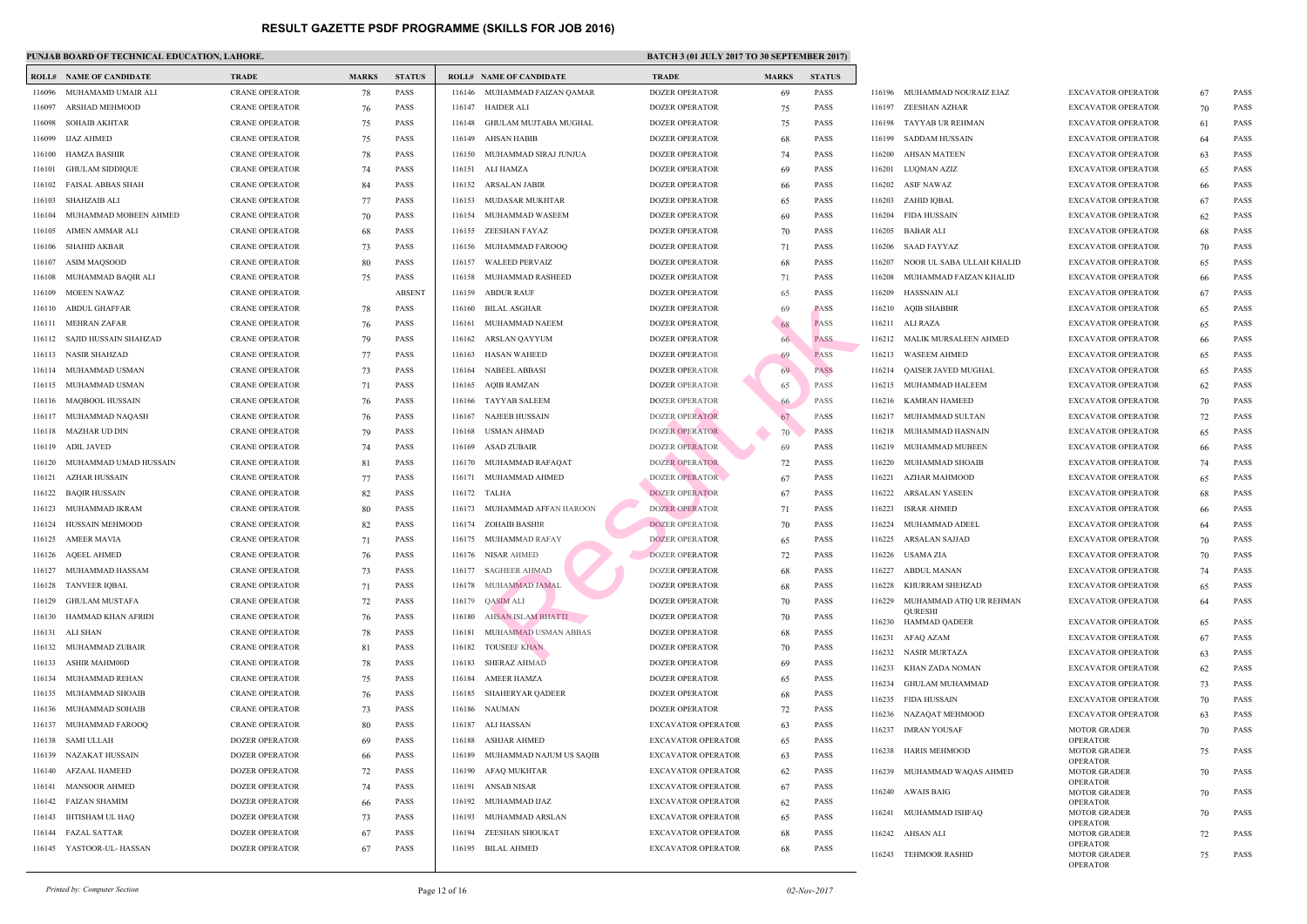### **PUNJAB BOARD OF TECHNICAL EDUCATION, LAHORE.** BATCH 3 (01 JULY 2017 TO 30 SEPTEMBER 2017 TO 30 SEPTEMBER 2017 TO 30 SEPTEMBER 2017 1

|        | <b>ROLL# NAME OF CANDIDATE</b> | <b>TRADE</b>                           | <b>MARKS</b> | <b>STATUS</b> |        | <b>ROLL# NAME OF CANDIDATE</b> | <b>TRAL</b>          |
|--------|--------------------------------|----------------------------------------|--------------|---------------|--------|--------------------------------|----------------------|
|        | 116244 MUHAMMAD HABIB          | <b>MOTOR GRADER</b>                    | 78           | <b>PASS</b>   |        | 116281 EHTISHAM KHALEEQ        | <b>MOTO</b>          |
|        |                                | <b>OPERATOR</b>                        |              |               |        |                                | OPER/                |
| 116245 | KASHIF ALI                     | <b>MOTOR GRADER</b><br><b>OPERATOR</b> | 80           | <b>PASS</b>   | 116282 | MUHAMMAD AZEEM IQBAL           | <b>MOTO</b><br>OPER/ |
|        | 116246 AWAIS MOHI UD DIN       | <b>MOTOR GRADER</b>                    | 70           | <b>PASS</b>   | 116283 | EHTISHAM UL HAQ                | <b>MOTO</b>          |
|        |                                | <b>OPERATOR</b>                        |              |               |        |                                | OPER/                |
| 116247 | <b>RIZWAN ARSHAD</b>           | <b>MOTOR GRADER</b><br><b>OPERATOR</b> | 72           | <b>PASS</b>   |        | 116284 UMAR HAYAT              | <b>MOTO</b><br>OPER/ |
| 116248 | EHSAN AMJAD                    | <b>MOTOR GRADER</b>                    | 71           | <b>PASS</b>   | 116285 | <b>HAROON SAJJAD</b>           | <b>MOTO</b>          |
|        |                                | <b>OPERATOR</b>                        |              |               |        |                                | OPER/                |
| 116249 | AHSAN SHAFIR                   | <b>MOTOR GRADER</b><br><b>OPERATOR</b> | 71           | <b>PASS</b>   | 116286 | WAHID ALI                      | <b>WHEE</b>          |
| 116250 | <b>NASEEM ABBAS</b>            | <b>MOTOR GRADER</b>                    | 80           | <b>PASS</b>   | 116287 | WAQAS MEHMOOD                  | <b>WHEE</b>          |
|        |                                | <b>OPERATOR</b>                        |              |               | 116288 | <b>SHERAZ AHMED</b>            | <b>WHEE</b>          |
| 116251 | MUHAMMAD AWAIS ABID            | <b>MOTOR GRADER</b>                    | 74           | <b>PASS</b>   | 116289 | <b>FAIZAN RASHEED BHATTI</b>   | <b>WHEE</b>          |
| 116252 | <b>IMRAN AZHAR</b>             | <b>OPERATOR</b><br><b>MOTOR GRADER</b> | 73           | <b>PASS</b>   | 116290 | <b>HASEEB SARFRAZ</b>          | <b>WHEE</b>          |
|        |                                | <b>OPERATOR</b>                        |              |               | 116291 | MUHAMMAD ASIM NASEEM           | <b>WHEE</b>          |
| 116253 | HAFIZ MUJAHID ALTAF            | <b>MOTOR GRADER</b>                    | 80           | <b>PASS</b>   | 116292 | AHSAN MEHMOOD                  | <b>WHEE</b>          |
|        | 116254 ADEEL ABBAS             | <b>OPERATOR</b><br><b>MOTOR GRADER</b> | 70           | <b>PASS</b>   |        |                                |                      |
|        |                                | <b>OPERATOR</b>                        |              |               | 116293 | <b>SIKANDAR HAYAT</b>          | <b>WHEE</b>          |
| 116255 | <b>SHAMSHEER HUSSAIN</b>       | <b>MOTOR GRADER</b>                    | 72           | <b>PASS</b>   | 116294 | TALAT MAHMOOD                  | <b>WHEE</b>          |
| 116256 | FAROOQ UL HASSAN AWAN          | <b>OPERATOR</b><br><b>MOTOR GRADER</b> | 71           | <b>PASS</b>   | 116295 | KHIZAR MEHMOOD                 | <b>WHEE</b>          |
|        |                                | <b>OPERATOR</b>                        |              |               | 116296 | MUHAMMAD EHSAN                 | <b>WHEE</b>          |
| 116257 | <b>SHABBIR AHMED</b>           | <b>MOTOR GRADER</b>                    | 70           | <b>PASS</b>   | 116297 | ASFANDYAR                      | <b>WHEE</b>          |
| 116258 | SHAH RUKH ALI                  | <b>OPERATOR</b><br><b>MOTOR GRADER</b> |              | <b>PASS</b>   | 116298 | <b>FAIZAN ALI</b>              | <b>WHEE</b>          |
|        |                                | <b>OPERATOR</b>                        | 71           |               | 116299 | <b>SOHAIL AHMED</b>            | <b>WHEE</b>          |
| 116259 | SAMI ULLAH KASHI               | <b>MOTOR GRADER</b>                    | 71           | <b>PASS</b>   |        |                                |                      |
|        |                                | <b>OPERATOR</b>                        |              |               | 116300 | GHULAM ALI                     | <b>WHEE</b>          |
|        | 116260 ALI HASSAN              | <b>MOTOR GRADER</b><br><b>OPERATOR</b> | 80           | <b>PASS</b>   | 116301 | MANYAN ZAHID                   | WHEE                 |
| 116261 | AZHAR MEHMOOD                  | <b>MOTOR GRADER</b>                    | 71           | <b>PASS</b>   | 116302 | <b>BAHDUR ALI</b>              | <b>WHEE</b>          |
|        |                                | <b>OPERATOR</b>                        |              |               | 116303 | MUHAMMAD ABU BAKR              | <b>WHEE</b>          |
| 116262 | MUHAMMAD JUNAID                | <b>MOTOR GRADER</b><br><b>OPERATOR</b> | 71           | <b>PASS</b>   | 116304 | RAJA MUHAMAMD DANYAL           | <b>WHEE</b>          |
| 116263 | <b>TOQEER NAZAR</b>            | <b>MOTOR GRADER</b>                    | 74           | <b>PASS</b>   | 116305 | JAWAD ALI MUGHAL               | <b>WHEE</b>          |
|        |                                | <b>OPERATOR</b>                        |              |               | 116306 | ASAD ALI                       | <b>WHEE</b>          |
| 116264 | ZEESHAN ISHAQ                  | <b>MOTOR GRADER</b><br><b>OPERATOR</b> | 79           | <b>PASS</b>   |        |                                |                      |
| 116265 | YOUSAF KHAN                    | <b>MOTOR GRADER</b>                    | 80           | <b>PASS</b>   | 116307 | ADIL HUSSAIN                   | <b>WHEE</b>          |
|        |                                | <b>OPERATOR</b>                        |              |               | 116308 | MUHAMMAD ZUBAIR                | <b>WHEE</b>          |
|        | 116266 MUHAMMAD YASEEN         | <b>MOTOR GRADER</b><br><b>OPERATOR</b> | 80           | <b>PASS</b>   |        | 116309 HAMZA MANZOOR           | <b>WHEE</b>          |
|        | 116267 MUHAMMAD KASHIF         | <b>MOTOR GRADER</b>                    | 79           | <b>PASS</b>   | 116310 | ZEESHAN AHMAR                  | <b>WHEE</b>          |
|        |                                | <b>OPERATOR</b>                        |              |               | 116311 | MUHAMMAD ISRAR                 | <b>WHEE</b>          |
| 116268 | FAIZAN ZAMIR                   | <b>MOTOR GRADER</b><br><b>OPERATOR</b> | 81           | <b>PASS</b>   | 116312 | <b>WAQAS NASIR</b>             | <b>WHEE</b>          |
| 116269 | MUHAMMAD ATEEO                 | <b>MOTOR GRADER</b>                    | 82           | <b>PASS</b>   | 116313 | <b>HAMAD JAHANGIR</b>          | <b>WHEE</b>          |
|        |                                | <b>OPERATOR</b>                        |              |               | 116314 | <b>NAZAQAT HUSSAIN</b>         | <b>WHEE</b>          |
| 116270 | <b>TAIMOOR HASSAN</b>          | <b>MOTOR GRADER</b><br><b>OPERATOR</b> | 80           | <b>PASS</b>   |        |                                |                      |
| 116271 | DANYAL SAEED                   | <b>MOTOR GRADER</b>                    | 78           | PASS          | 116315 | <b>RASHID ALI</b>              | <b>WHEE</b>          |
|        |                                | <b>OPERATOR</b>                        |              |               | 116316 | MUHAMMAD WAQAS BASHIR          | <b>WHEE</b>          |
| 116272 | MUHAMMAD REHAN                 | <b>MOTOR GRADER</b>                    | 79           | <b>PASS</b>   | 116317 | <b>UMAIR FAIZ</b>              | <b>WHEE</b>          |
|        | 116273 ANAS REHMAN             | <b>OPERATOR</b><br><b>MOTOR GRADER</b> | 78           | <b>PASS</b>   | 116318 | <b>SAQIB MANZOOR</b>           | <b>WHEE</b>          |
|        |                                | <b>OPERATOR</b>                        |              |               | 116319 | MUHAMMAD MEHTAB                | <b>WHEE</b>          |
|        | 116274 TASHFEEN SAJID          | <b>MOTOR GRADER</b>                    | 81           | PASS          | 116320 | DANISH NAWAZ                   | <b>WHEE</b>          |
| 116275 | MANAN SATTAR                   | <b>OPERATOR</b><br><b>MOTOR GRADER</b> | 77           | <b>PASS</b>   | 116321 | ABDUL HASEEB MALIK             | <b>WHEE</b>          |
|        |                                | <b>OPERATOR</b>                        |              |               |        |                                |                      |
|        | 116276 ABID HUSSAIN            | <b>MOTOR GRADER</b>                    | 79           | <b>PASS</b>   | 116322 | TAYAB YAQOOB                   | <b>WHEE</b>          |
|        |                                | <b>OPERATOR</b>                        |              |               | 116323 | AHSAN WAQAR                    | <b>WHEE</b>          |
| 116277 | <b>NAYYAR ABBAS</b>            | <b>MOTOR GRADER</b><br><b>OPERATOR</b> | 73           | <b>PASS</b>   | 116324 | <b>CHANZEB</b>                 | <b>WHEE</b>          |
| 116278 | <b>ABDUL WAHAB</b>             | <b>MOTOR GRADER</b>                    | 74           | PASS          | 116325 | ISRAR AHMED                    | <b>WHEE</b>          |
|        |                                | <b>OPERATOR</b>                        |              |               | 116326 | MUHAMMAD SHAMRAIZ              | <b>WHEE</b>          |
| 116279 | MUHAMMAD WAHEED                | <b>MOTOR GRADER</b><br><b>OPERATOR</b> |              | <b>ABSENT</b> | 116327 | <b>SAIF ULLAH</b>              | <b>WHEE</b>          |
|        | 116280 MUHAMAMD IKRAM          | <b>MOTOR GRADER</b>                    | 80           | <b>PASS</b>   |        | <b>KABIR AHMED</b>             | <b>WHEE</b>          |
|        |                                | <b>OPERATOR</b>                        |              |               | 116328 |                                |                      |
|        |                                |                                        |              |               |        | 116329 MUHAMMAD MUBEEN         | <b>WHEE</b>          |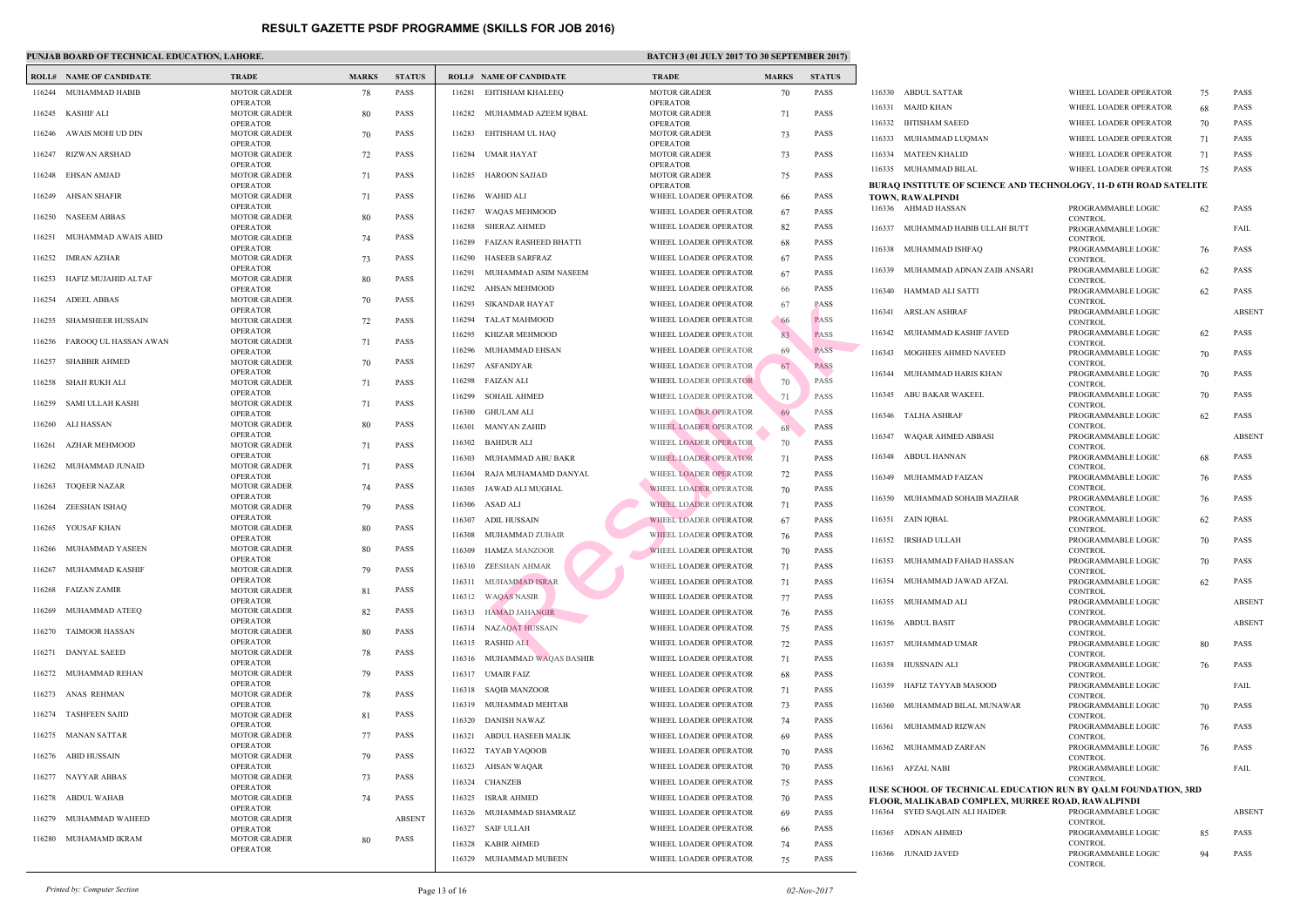### **PUNJAB BOARD OF TECHNICAL EDUCATION, LAHORE.** BATCH 3 (01 JULY 2017 TO 30 SEPTEMBER 2017 TO 30 SEPTEMBER 2017 TO 30 SEPTEMBER 2017 2017 13:30 SATCH 3 (01 JULY 2017 TO 30 SEPTEMBER 2017 TO 30 SEPTEMBER 2017 TO 30 SEPTEMBER

|        | <b>ROLL# NAME OF CANDIDATE</b>                             | <b>TRADE</b>                                           | <b>MARKS</b> | <b>STATUS</b> |                   | <b>ROLL# NAME OF CANDIDATE</b>                                                        | <b>TRAL</b>                    |
|--------|------------------------------------------------------------|--------------------------------------------------------|--------------|---------------|-------------------|---------------------------------------------------------------------------------------|--------------------------------|
| 116367 | <b>WASEEM AKRAM</b>                                        | PROGRAMMABLE LOGIC                                     | 81           | PASS          |                   | 116403 ABDUL REHMAN                                                                   | <b>MATE</b>                    |
| 116368 | HAMZA RASHEED                                              | <b>CONTROL</b><br>PROGRAMMABLE LOGIC<br><b>CONTROL</b> |              | <b>ABSENT</b> | 116404            | ABDUL AHAD                                                                            | 2016<br><b>MATE</b><br>2016    |
| 116369 | FAISAL BILAL                                               | PROGRAMMABLE LOGIC                                     | 62           | <b>PASS</b>   |                   | 116405 TOUSEEF AHMED                                                                  | <b>MATE</b>                    |
| 116370 | BILAL AHMED ABBASI                                         | <b>CONTROL</b><br>PROGRAMMABLE LOGIC<br><b>CONTROL</b> |              | <b>ABSENT</b> |                   | 116406 MUHAMMAD YASIR SALEEM                                                          | 2016<br><b>MATE</b><br>2016    |
| 116371 | AMIR GULNAR ABBASI                                         | PROGRAMMABLE LOGIC<br><b>CONTROL</b>                   | 67           | <b>PASS</b>   | 116407            | RUBA ARSHAD                                                                           | <b>MATE</b><br>2016            |
|        | 116372 HAMZA ILYAS                                         | PROGRAMMABLE LOGIC<br><b>CONTROL</b>                   | 72           | <b>PASS</b>   | 116408            | TAYYABA ARSHAD                                                                        | <b>MATE</b><br>2016            |
| 116373 | JALEEL UR REHMAN                                           | PROGRAMMABLE LOGIC<br><b>CONTROL</b>                   | 65           | <b>PASS</b>   | 116409            | <b>SAMIYA BIBI</b>                                                                    | <b>MATE</b><br>2016            |
| 116374 | MUHAMMAD HAMZA                                             | PROGRAMMABLE LOGIC<br><b>CONTROL</b>                   | 61           | <b>PASS</b>   | 116410            | SHAHZAIB MEHMOOD MALLAL                                                               | <b>MATE</b><br>2016            |
| 116375 | MUHAMMAD IBRAHIM SAJID                                     | PROGRAMMABLE LOGIC<br><b>CONTROL</b>                   | 64           | <b>PASS</b>   | 116411            | MUDDASSIR AHMED                                                                       | <b>MATE</b><br>2016            |
|        | 116376 SHAHZAIB ALI                                        | PROGRAMMABLE LOGIC<br><b>CONTROL</b>                   | 92           | <b>PASS</b>   |                   | 116412 MUHAMMAD SAJJAD                                                                | <b>MATE</b><br>2016            |
| 116377 | WAJAHAT ALI                                                | PROGRAMMABLE LOGIC<br><b>CONTROL</b>                   |              | <b>ABSENT</b> |                   | 116413 NASIR REHMAN                                                                   | <b>MATE</b><br>2016            |
| 116378 | TOUSEEF UL REHMAN                                          | PROGRAMMABLE LOGIC<br><b>CONTROL</b>                   | 62           | <b>PASS</b>   |                   | 116414 ARQAB ISHFAQ                                                                   | <b>MATE</b><br>2016            |
| 116379 | CHANGAIZ SARWAR KHAN                                       | PROGRAMMABLE LOGIC<br><b>CONTROL</b>                   | 62           | <b>PASS</b>   |                   | 116415 MUHAMMAD SULEMAN                                                               | <b>MATE</b><br>2016            |
| 116380 | USAMA JAFAR                                                | PROGRAMMABLE LOGIC<br><b>CONTROL</b>                   | 76           | <b>PASS</b>   |                   | 116416 OSAMA ZAHID                                                                    | <b>MATE</b><br>2016            |
| 116381 | SHAKIR REHMAN                                              | PROGRAMMABLE LOGIC<br><b>CONTROL</b>                   | 61           | PASS          |                   | 116417 HAFIZ JUNAID AKHTAR                                                            | <b>MATE</b><br>2016            |
| 116382 | MUHAMMAD WAJAHAT                                           | PROGRAMMABLE LOGIC<br><b>CONTROL</b>                   | 61           | <b>PASS</b>   | 116418            | MAJID FAIZ AWAN                                                                       | <b>MATE</b><br>2016            |
| 116383 | MUHAMMAD NAEEM                                             | PROGRAMMABLE LOGIC<br><b>CONTROL</b>                   | 80           | <b>PASS</b>   |                   | 116419 JUNAID FAIZ AWAN                                                               | <b>MATE</b><br>2016            |
| 116384 | ABID BASHIR                                                | PROGRAMMABLE LOGIC<br><b>CONTROL</b>                   |              | <b>ABSENT</b> |                   | SWEDISH INSTITUTE OF TECHNOLOGY, RAWALPIN<br>TECHNOLOGY, BAHADUR PLAZA, SHAIRPAO COLO |                                |
| 116385 | ZULQARNAIN HAIDER                                          | PROGRAMMABLE LOGIC<br><b>CONTROL</b>                   | 78           | PASS          | <b>RAWALPINDI</b> |                                                                                       |                                |
| 116386 | MUHAMMAD ZEESHAN                                           | PROGRAMMABLE LOGIC<br><b>CONTROL</b>                   |              | <b>ABSENT</b> |                   | 116420 QAISAR SHAHZAD<br>116421 MUHAMMAD HARIS ABBASI                                 | <b>FITTEI</b><br><b>FITTEI</b> |
| 116387 | MUHAMMAD JUNAID SHAKAR                                     | PROGRAMMABLE LOGIC<br><b>CONTROL</b>                   | 82           | PASS          |                   | 116422 HAMZA SALEEM                                                                   | <b>FITTEI</b>                  |
| 116388 | SYED NABEEL AHMED                                          | PROGRAMMABLE LOGIC<br><b>CONTROL</b>                   |              | <b>ABSENT</b> | 116423<br>116424  | REHAN AHMAD KYANI<br>RANA MUHAMMAD SHAKIR                                             | <b>FITTEI</b><br><b>FITTEI</b> |
|        | 116389 WAQAR ALI                                           | PROGRAMMABLE LOGIC<br><b>CONTROL</b>                   |              | <b>ABSENT</b> | 116425            | MUHAMMAD JUNIAD                                                                       | <b>FITTEI</b>                  |
|        | 116390 AASHER ELLAHI                                       | PROGRAMMABLE LOGIC<br><b>CONTROL</b>                   |              | <b>ABSENT</b> | 116426            | <b>KASHIF RIAZ</b>                                                                    | <b>FITTEI</b>                  |
| 116391 | SHAHRYAR AHMED BHATTI                                      | PROGRAMMABLE LOGIC<br><b>CONTROL</b>                   | 61           | PASS          | 116427            | SYED NAJAM UL HASSAN SHAH<br><b>BUKHARI</b>                                           | <b>FITTEI</b>                  |
|        | RAWALPINDI INSTITUTE OF TECHNOLOGY, MAKKAH SHOPING CENTRE, |                                                        |              |               | 116428            | <b>SHAYAN ABBASI</b>                                                                  | <b>FITTEI</b>                  |
|        | KHANNA ROAD, RAWALPINDI<br>116392 WASEEM AKHTAR            | MATERIAL TECHNICIAN                                    | 75           | <b>PASS</b>   | 116429            | <b>MUHAMMAD MUNEEB</b>                                                                | <b>FITTEI</b>                  |
|        |                                                            | 2016                                                   |              |               | 116430            | MUHAMMAD ARSLAN AZIZ                                                                  | <b>FITTEI</b>                  |
| 116393 | HAIDER RIAZ                                                | MATERIAL TECHNICIAN<br>2016                            | 70           | <b>PASS</b>   | 116431<br>116432  | <b>NOMAN SALEEM</b><br>SYED SHAHID RAZA                                               | <b>FITTEI</b><br><b>FITTEI</b> |
| 116394 | MUHAMMAD FARHAN QURESHI                                    | MATERIAL TECHNICIAN<br>2016                            | 80           | PASS          | 116433            | RIZWAN ALI                                                                            | <b>FITTEI</b>                  |
| 116395 | <b>FAHEEM TABASSAM</b>                                     | MATERIAL TECHNICIAN<br>2016                            | 74           | <b>PASS</b>   | 116434            | <b>QAISER MEHMOOD</b><br>SYED HUB ALI SHAH                                            | <b>FITTEI</b><br><b>FITTEI</b> |
| 116396 | DIL FRAZ ANJUM                                             | MATERIAL TECHNICIAN<br>2016                            | 85           | PASS          | 116435<br>116436  | <b>SAJID ASHFAQ</b>                                                                   | <b>FITTEI</b>                  |
| 116397 | <b>WAQAR JAVEED</b>                                        | MATERIAL TECHNICIAN<br>2016                            | 75           | <b>PASS</b>   | 116437            | MUHAMMAD NAEEM                                                                        | <b>FITTEI</b>                  |
| 116398 | <b>WASIQ ISHTIAQ</b>                                       | MATERIAL TECHNICIAN<br>2016                            | 73           | PASS          | 116438            | <b>USMAN SHOUKAT</b>                                                                  | <b>FITTEI</b>                  |
| 116399 | MUHAMMAD HASSNAIN ABBAS                                    | MATERIAL TECHNICIAN<br>2016                            | 88           | <b>PASS</b>   | 116439<br>116440  | <b>FAIZAN HAIDER</b><br>MUHAMMAD ASIM                                                 | <b>FITTEI</b><br><b>FITTEI</b> |
| 116400 | MUHAMMAD ABDUL REHMAN                                      | MATERIAL TECHNICIAN<br>2016                            | 71           | PASS          | 116441            | MUHAMMAD USMAN HAMZA                                                                  | <b>FITTEI</b>                  |
| 116401 | <b>HAIDER ALI</b>                                          | MATERIAL TECHNICIAN<br>2016                            | 82           | PASS          | 116442            | MUHAMMAD BASIT JAVED SATTI                                                            | <b>FITTEI</b>                  |
| 116402 | MUHAMMAD ABDULLAH KHAN                                     | MATERIAL TECHNICIAN<br>2016                            |              | <b>ABSENT</b> | 116443            | MUHAMMAD ZEESHAN                                                                      | <b>FITTEI</b>                  |
|        |                                                            |                                                        |              |               |                   | 116444 NOMAN AHMAD KIANI                                                              | <b>FITTE</b>                   |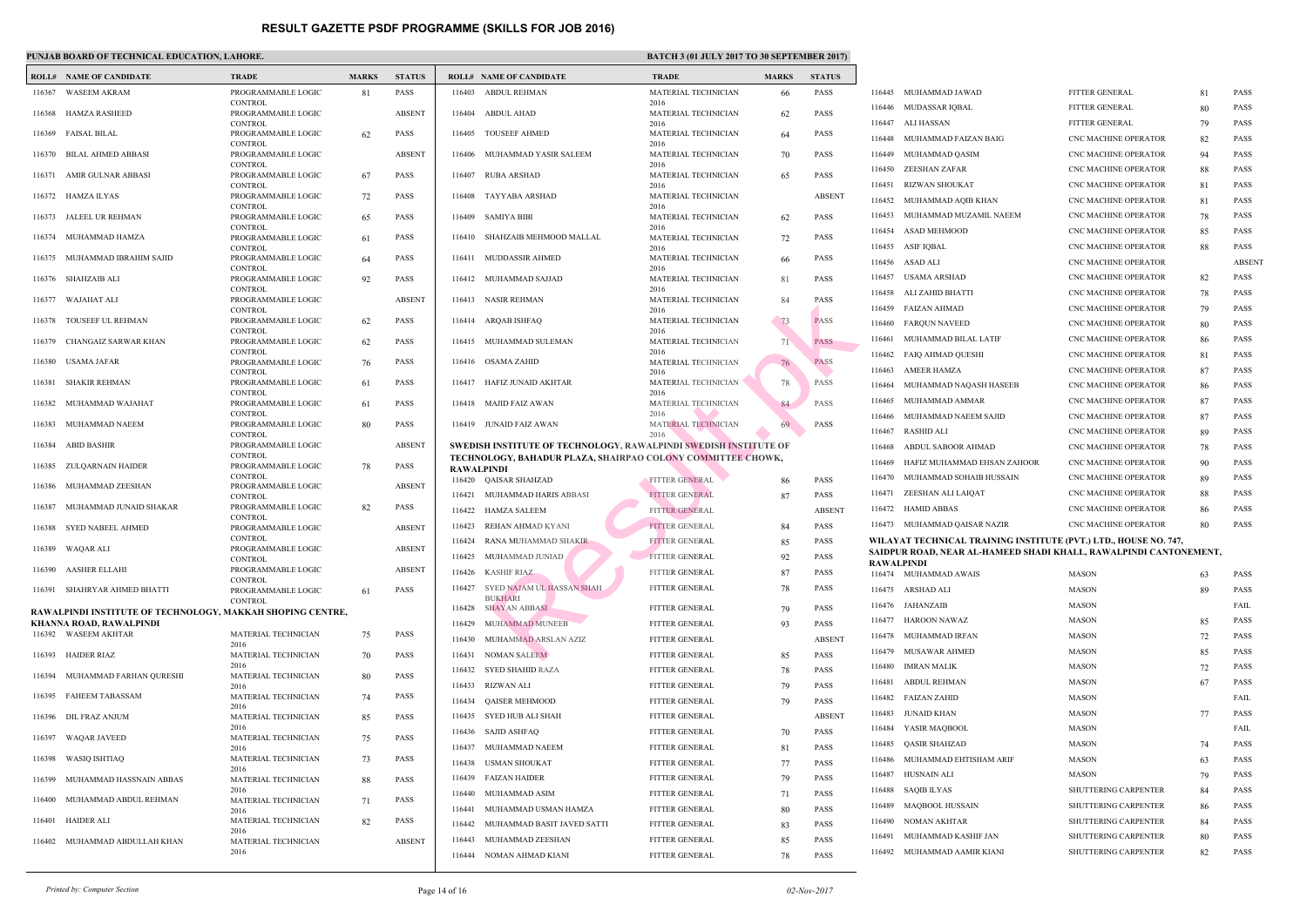### **PUNJAB BOARD OF TECHNICAL EDUCATION, LAHORE.** BATCH 3 (01 JULY 2017 TO 30 SEPTEMBER 2017 TO 30 SEPTEMBER 2017 TO 30 SEPTEMBER 2017 2017 13:30 SEPTEMBER 30 SEPTEMBER 30 SEPTEMBER 30 SEPTEMBER 30 SEPTEMBER 30 SEPTEMBER 30 S

|             | <b>ROLL# NAME OF CANDIDATE</b>                                    | <b>TRADE</b>                | <b>MARKS</b> | <b>STATUS</b> |        | <b>ROLL# NAME OF CANDIDATE</b>                     | <b>TRAL</b>                |
|-------------|-------------------------------------------------------------------|-----------------------------|--------------|---------------|--------|----------------------------------------------------|----------------------------|
| 116493 ATIF |                                                                   | SHUTTERING CARPENTER        | 83           | <b>PASS</b>   |        | 116536 MUHAMMAD TASKEEN HAIDER                     | <b>MATE</b>                |
| 116494      | USMAN RAZA                                                        | SHUTTERING CARPENTER        | 86           | PASS          | 116537 | MUHAMMAD RUHAN                                     | 2016<br><b>MATE</b>        |
| 116495      | MUHAMMAD ABUBAKAR SIDDIQUE                                        | <b>SHUTTERING CARPENTER</b> | 87           | PASS          |        |                                                    | 2016                       |
| 116496      | MUHAMMAD UMAR FAROOQ                                              | <b>SHUTTERING CARPENTER</b> | 90           | PASS          |        | 116538 SHERAZ MUNAWAR                              | <b>MATE</b><br>2016        |
| 116497      | MUHAMMAD WASEEM HAIDER                                            | <b>SHUTTERING CARPENTER</b> | 89           | <b>PASS</b>   |        | 116539 ZIA UL MUSTAFA JAMIL                        | <b>MATE</b>                |
| 116498      | IRFAN HAIDER                                                      | <b>SHUTTERING CARPENTER</b> | 92           | <b>PASS</b>   |        | 116540 MUHAMMAD USMAN                              | 2016<br><b>MATE</b>        |
| 116499      | KALEEM ULLAH                                                      | <b>SHUTTERING CARPENTER</b> | 87           | <b>PASS</b>   |        |                                                    | 2016                       |
| 116500      | MINHAS ABBASI                                                     | <b>SHUTTERING CARPENTER</b> | 90           | PASS          |        | 116541 ALI IMRAN                                   | <b>MATE</b>                |
| 116501      | <b>ASAD NAEEM</b>                                                 | <b>SHUTTERING CARPENTER</b> |              | <b>ABSENT</b> |        | ALLAMA IOBAL POLYTECHNIC INSTITUTE, SAHIW.         | 2016                       |
| 116502      | MUHAMMAD SAFDAR                                                   | <b>SHUTTERING CARPENTER</b> | 88           | <b>PASS</b>   |        | ROAD MADINA MARKET, NEAR OVER HEAD BRIDG           |                            |
| 116503      | <b>JAVED AHMAD</b>                                                | SHUTTERING CARPENTER        | 80           | PASS          |        | 116542 MUHAMMAD ADNAN YASEEN                       | <b>FITTEI</b>              |
| 116504      | MUHAMMAD HAFEEZ                                                   | STEEL FIXER 2016            |              | FAIL          | 116543 | ABID ALI                                           | <b>FITTEI</b>              |
| 116505      | SAQIB SAJJAD                                                      | STEEL FIXER 2016            | 64           | PASS          | 116544 | SAIF-UR-REHMAN                                     | <b>FITTEI</b>              |
| 116506      | ZEESHAN MUSHTAQ                                                   | STEEL FIXER 2016            | 82           | PASS          | 116545 | HAFIZ MIRZA HASSAN SHABAZ BAIG                     | <b>FITTEI</b>              |
| 116507      | <b>ASHAR NISAR</b>                                                | STEEL FIXER 2016            | 69           | <b>PASS</b>   |        | 116546 SHAHBAZ ALI                                 | <b>FITTEI</b>              |
| 116508      | NAZAKAT ALI SHAH                                                  | STEEL FIXER 2016            | 77           | PASS          | 116547 | SAJID ALI                                          | <b>FITTEI</b>              |
| 116509      | MUHAMMAD USAMA KHAN                                               | STEEL FIXER 2016            |              | FAIL          | 116548 | MUHAMMAD IMRAN ALI                                 | <b>FITTEI</b>              |
| 116510      | MUHAMMAD QAISER                                                   | STEEL FIXER 2016            | 74           | <b>PASS</b>   | 116549 | MUHAMMAD YOUSAF                                    | <b>FITTEI</b>              |
| 116511      | SYED WAQAS HAIDER SHAH                                            | STEEL FIXER 2016            | 70           | <b>PASS</b>   | 116550 | AHTISHAM UL HAQ                                    | <b>FITTEI</b>              |
| 116512      | KHIZAR ALI                                                        | STEEL FIXER 2016            | 76           | <b>PASS</b>   | 116551 | MUHAMMAD AKHLAQ                                    | <b>FITTEI</b>              |
| 116513      | <b>AURONG ZAIB</b>                                                | STEEL FIXER 2016            | 81           | PASS          | 116552 | MUHAMMAD FARHAJ                                    | <b>FITTEI</b>              |
| 116514      | ASAD ULLAH                                                        |                             |              | <b>PASS</b>   | 116553 | <b>KASHIF HAMEED</b>                               | <b>FITTEI</b>              |
|             |                                                                   | STEEL FIXER 2016            | 82           |               | 116554 | RAMZAN ALI                                         | <b>FITTEI</b>              |
| 116515      | MUHAMMAD ISHTIAQ                                                  | STEEL FIXER 2016            | 70           | <b>PASS</b>   | 116555 | MUHAMMAD RAMZAN                                    | <b>FITTEI</b>              |
| 116516      | FAIZAN ALI SHAH                                                   | STEEL FIXER 2016            | 72           | PASS          | 116556 | ARSLAN JAMEEL                                      | <b>FITTEI</b>              |
| 116517      | MUHAMMAD FAIZAN ARSHAD                                            | STEEL FIXER 2016            |              | FAIL          | 116557 | SABEEHULLAH ZAFAR                                  | <b>FITTEI</b>              |
| 116518      | USMAN ALI                                                         | STEEL FIXER 2016            | 66           | <b>PASS</b>   | 116558 | <b>ASAD FEROZ</b>                                  | <b>FITTEI</b>              |
| 116519      | SYED NAOASH HAIDER SHAH                                           | STEEL FIXER 2016            | 76           | PASS          | 116559 | ARSLAN JAVED                                       | <b>FITTEI</b>              |
| 116520      | <b>FAISAL JAVED</b>                                               | STEEL FIXER 2016            |              | <b>ABSENT</b> | 116560 | MUHAMMAD HAROON RASHEED                            | <b>FITTEI</b>              |
|             | <b>CHICHAWATNI COLLEGE OF TECHNOLOGY, BUREWALA ROAD, OPPOSITE</b> |                             |              |               | 116561 | ARSLAN NAEEM MANGAT                                | <b>FITTE</b>               |
|             | STREET# 3 HAYATABAD COLONY, CHICHAWATNI<br>116521 ADNAN ZAFAR     | MATERIAL TECHNICIAN         | 77           | <b>PASS</b>   |        | 116562 MUHAMMAD HAMZA ABRAR                        | <b>FITTEI</b>              |
|             |                                                                   | 2016                        |              |               | 116563 | <b>ABSAR AHMAD</b>                                 | <b>FITTEI</b>              |
|             | 116522 DILSHAD FARID                                              | MATERIAL TECHNICIAN<br>2016 | 78           | <b>PASS</b>   | 116564 | MUHAMMAD KALEEM ALAM                               | <b>FITTEI</b>              |
|             | 116523 MUHAMMAD SHAHBAZ                                           | MATERIAL TECHNICIAN         | 77           | PASS          |        | 116565 ANSAR ALI                                   | <b>FITTEI</b>              |
| 116524      | RASHID ALI                                                        | 2016<br>MATERIAL TECHNICIAN | 76           | PASS          | 116566 | HAFIZ MUHAMMAD TAHIR                               | <b>FITTEI</b>              |
|             |                                                                   | 2016                        |              |               |        | <b>MEHMOOD</b>                                     |                            |
| 116525      | MUHAMMAD USAMA JAVED                                              | MATERIAL TECHNICIAN         | 76           | PASS          |        | 116567 SHEIKH ZUBAIR ALI ZAFAR                     | <b>FITTEI</b>              |
| 116526      | TALHA JABBAR                                                      | 2016<br>MATERIAL TECHNICIAN | 75           | PASS          |        | <b>LOGIX COLLEGE OF INFORMATION TECHNOLOGY</b>     |                            |
|             |                                                                   | 2016                        |              |               |        | COLLEGE, JAIL ROAD, SARGODHA<br>116568 MAHAM IMRAN | <b>COMP</b>                |
| 116527      | <b>QAMER YAQOOB</b>                                               | MATERIAL TECHNICIAN<br>2016 | 75           | PASS          |        |                                                    | <b>ACCO</b>                |
| 116528      | MUHAMMAD UMER                                                     | MATERIAL TECHNICIAN         | 75           | PASS          | 116569 | <b>IRAM LIAQAT</b>                                 | <b>COMP</b>                |
| 116529      | MUHAMMAD JUNAID SULEMAN                                           | 2016<br>MATERIAL TECHNICIAN | 75           | PASS          |        | 116570 ANAM RUBAB                                  | <b>ACCO</b><br><b>COMP</b> |
|             |                                                                   | 2016                        |              |               |        |                                                    | <b>ACCO</b>                |
|             | 116530 MUHAMMAD ZEESHAN                                           | MATERIAL TECHNICIAN<br>2016 | 73           | PASS          |        | 116571 ZAITOON FATIMA                              | <b>COMP</b><br><b>ACCO</b> |
| 116531      | MUHAMMAD BILAL                                                    | MATERIAL TECHNICIAN         | 75           | PASS          | 116572 | ADEEBA WAHEED                                      | <b>COMP</b>                |
|             |                                                                   | 2016                        |              |               |        | 116573 SIDRA TAHIR                                 | <b>ACCO</b><br><b>COMP</b> |
| 116532      | MUHAMMAD TAYYAB                                                   | MATERIAL TECHNICIAN<br>2016 | 74           | PASS          |        |                                                    | <b>ACCO</b>                |
| 116533      | <b>BABER JAVED</b>                                                | MATERIAL TECHNICIAN         | 75           | PASS          | 116574 | <b>ISHRAT SHABBIR</b>                              | <b>COMP</b><br><b>ACCO</b> |
| 116534      | ABDUR REHMAN                                                      | 2016<br>MATERIAL TECHNICIAN | 76           | PASS          | 116575 | NIMRA BATOOL                                       | <b>COMP</b>                |
|             |                                                                   | 2016                        |              |               |        |                                                    | <b>ACCO</b>                |
|             | 116535 MOHSIN ALI                                                 | MATERIAL TECHNICIAN<br>2016 | 74           | PASS          |        | 116576 AFSHAN QADEER                               | <b>COMP</b><br><b>ACCO</b> |
|             |                                                                   |                             |              |               |        |                                                    |                            |